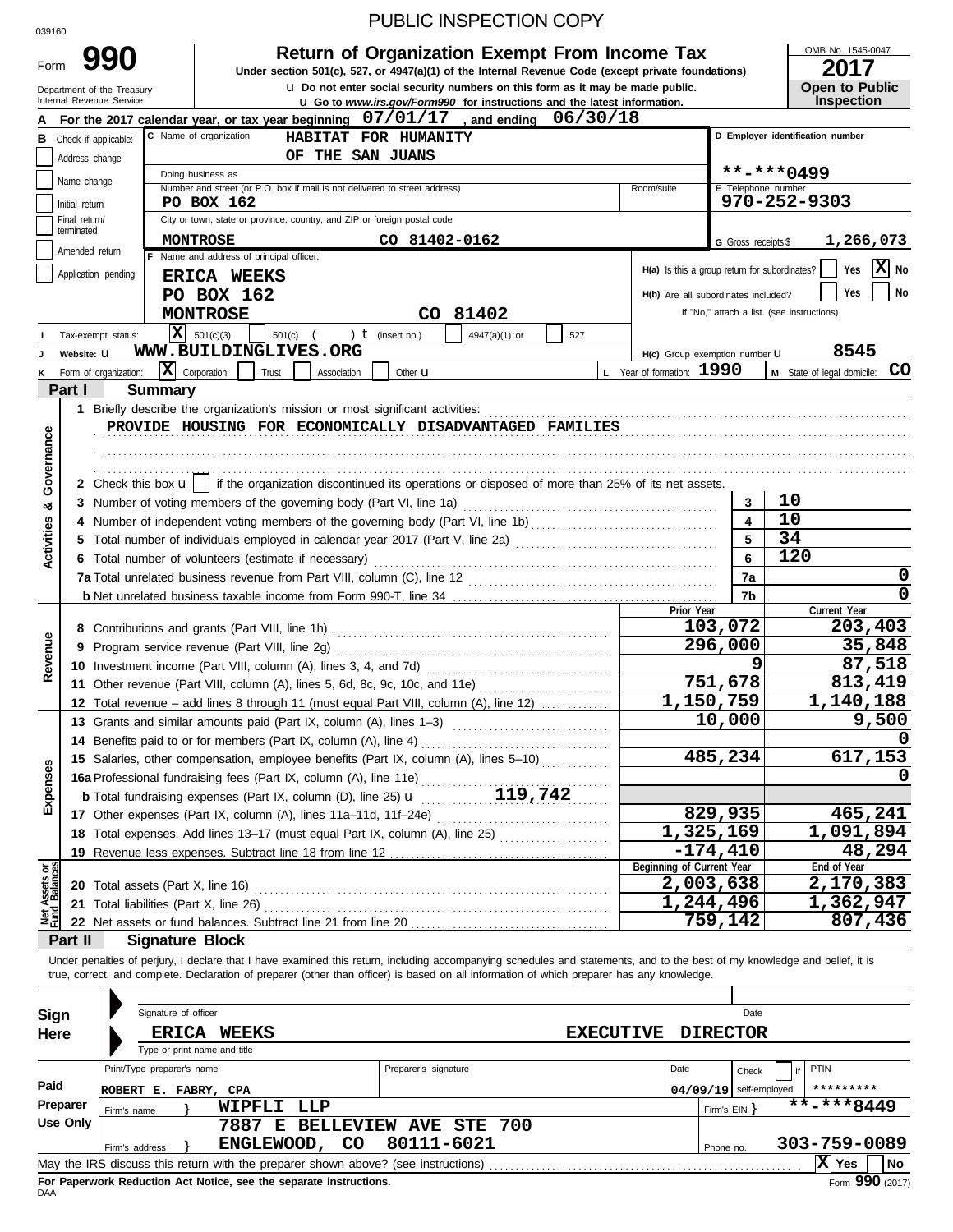|              | Form 990 (2017) HABITAT FOR HUMANITY                                        |                        |                                                                                                                                | **-***0499  |                     | Page 2                |
|--------------|-----------------------------------------------------------------------------|------------------------|--------------------------------------------------------------------------------------------------------------------------------|-------------|---------------------|-----------------------|
| Part III     | <b>Statement of Program Service Accomplishments</b>                         |                        |                                                                                                                                |             |                     |                       |
| 1            | Briefly describe the organization's mission:                                |                        |                                                                                                                                |             |                     |                       |
|              |                                                                             |                        | PROVIDE HOUSING FOR ECONOMICALLY DISADVANTAGED FAMILIES                                                                        |             |                     |                       |
|              |                                                                             |                        |                                                                                                                                |             |                     |                       |
|              |                                                                             |                        |                                                                                                                                |             |                     |                       |
|              |                                                                             |                        |                                                                                                                                |             |                     |                       |
| $\mathbf{2}$ |                                                                             |                        | Did the organization undertake any significant program services during the year which were not listed on the                   |             |                     |                       |
|              | prior Form 990 or 990-EZ?                                                   |                        |                                                                                                                                |             |                     | Yes $\overline{X}$ No |
| 3            | If "Yes," describe these new services on Schedule O.                        |                        | Did the organization cease conducting, or make significant changes in how it conducts, any program                             |             |                     |                       |
| services?    |                                                                             |                        |                                                                                                                                |             |                     | Yes $\overline{X}$ No |
|              | If "Yes," describe these changes on Schedule O.                             |                        |                                                                                                                                |             |                     |                       |
| 4            |                                                                             |                        | Describe the organization's program service accomplishments for each of its three largest program services, as measured by     |             |                     |                       |
|              |                                                                             |                        | expenses. Section 501(c)(3) and 501(c)(4) organizations are required to report the amount of grants and allocations to others, |             |                     |                       |
|              | the total expenses, and revenue, if any, for each program service reported. |                        |                                                                                                                                |             |                     |                       |
|              |                                                                             |                        | $\overline{792,999}$ including grants of \$                                                                                    |             | 9,500 ) (Revenue \$ | $35,848$ )            |
| 4a (Code:    | ) (Expenses \$                                                              |                        | PROVIDE HOUSING FOR ECONOMICALLY DISADVANTAGED FAMILES                                                                         |             |                     |                       |
|              |                                                                             |                        |                                                                                                                                |             |                     |                       |
|              |                                                                             |                        |                                                                                                                                |             |                     |                       |
|              |                                                                             |                        |                                                                                                                                |             |                     |                       |
|              |                                                                             |                        |                                                                                                                                |             |                     |                       |
|              |                                                                             |                        |                                                                                                                                |             |                     |                       |
|              |                                                                             |                        |                                                                                                                                |             |                     |                       |
|              |                                                                             |                        |                                                                                                                                |             |                     |                       |
|              |                                                                             |                        |                                                                                                                                |             |                     |                       |
|              |                                                                             |                        |                                                                                                                                |             |                     |                       |
|              |                                                                             |                        |                                                                                                                                |             |                     |                       |
|              |                                                                             |                        |                                                                                                                                |             |                     |                       |
|              |                                                                             |                        |                                                                                                                                |             |                     |                       |
|              |                                                                             |                        |                                                                                                                                |             |                     |                       |
|              |                                                                             |                        |                                                                                                                                |             |                     |                       |
|              |                                                                             |                        |                                                                                                                                |             |                     |                       |
|              |                                                                             |                        |                                                                                                                                |             |                     |                       |
|              |                                                                             |                        |                                                                                                                                |             |                     |                       |
|              |                                                                             |                        |                                                                                                                                |             |                     |                       |
|              |                                                                             |                        |                                                                                                                                |             |                     |                       |
|              |                                                                             |                        |                                                                                                                                |             |                     |                       |
|              |                                                                             |                        |                                                                                                                                |             |                     |                       |
|              |                                                                             |                        |                                                                                                                                |             |                     |                       |
|              |                                                                             |                        |                                                                                                                                |             |                     |                       |
| 4c (Code:    | ) (Expenses \$                                                              |                        |                                                                                                                                |             |                     |                       |
|              |                                                                             |                        |                                                                                                                                |             |                     |                       |
|              |                                                                             |                        |                                                                                                                                |             |                     |                       |
|              |                                                                             |                        |                                                                                                                                |             |                     |                       |
|              |                                                                             |                        |                                                                                                                                |             |                     |                       |
|              |                                                                             |                        |                                                                                                                                |             |                     |                       |
|              |                                                                             |                        |                                                                                                                                |             |                     |                       |
|              |                                                                             |                        |                                                                                                                                |             |                     |                       |
|              |                                                                             |                        |                                                                                                                                |             |                     |                       |
|              |                                                                             |                        |                                                                                                                                |             |                     |                       |
|              |                                                                             |                        |                                                                                                                                |             |                     |                       |
|              |                                                                             |                        |                                                                                                                                |             |                     |                       |
|              | 4d Other program services (Describe in Schedule O.)                         |                        |                                                                                                                                |             |                     |                       |
| (Expenses \$ |                                                                             | including grants of \$ |                                                                                                                                | (Revenue \$ |                     |                       |
|              | 4e Total program service expenses u                                         | 792,999                |                                                                                                                                |             |                     |                       |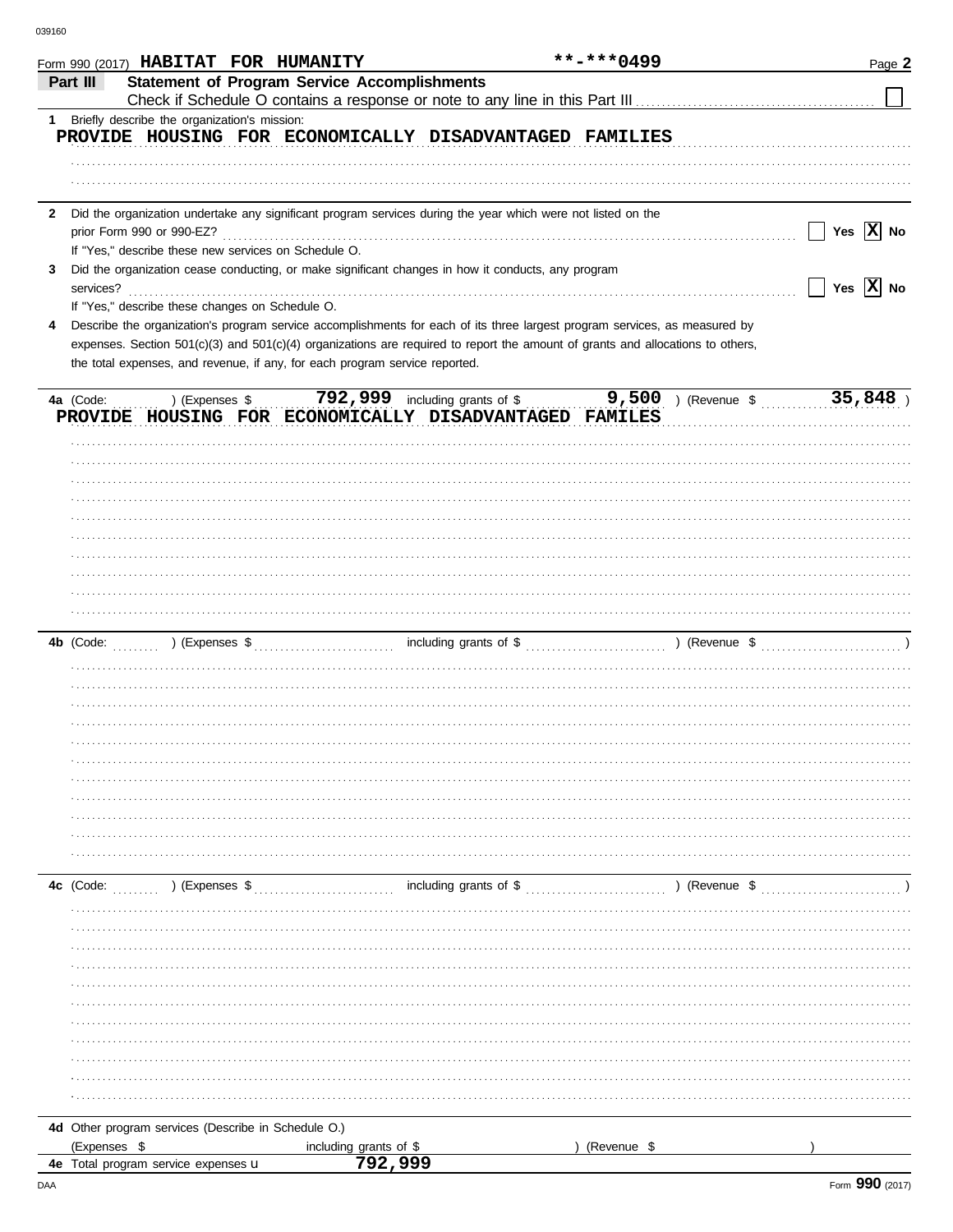|     | <b>Checklist of Required Schedules</b><br>Part IV                                                                                                                                                                                                 |                 |             |             |
|-----|---------------------------------------------------------------------------------------------------------------------------------------------------------------------------------------------------------------------------------------------------|-----------------|-------------|-------------|
|     |                                                                                                                                                                                                                                                   |                 | Yes         | No          |
| 1.  | Is the organization described in section $501(c)(3)$ or $4947(a)(1)$ (other than a private foundation)? If "Yes,"                                                                                                                                 |                 |             |             |
|     | complete Schedule A                                                                                                                                                                                                                               | 1               | х           |             |
| 2   |                                                                                                                                                                                                                                                   | $\mathbf{2}$    | $\mathbf x$ |             |
| 3   | Did the organization engage in direct or indirect political campaign activities on behalf of or in opposition to                                                                                                                                  |                 |             |             |
|     | candidates for public office? If "Yes," complete Schedule C, Part I                                                                                                                                                                               | 3               |             | X           |
| 4   | Section 501(c)(3) organizations. Did the organization engage in lobbying activities, or have a section 501(h)                                                                                                                                     |                 |             |             |
|     | election in effect during the tax year? If "Yes," complete Schedule C, Part II                                                                                                                                                                    | 4               |             | x           |
| 5   | Is the organization a section $501(c)(4)$ , $501(c)(5)$ , or $501(c)(6)$ organization that receives membership dues,                                                                                                                              |                 |             |             |
|     | assessments, or similar amounts as defined in Revenue Procedure 98-19? If "Yes," complete Schedule C,                                                                                                                                             |                 |             |             |
|     | Part III                                                                                                                                                                                                                                          | 5               |             | x           |
| 6   | Did the organization maintain any donor advised funds or any similar funds or accounts for which donors                                                                                                                                           |                 |             |             |
|     | have the right to provide advice on the distribution or investment of amounts in such funds or accounts? If                                                                                                                                       |                 |             |             |
|     | "Yes," complete Schedule D, Part I                                                                                                                                                                                                                | 6               |             | x           |
| 7   | Did the organization receive or hold a conservation easement, including easements to preserve open space,                                                                                                                                         |                 |             |             |
|     | the environment, historic land areas, or historic structures? If "Yes," complete Schedule D, Part II                                                                                                                                              | 7               |             | x           |
| 8   | Did the organization maintain collections of works of art, historical treasures, or other similar assets? If "Yes,"                                                                                                                               |                 |             |             |
|     | complete Schedule D, Part III                                                                                                                                                                                                                     | 8               |             | x           |
| 9   | Did the organization report an amount in Part X, line 21, for escrow or custodial account liability, serve as a                                                                                                                                   |                 |             |             |
|     | custodian for amounts not listed in Part X; or provide credit counseling, debt management, credit repair, or                                                                                                                                      |                 |             |             |
|     | debt negotiation services? If "Yes," complete Schedule D, Part IV                                                                                                                                                                                 | 9               |             | x           |
| 10  | Did the organization, directly or through a related organization, hold assets in temporarily restricted                                                                                                                                           |                 |             |             |
|     | endowments, permanent endowments, or quasi-endowments? If "Yes," complete Schedule D, Part V                                                                                                                                                      | 10              |             | x           |
| 11  | If the organization's answer to any of the following questions is "Yes," then complete Schedule D, Parts VI,                                                                                                                                      |                 |             |             |
|     | VII, VIII, IX, or X as applicable.                                                                                                                                                                                                                |                 |             |             |
| a   | Did the organization report an amount for land, buildings, and equipment in Part X, line 10? If "Yes,"                                                                                                                                            |                 |             |             |
|     | complete Schedule D, Part VI                                                                                                                                                                                                                      | 11a             | x           |             |
| b   | Did the organization report an amount for investments—other securities in Part X, line 12 that is 5% or more                                                                                                                                      |                 |             |             |
|     | of its total assets reported in Part X, line 16? If "Yes," complete Schedule D, Part VII                                                                                                                                                          | 11b             |             | x           |
| c   | Did the organization report an amount for investments—program related in Part X, line 13 that is 5% or more                                                                                                                                       |                 |             |             |
|     | of its total assets reported in Part X, line 16? If "Yes," complete Schedule D, Part VIII                                                                                                                                                         | 11c             |             | X           |
| d   | Did the organization report an amount for other assets in Part X, line 15 that is 5% or more of its total assets                                                                                                                                  |                 |             | x           |
|     | reported in Part X, line 16? If "Yes," complete Schedule D, Part IX                                                                                                                                                                               | 11d             |             | $\mathbf x$ |
| е   | Did the organization report an amount for other liabilities in Part X, line 25? If "Yes," complete Schedule D, Part X                                                                                                                             | 11e             |             |             |
| f   | Did the organization's separate or consolidated financial statements for the tax year include a footnote that addresses<br>the organization's liability for uncertain tax positions under FIN 48 (ASC 740)? If "Yes," complete Schedule D, Part X |                 | X           |             |
| 12a | Did the organization obtain separate, independent audited financial statements for the tax year? If "Yes," complete                                                                                                                               | 11f             |             |             |
|     |                                                                                                                                                                                                                                                   | 12a             | X           |             |
|     | <b>b</b> Was the organization included in consolidated, independent audited financial statements for the tax year? If                                                                                                                             |                 |             |             |
|     | "Yes," and if the organization answered "No" to line 12a, then completing Schedule D, Parts XI and XII is optional                                                                                                                                | 12 <sub>b</sub> |             | X           |
| 13  |                                                                                                                                                                                                                                                   | 13              |             | $\mathbf x$ |
| 14a | Did the organization maintain an office, employees, or agents outside of the United States?                                                                                                                                                       | 14a             |             | X           |
| b   | Did the organization have aggregate revenues or expenses of more than \$10,000 from grantmaking,                                                                                                                                                  |                 |             |             |
|     | fundraising, business, investment, and program service activities outside the United States, or aggregate                                                                                                                                         |                 |             |             |
|     |                                                                                                                                                                                                                                                   | 14b             |             | X           |
| 15  | Did the organization report on Part IX, column (A), line 3, more than \$5,000 of grants or other assistance to or                                                                                                                                 |                 |             |             |
|     | for any foreign organization? If "Yes," complete Schedule F, Parts II and IV                                                                                                                                                                      | 15              |             | X           |
| 16  | Did the organization report on Part IX, column (A), line 3, more than \$5,000 of aggregate grants or other                                                                                                                                        |                 |             |             |
|     |                                                                                                                                                                                                                                                   | 16              |             | X           |
| 17  | Did the organization report a total of more than \$15,000 of expenses for professional fundraising services on                                                                                                                                    |                 |             |             |
|     |                                                                                                                                                                                                                                                   | 17              |             | x           |
| 18  | Did the organization report more than \$15,000 total of fundraising event gross income and contributions on                                                                                                                                       |                 |             |             |
|     | Part VIII, lines 1c and 8a? If "Yes," complete Schedule G, Part II                                                                                                                                                                                | 18              | X           |             |
| 19  | Did the organization report more than \$15,000 of gross income from gaming activities on Part VIII, line 9a?                                                                                                                                      |                 |             |             |
|     |                                                                                                                                                                                                                                                   | 19              |             | X.          |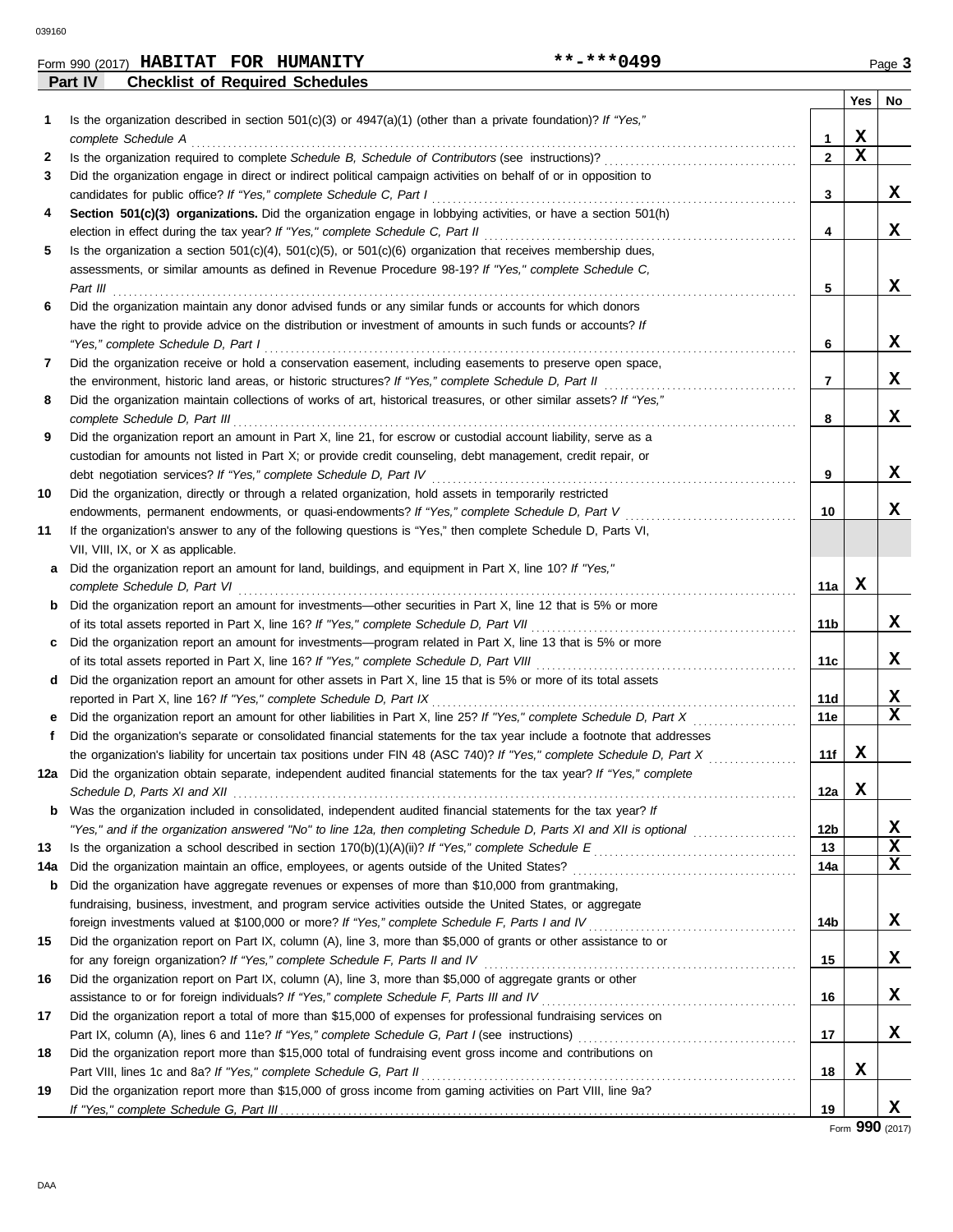|     | Part IV<br><b>Checklist of Required Schedules (continued)</b>                                                    |                 |             |    |
|-----|------------------------------------------------------------------------------------------------------------------|-----------------|-------------|----|
|     |                                                                                                                  |                 | Yes         | No |
| 20a | Did the organization operate one or more hospital facilities? If "Yes," complete Schedule H                      | 20a             |             | x  |
| b   |                                                                                                                  | 20 <sub>b</sub> |             |    |
| 21  | Did the organization report more than \$5,000 of grants or other assistance to any domestic organization or      |                 |             |    |
|     | domestic government on Part IX, column (A), line 1? If "Yes," complete Schedule I, Parts I and II                | 21              | X           |    |
| 22  | Did the organization report more than \$5,000 of grants or other assistance to or for domestic individuals on    |                 |             |    |
|     | Part IX, column (A), line 2? If "Yes," complete Schedule I, Parts I and III                                      | 22              |             | x  |
| 23  | Did the organization answer "Yes" to Part VII, Section A, line 3, 4, or 5 about compensation of the              |                 |             |    |
|     | organization's current and former officers, directors, trustees, key employees, and highest compensated          |                 |             |    |
|     | employees? If "Yes," complete Schedule J                                                                         | 23              |             | x  |
| 24a | Did the organization have a tax-exempt bond issue with an outstanding principal amount of more than              |                 |             |    |
|     | \$100,000 as of the last day of the year, that was issued after December 31, 2002? If "Yes," answer lines 24b    |                 |             |    |
|     | through 24d and complete Schedule K. If "No," go to line 25a                                                     | 24a             |             | x  |
| b   | Did the organization invest any proceeds of tax-exempt bonds beyond a temporary period exception?                | 24b             |             |    |
| c   | Did the organization maintain an escrow account other than a refunding escrow at any time during the year        |                 |             |    |
|     | to defease any tax-exempt bonds?                                                                                 | 24c             |             |    |
| d   |                                                                                                                  | 24d             |             |    |
| 25a | Section 501(c)(3), 501(c)(4), and 501(c)(29) organizations. Did the organization engage in an excess benefit     |                 |             |    |
|     | transaction with a disqualified person during the year? If "Yes," complete Schedule L, Part I                    | 25a             |             | x  |
| b   | Is the organization aware that it engaged in an excess benefit transaction with a disqualified person in a prior |                 |             |    |
|     | year, and that the transaction has not been reported on any of the organization's prior Forms 990 or 990-EZ?     |                 |             |    |
|     | If "Yes," complete Schedule L, Part I                                                                            | 25b             |             | x  |
| 26  | Did the organization report any amount on Part X, line 5, 6, or 22 for receivables from or payables to any       |                 |             |    |
|     | current or former officers, directors, trustees, key employees, highest compensated employees, or                |                 |             |    |
|     | disqualified persons? If "Yes," complete Schedule L, Part II                                                     | 26              |             | X  |
| 27  | Did the organization provide a grant or other assistance to an officer, director, trustee, key employee,         |                 |             |    |
|     | substantial contributor or employee thereof, a grant selection committee member, or to a 35% controlled          |                 |             |    |
|     | entity or family member of any of these persons? If "Yes," complete Schedule L, Part III                         | 27              |             | x  |
| 28  | Was the organization a party to a business transaction with one of the following parties (see Schedule L,        |                 |             |    |
|     | Part IV instructions for applicable filing thresholds, conditions, and exceptions):                              |                 |             |    |
| а   | A current or former officer, director, trustee, or key employee? If "Yes," complete Schedule L, Part IV          | 28a             |             | X  |
| b   | A family member of a current or former officer, director, trustee, or key employee? If "Yes," complete           |                 |             |    |
|     | Schedule L, Part IV                                                                                              | 28b             |             | X  |
| с   | An entity of which a current or former officer, director, trustee, or key employee (or a family member thereof)  |                 |             |    |
|     | was an officer, director, trustee, or direct or indirect owner? If "Yes," complete Schedule L, Part IV           | 28c             |             | х  |
| 29  | Did the organization receive more than \$25,000 in non-cash contributions? If "Yes," complete Schedule M         | 29              | X           |    |
| 30  | Did the organization receive contributions of art, historical treasures, or other similar assets, or qualified   |                 |             |    |
|     | conservation contributions? If "Yes," complete Schedule M                                                        | 30              |             | X  |
| 31  | Did the organization liquidate, terminate, or dissolve and cease operations? If "Yes," complete Schedule N,      |                 |             |    |
|     | Part I                                                                                                           | 31              |             | X  |
| 32  | Did the organization sell, exchange, dispose of, or transfer more than 25% of its net assets? If "Yes,"          |                 |             |    |
|     | complete Schedule N, Part II                                                                                     | 32              |             | X  |
| 33  | Did the organization own 100% of an entity disregarded as separate from the organization under Regulations       |                 |             |    |
|     |                                                                                                                  | 33              |             | X  |
| 34  | Was the organization related to any tax-exempt or taxable entity? If "Yes," complete Schedule R, Part II, III,   |                 |             |    |
|     | or IV, and Part V, line 1                                                                                        | 34              |             | X  |
| 35a |                                                                                                                  | 35a             |             | x  |
| b   | If "Yes" to line 35a, did the organization receive any payment from or engage in any transaction with a          |                 |             |    |
|     |                                                                                                                  | 35 <sub>b</sub> |             |    |
| 36  | Section 501(c)(3) organizations. Did the organization make any transfers to an exempt non-charitable             |                 |             |    |
|     | related organization? If "Yes," complete Schedule R, Part V, line 2                                              | 36              |             | x  |
| 37  | Did the organization conduct more than 5% of its activities through an entity that is not a related organization |                 |             |    |
|     | and that is treated as a partnership for federal income tax purposes? If "Yes," complete Schedule R,             |                 |             |    |
|     | Part VI                                                                                                          | 37              |             | х  |
| 38  | Did the organization complete Schedule O and provide explanations in Schedule O for Part VI, lines 11b and       |                 |             |    |
|     | 19? Note. All Form 990 filers are required to complete Schedule O.                                               | 38              | $\mathbf x$ |    |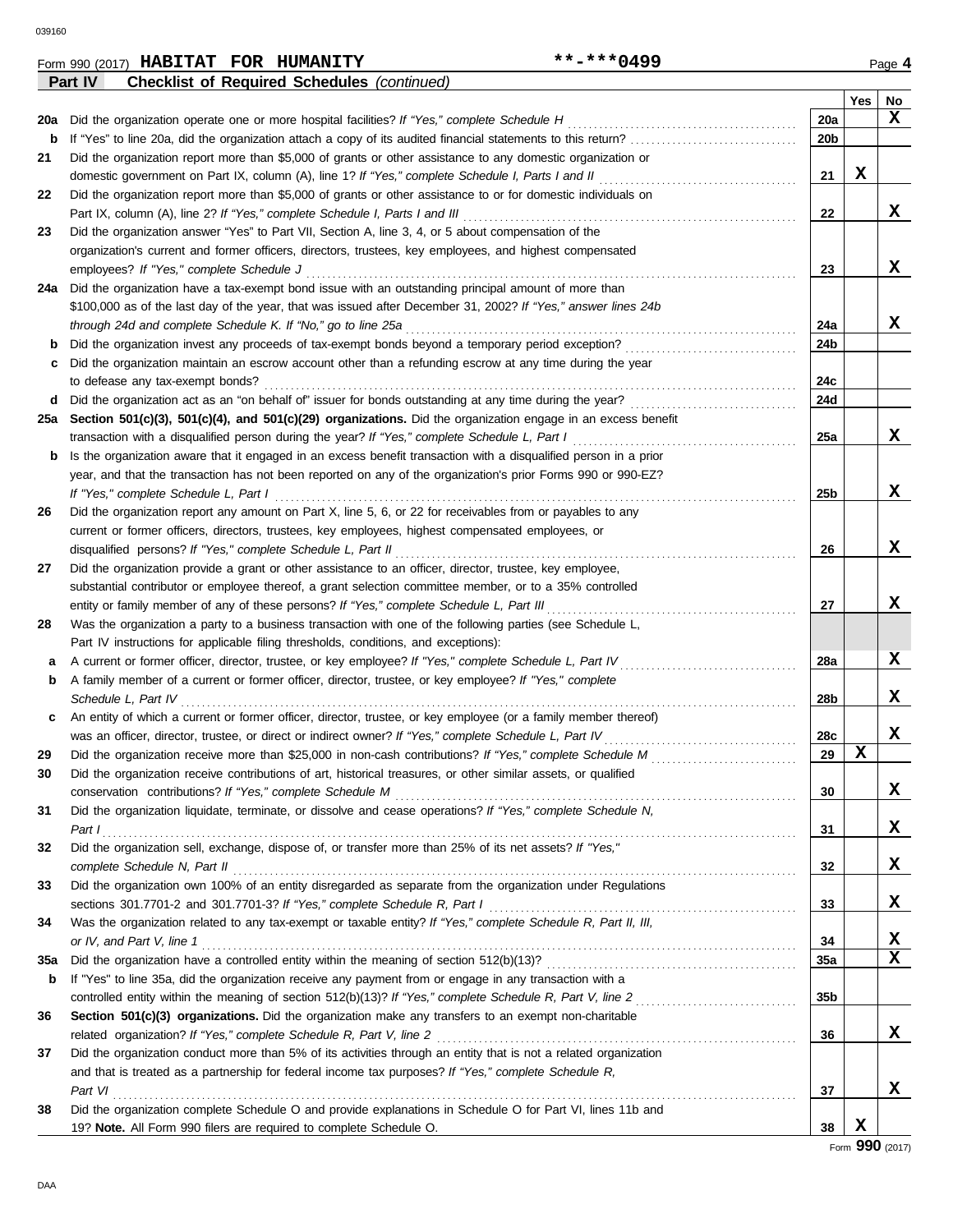|         | Statements Regarding Other IRS Filings and Tax Compliance<br>Part V<br>Check if Schedule O contains a response or note to any line in this Part V |                 |                |                 |     |                  |
|---------|---------------------------------------------------------------------------------------------------------------------------------------------------|-----------------|----------------|-----------------|-----|------------------|
|         |                                                                                                                                                   |                 |                |                 | Yes | No               |
| 1а      | Enter the number reported in Box 3 of Form 1096. Enter -0- if not applicable                                                                      | 1a              | $\mathbf 0$    |                 |     |                  |
| b       |                                                                                                                                                   | 1 <sub>b</sub>  | $\overline{0}$ |                 |     |                  |
| c       | Did the organization comply with backup withholding rules for reportable payments to vendors and                                                  |                 |                |                 |     |                  |
|         | reportable gaming (gambling) winnings to prize winners?                                                                                           | .               |                | 1c              |     |                  |
| 2a      | Enter the number of employees reported on Form W-3, Transmittal of Wage and Tax                                                                   |                 |                |                 |     |                  |
|         | Statements, filed for the calendar year ending with or within the year covered by this return                                                     | 2a              | 34             |                 |     |                  |
| b       | If at least one is reported on line 2a, did the organization file all required federal employment tax returns?                                    |                 |                | 2b              | х   |                  |
|         | Note. If the sum of lines 1a and 2a is greater than 250, you may be required to e-file (see instructions)                                         |                 |                |                 |     |                  |
| За      | Did the organization have unrelated business gross income of \$1,000 or more during the year?                                                     |                 |                | За              |     | x                |
| b       | If "Yes," has it filed a Form 990-T for this year? If "No" to line 3b, provide an explanation in Schedule O                                       |                 |                | 3b              |     |                  |
| 4a      | At any time during the calendar year, did the organization have an interest in, or a signature or other authority                                 |                 |                |                 |     |                  |
|         | over, a financial account in a foreign country (such as a bank account, securities account, or other financial                                    |                 |                |                 |     |                  |
|         | account)?                                                                                                                                         |                 |                | 4a              |     | x                |
| b       |                                                                                                                                                   |                 |                |                 |     |                  |
|         | See instructions for filing requirements for FinCEN Form 114, Report of Foreign Bank and Financial Accounts                                       |                 |                |                 |     |                  |
|         | (FBAR).                                                                                                                                           |                 |                |                 |     |                  |
| 5a      | Was the organization a party to a prohibited tax shelter transaction at any time during the tax year?                                             |                 |                | 5a              |     | X                |
| b       |                                                                                                                                                   |                 |                | 5 <sub>b</sub>  |     | $\mathbf x$      |
| c       | If "Yes" to line 5a or 5b, did the organization file Form 8886-T?                                                                                 |                 |                | 5c              |     |                  |
| 6а      | Does the organization have annual gross receipts that are normally greater than \$100,000, and did the                                            |                 |                |                 |     |                  |
|         | organization solicit any contributions that were not tax deductible as charitable contributions?                                                  |                 |                | 6a              |     | x                |
| b       | If "Yes," did the organization include with every solicitation an express statement that such contributions or                                    |                 |                |                 |     |                  |
|         | gifts were not tax deductible?                                                                                                                    |                 |                | 6b              |     |                  |
| 7       | Organizations that may receive deductible contributions under section 170(c).                                                                     |                 |                |                 |     |                  |
| а       | Did the organization receive a payment in excess of \$75 made partly as a contribution and partly for goods                                       |                 |                |                 |     |                  |
|         | and services provided to the payor?                                                                                                               |                 |                | 7а              |     | x                |
| b       |                                                                                                                                                   |                 |                | 7b              |     |                  |
| c       | Did the organization sell, exchange, or otherwise dispose of tangible personal property for which it was                                          |                 |                |                 |     |                  |
|         | required to file Form 8282?                                                                                                                       |                 |                | 7с              |     | x                |
| d       |                                                                                                                                                   | 7d              |                |                 |     |                  |
| е       | Did the organization receive any funds, directly or indirectly, to pay premiums on a personal benefit contract?                                   |                 |                | 7е              |     | X<br>$\mathbf x$ |
| f       | Did the organization, during the year, pay premiums, directly or indirectly, on a personal benefit contract?                                      |                 |                | 7f              |     |                  |
| g       | If the organization received a contribution of qualified intellectual property, did the organization file Form 8899 as required?                  |                 |                | 7g              |     |                  |
| h       | If the organization received a contribution of cars, boats, airplanes, or other vehicles, did the organization file a Form 1098-C?                |                 |                | 7h              |     |                  |
|         | Sponsoring organizations maintaining donor advised funds. Did a donor advised fund maintained by the                                              |                 |                |                 |     |                  |
|         |                                                                                                                                                   |                 |                | 8               |     |                  |
| 9       | Sponsoring organizations maintaining donor advised funds.                                                                                         |                 |                |                 |     |                  |
| а       | Did the sponsoring organization make any taxable distributions under section 4966?                                                                |                 |                | 9a<br>9b        |     |                  |
| b<br>10 | Section 501(c)(7) organizations. Enter:                                                                                                           |                 |                |                 |     |                  |
| а       |                                                                                                                                                   | 10a             |                |                 |     |                  |
| b       | Gross receipts, included on Form 990, Part VIII, line 12, for public use of club facilities                                                       | 10 <sub>b</sub> |                |                 |     |                  |
| 11      | Section 501(c)(12) organizations. Enter:                                                                                                          |                 |                |                 |     |                  |
| а       | Gross income from members or shareholders                                                                                                         | 11a             |                |                 |     |                  |
| b       | Gross income from other sources (Do not net amounts due or paid to other sources                                                                  |                 |                |                 |     |                  |
|         | against amounts due or received from them.)                                                                                                       | 11 <sub>b</sub> |                |                 |     |                  |
| 12a     | Section 4947(a)(1) non-exempt charitable trusts. Is the organization filing Form 990 in lieu of Form 1041?                                        |                 |                | 12a             |     |                  |
| b       | If "Yes," enter the amount of tax-exempt interest received or accrued during the year <i>conservances</i>                                         | 12b             |                |                 |     |                  |
| 13      | Section 501(c)(29) qualified nonprofit health insurance issuers.                                                                                  |                 |                |                 |     |                  |
| а       | Is the organization licensed to issue qualified health plans in more than one state?                                                              |                 |                | 13a             |     |                  |
|         | Note. See the instructions for additional information the organization must report on Schedule O.                                                 |                 |                |                 |     |                  |
| b       | Enter the amount of reserves the organization is required to maintain by the states in which                                                      |                 |                |                 |     |                  |
|         |                                                                                                                                                   | 13 <sub>b</sub> |                |                 |     |                  |
| c       | Enter the amount of reserves on hand                                                                                                              | 13c             |                |                 |     |                  |
| 14a     | Did the organization receive any payments for indoor tanning services during the tax year?                                                        |                 |                | 14a             |     | X                |
| b       |                                                                                                                                                   |                 |                | 14 <sub>b</sub> |     |                  |

Form 990 (2017) Page **5 HABITAT FOR HUMANITY \*\*-\*\*\*0499**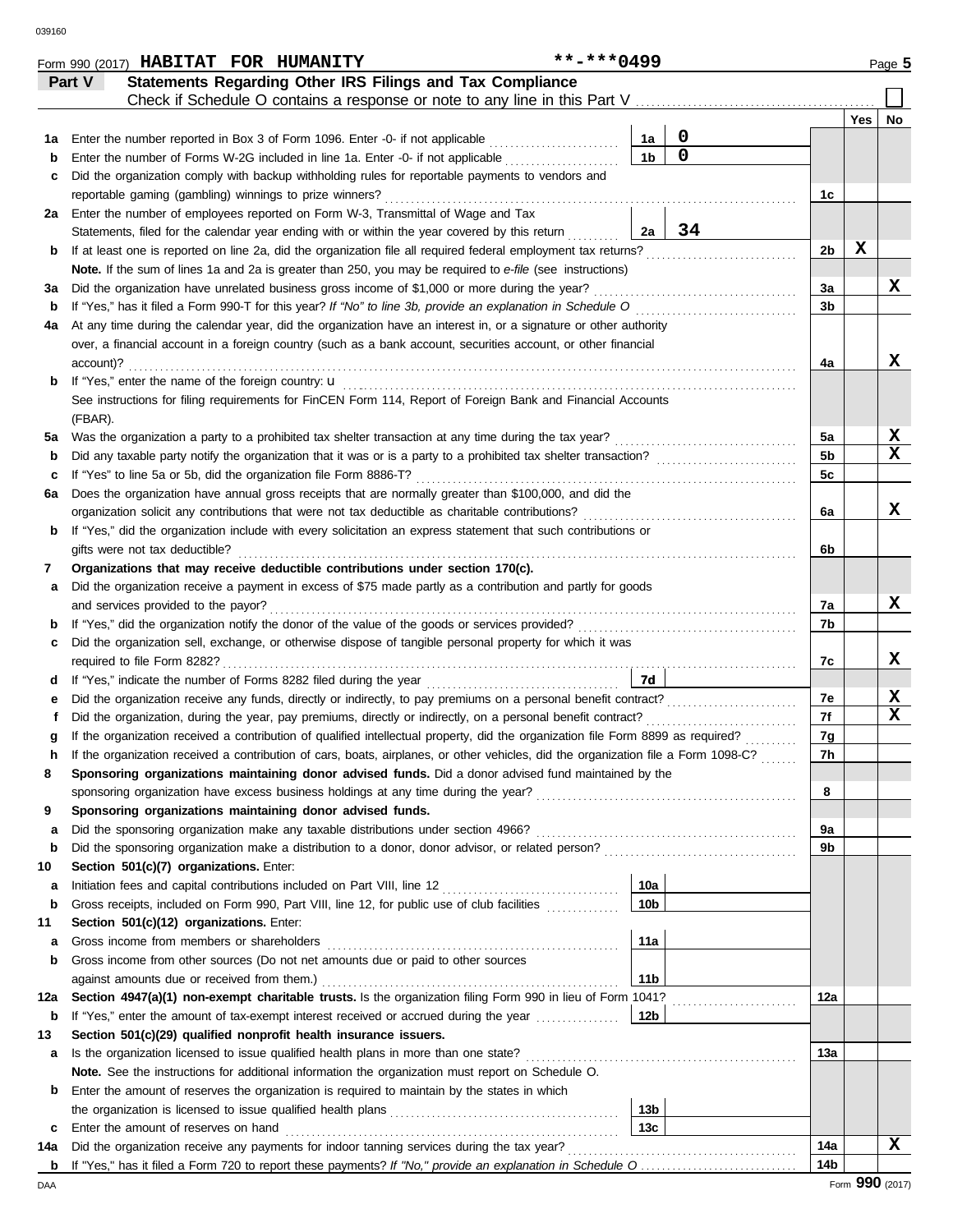|     | <b>Part VI</b><br>Governance, Management, and Disclosure For each "Yes" response to lines 2 through 7b below, and for a "No"                                  |                 |             |                 |  |  |  |  |  |  |  |  |  |
|-----|---------------------------------------------------------------------------------------------------------------------------------------------------------------|-----------------|-------------|-----------------|--|--|--|--|--|--|--|--|--|
|     | response to line 8a, 8b, or 10b below, describe the circumstances, processes, or changes in Schedule O. See instructions.                                     |                 |             |                 |  |  |  |  |  |  |  |  |  |
|     |                                                                                                                                                               |                 |             | lxl             |  |  |  |  |  |  |  |  |  |
|     | Section A. Governing Body and Management                                                                                                                      |                 |             |                 |  |  |  |  |  |  |  |  |  |
|     |                                                                                                                                                               |                 | Yes         | No              |  |  |  |  |  |  |  |  |  |
| 1а  | 10<br>Enter the number of voting members of the governing body at the end of the tax year<br>1a                                                               |                 |             |                 |  |  |  |  |  |  |  |  |  |
|     | If there are material differences in voting rights among members of the governing body, or                                                                    |                 |             |                 |  |  |  |  |  |  |  |  |  |
|     | if the governing body delegated broad authority to an executive committee or similar                                                                          |                 |             |                 |  |  |  |  |  |  |  |  |  |
|     | committee, explain in Schedule O.<br>10                                                                                                                       |                 |             |                 |  |  |  |  |  |  |  |  |  |
| b   | 1b<br>Enter the number of voting members included in line 1a, above, who are independent                                                                      |                 |             |                 |  |  |  |  |  |  |  |  |  |
| 2   | Did any officer, director, trustee, or key employee have a family relationship or a business relationship with                                                |                 |             |                 |  |  |  |  |  |  |  |  |  |
|     | any other officer, director, trustee, or key employee?                                                                                                        | 2               |             | X               |  |  |  |  |  |  |  |  |  |
| 3   | Did the organization delegate control over management duties customarily performed by or under the direct                                                     | 3               |             | X               |  |  |  |  |  |  |  |  |  |
|     | supervision of officers, directors, or trustees, or key employees to a management company or other person?                                                    | 4               |             | $\mathbf x$     |  |  |  |  |  |  |  |  |  |
| 4   |                                                                                                                                                               | 5               |             | $\mathbf x$     |  |  |  |  |  |  |  |  |  |
|     | 5<br>6                                                                                                                                                        |                 |             |                 |  |  |  |  |  |  |  |  |  |
| 7а  | Did the organization have members or stockholders?<br>Did the organization have members, stockholders, or other persons who had the power to elect or appoint |                 |             |                 |  |  |  |  |  |  |  |  |  |
|     | one or more members of the governing body?                                                                                                                    | 7а              |             | X               |  |  |  |  |  |  |  |  |  |
| b   | Are any governance decisions of the organization reserved to (or subject to approval by) members,                                                             |                 |             |                 |  |  |  |  |  |  |  |  |  |
|     | stockholders, or persons other than the governing body?                                                                                                       | 7b              |             | x               |  |  |  |  |  |  |  |  |  |
| 8   | Did the organization contemporaneously document the meetings held or written actions undertaken during the year by the following:                             |                 |             |                 |  |  |  |  |  |  |  |  |  |
| а   | The governing body?                                                                                                                                           | 8a              | X           |                 |  |  |  |  |  |  |  |  |  |
| b   | Each committee with authority to act on behalf of the governing body?                                                                                         | 8b              | x           |                 |  |  |  |  |  |  |  |  |  |
| 9   | Is there any officer, director, trustee, or key employee listed in Part VII, Section A, who cannot be reached at                                              |                 |             |                 |  |  |  |  |  |  |  |  |  |
|     |                                                                                                                                                               | 9               |             | x               |  |  |  |  |  |  |  |  |  |
|     | Section B. Policies (This Section B requests information about policies not required by the Internal Revenue Code.)                                           |                 |             |                 |  |  |  |  |  |  |  |  |  |
|     |                                                                                                                                                               |                 | Yes         | No              |  |  |  |  |  |  |  |  |  |
| 10a | Did the organization have local chapters, branches, or affiliates?                                                                                            | 10a             |             | $\mathbf x$     |  |  |  |  |  |  |  |  |  |
| b   | If "Yes," did the organization have written policies and procedures governing the activities of such chapters,                                                |                 |             |                 |  |  |  |  |  |  |  |  |  |
|     | affiliates, and branches to ensure their operations are consistent with the organization's exempt purposes?                                                   | 10 <sub>b</sub> |             |                 |  |  |  |  |  |  |  |  |  |
| 11a | Has the organization provided a complete copy of this Form 990 to all members of its governing body before filing the form?                                   | 11a             | x           |                 |  |  |  |  |  |  |  |  |  |
| b   | Describe in Schedule O the process, if any, used by the organization to review this Form 990.                                                                 |                 |             |                 |  |  |  |  |  |  |  |  |  |
| 12a | Did the organization have a written conflict of interest policy? If "No," go to line 13                                                                       | 12a             | X           |                 |  |  |  |  |  |  |  |  |  |
| b   | Were officers, directors, or trustees, and key employees required to disclose annually interests that could give rise to conflicts?                           | 12b             | x           |                 |  |  |  |  |  |  |  |  |  |
| c   | Did the organization regularly and consistently monitor and enforce compliance with the policy? If "Yes,"                                                     |                 |             |                 |  |  |  |  |  |  |  |  |  |
|     | describe in Schedule O how this was done                                                                                                                      | 12c             | X           |                 |  |  |  |  |  |  |  |  |  |
| 13  | Did the organization have a written whistleblower policy?                                                                                                     | 13              | $\mathbf x$ |                 |  |  |  |  |  |  |  |  |  |
| 14  | Did the organization have a written document retention and destruction policy?                                                                                | 14              | $\mathbf x$ |                 |  |  |  |  |  |  |  |  |  |
| 15  | Did the process for determining compensation of the following persons include a review and approval by                                                        |                 |             |                 |  |  |  |  |  |  |  |  |  |
|     | independent persons, comparability data, and contemporaneous substantiation of the deliberation and decision?                                                 |                 |             |                 |  |  |  |  |  |  |  |  |  |
| а   |                                                                                                                                                               | 15a             | X           |                 |  |  |  |  |  |  |  |  |  |
| b   | Other officers or key employees of the organization                                                                                                           | 15 <sub>b</sub> |             | X               |  |  |  |  |  |  |  |  |  |
|     | If "Yes" to line 15a or 15b, describe the process in Schedule O (see instructions).                                                                           |                 |             |                 |  |  |  |  |  |  |  |  |  |
| 16a | Did the organization invest in, contribute assets to, or participate in a joint venture or similar arrangement                                                |                 |             |                 |  |  |  |  |  |  |  |  |  |
|     | with a taxable entity during the year?                                                                                                                        | 16a             |             | X               |  |  |  |  |  |  |  |  |  |
| b   | If "Yes," did the organization follow a written policy or procedure requiring the organization to evaluate its                                                |                 |             |                 |  |  |  |  |  |  |  |  |  |
|     | participation in joint venture arrangements under applicable federal tax law, and take steps to safeguard the                                                 |                 |             |                 |  |  |  |  |  |  |  |  |  |
|     |                                                                                                                                                               | 16b             |             |                 |  |  |  |  |  |  |  |  |  |
|     | <b>Section C. Disclosure</b>                                                                                                                                  |                 |             |                 |  |  |  |  |  |  |  |  |  |
| 17  | NONE<br>List the states with which a copy of this Form 990 is required to be filed $\mathbf u$                                                                |                 |             |                 |  |  |  |  |  |  |  |  |  |
| 18  | Section 6104 requires an organization to make its Forms 1023 (or 1024 if applicable), 990, and 990-T (Section 501(c)(3)s only)                                |                 |             |                 |  |  |  |  |  |  |  |  |  |
|     | available for public inspection. Indicate how you made these available. Check all that apply.                                                                 |                 |             |                 |  |  |  |  |  |  |  |  |  |
|     | Another's website $ \mathbf{X} $ Upon request<br>Other (explain in Schedule O)<br>Own website                                                                 |                 |             |                 |  |  |  |  |  |  |  |  |  |
| 19  | Describe in Schedule O whether (and if so, how) the organization made its governing documents, conflict of interest policy, and                               |                 |             |                 |  |  |  |  |  |  |  |  |  |
|     | financial statements available to the public during the tax year.                                                                                             |                 |             |                 |  |  |  |  |  |  |  |  |  |
| 20  | State the name, address, and telephone number of the person who possesses the organization's books and records: u                                             |                 |             |                 |  |  |  |  |  |  |  |  |  |
|     | PO BOX 162<br>ERICA WEEKS<br>CO 81402                                                                                                                         | 970-252-9303    |             |                 |  |  |  |  |  |  |  |  |  |
|     | <b>MONTROSE</b>                                                                                                                                               |                 |             | Form 990 (2017) |  |  |  |  |  |  |  |  |  |
| DAA |                                                                                                                                                               |                 |             |                 |  |  |  |  |  |  |  |  |  |

**HABITAT FOR HUMANITY \*\*-\*\*\*0499**

Form 990 (2017) Page **6**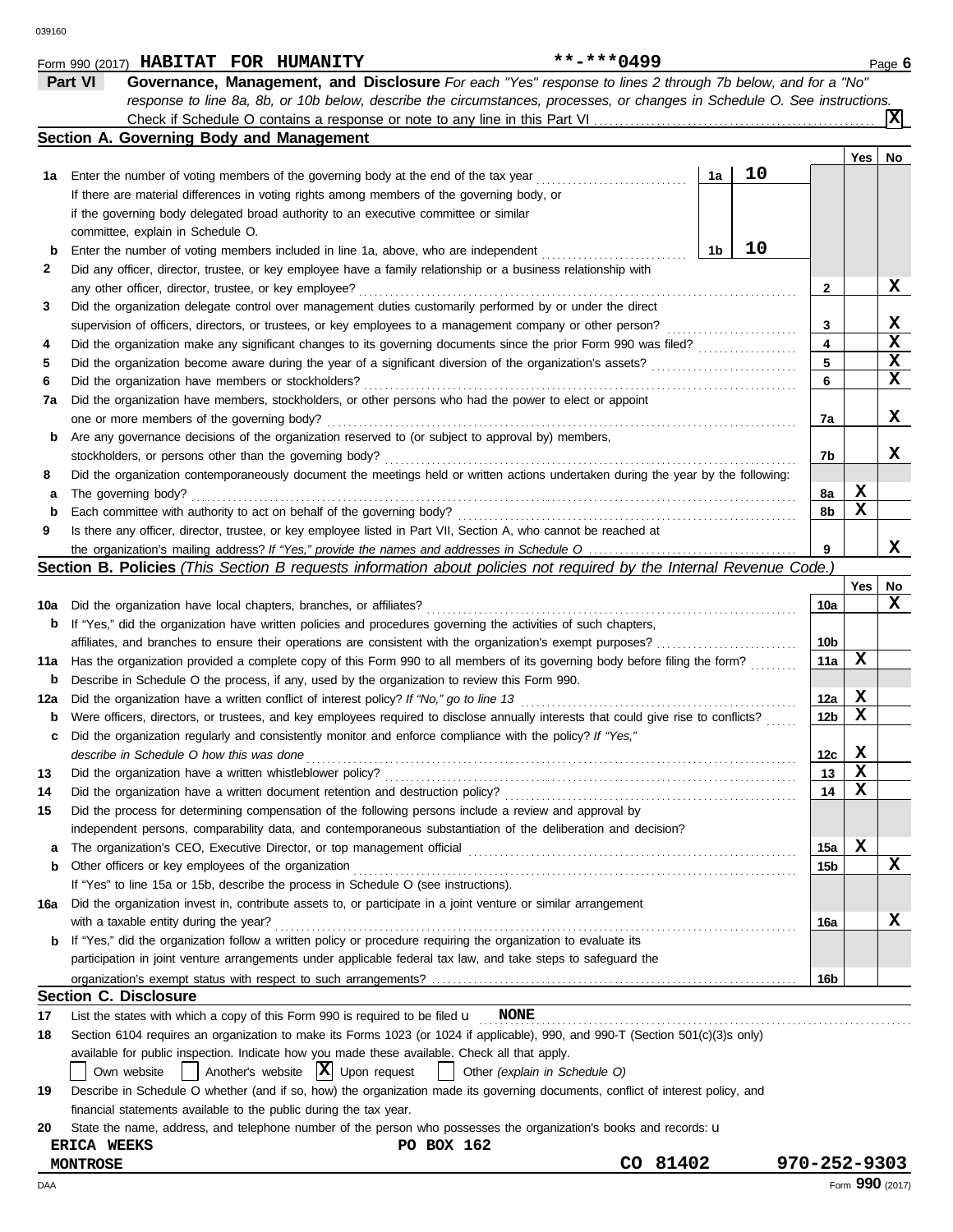| <b>HABITAT</b><br>(2017)<br>990<br>Form | FOR<br><b>HUMANITY</b> | 0.40c<br>. | Page |
|-----------------------------------------|------------------------|------------|------|
|                                         |                        |            |      |

| <b>Part VII</b>          | Compensation of Officers, Directors, Trustees, Key Employees, Highest Compensated Employees, and                                                                                                                                        |
|--------------------------|-----------------------------------------------------------------------------------------------------------------------------------------------------------------------------------------------------------------------------------------|
|                          | <b>Independent Contractors</b>                                                                                                                                                                                                          |
|                          |                                                                                                                                                                                                                                         |
| Section A.               | Officers, Directors, Trustees, Key Employees, and Highest Compensated Employees                                                                                                                                                         |
| organization's tax year. | 1a Complete this table for all persons required to be listed. Report compensation for the calendar year ending with or within the                                                                                                       |
|                          | • List all of the organization's <b>current</b> officers, directors, trustees (whether individuals or organizations), regardless of amount of<br>compensation. Enter -0- in columns (D), $(E)$ , and $(F)$ if no compensation was paid. |

● List all of the organization's **current** key employees, if any. See instructions for definition of "key employee."

who received reportable compensation (Box 5 of Form W-2 and/or Box 7 of Form 1099-MISC) of more than \$100,000 from the organization and any related organizations. ■ List the organization's five **current** highest compensated employees (other than an officer, director, trustee, or key employee)<br> **•** Preceived reportable compensation (Box 5 of Form W 2 and/or Box 7 of Form 1000 MISC)

List all of the organization's **former** officers, key employees, and highest compensated employees who received more than • List all of the organization's former officers, key employees, and highest compensate \$100,000 of reportable compensation from the organization and any related organizations.

■ List all of the organization's **former directors or trustees** that received, in the capacity as a former director or trustee of the property is a former director or trustee of the property of the organization and any re organization, more than \$10,000 of reportable compensation from the organization and any related organizations. List persons in the following order: individual trustees or directors; institutional trustees; officers; key employees; highest

compensated employees; and former such persons.

Check this box if neither the organization nor any related organization compensated any current officer, director, or trustee.

| (A)<br>Name and Title | (B)<br>Average<br>hours per<br>week<br>(list any               |                                      |                         | Position    | (C)          | (do not check more than one<br>box, unless person is both an<br>officer and a director/trustee) |        | (D)<br>Reportable<br>compensation<br>from<br>the<br>organization | (E)<br>Reportable<br>compensation from<br>related<br>organizations<br>(W-2/1099-MISC) | (F)<br>Estimated<br>amount of<br>other<br>compensation<br>from the |
|-----------------------|----------------------------------------------------------------|--------------------------------------|-------------------------|-------------|--------------|-------------------------------------------------------------------------------------------------|--------|------------------------------------------------------------------|---------------------------------------------------------------------------------------|--------------------------------------------------------------------|
|                       | hours for<br>related<br>organizations<br>below dotted<br>line) | Individual<br>or director<br>trustee | nstitutional<br>trustee | Officer     | Key employee | Highest compensated<br>employee                                                                 | Former | (W-2/1099-MISC)                                                  |                                                                                       | organization<br>and related<br>organizations                       |
| $(1)$ JOHN ELOE       | 4.00                                                           |                                      |                         |             |              |                                                                                                 |        |                                                                  |                                                                                       |                                                                    |
| <b>PRESIDENT</b>      | 0.00                                                           | $\mathbf x$                          |                         | $\mathbf x$ |              |                                                                                                 |        | 0                                                                | 0                                                                                     | 0                                                                  |
| (2) BRENDA SWANK      |                                                                |                                      |                         |             |              |                                                                                                 |        |                                                                  |                                                                                       |                                                                    |
|                       | 4.00                                                           |                                      |                         |             |              |                                                                                                 |        |                                                                  |                                                                                       |                                                                    |
| VICE PRESIDENT        | 0.00                                                           | $\mathbf x$                          |                         | $\mathbf x$ |              |                                                                                                 |        | 0                                                                | 0                                                                                     | $\pmb{0}$                                                          |
| (3) EMILY SCHNEIDER   |                                                                |                                      |                         |             |              |                                                                                                 |        |                                                                  |                                                                                       |                                                                    |
|                       | 6.00                                                           |                                      |                         |             |              |                                                                                                 |        |                                                                  |                                                                                       |                                                                    |
| <b>TREASURER</b>      | 0.00                                                           | $\mathbf x$                          |                         | $\mathbf x$ |              |                                                                                                 |        | 0                                                                | 0                                                                                     | $\mathbf 0$                                                        |
| (4) $JOY$ FRENCH      |                                                                |                                      |                         |             |              |                                                                                                 |        |                                                                  |                                                                                       |                                                                    |
|                       | 4.00                                                           |                                      |                         |             |              |                                                                                                 |        |                                                                  |                                                                                       |                                                                    |
| <b>SECRETARY</b>      | 0.00                                                           | $\mathbf x$                          |                         | $\mathbf x$ |              |                                                                                                 |        | 0                                                                | 0                                                                                     | 0                                                                  |
| (5) KEN DEJULIO       |                                                                |                                      |                         |             |              |                                                                                                 |        |                                                                  |                                                                                       |                                                                    |
|                       | 4.00                                                           |                                      |                         |             |              |                                                                                                 |        |                                                                  |                                                                                       |                                                                    |
| <b>DIRECTOR</b>       | 0.00                                                           | $\mathbf x$                          |                         |             |              |                                                                                                 |        | 0                                                                | 0                                                                                     | 0                                                                  |
| (6) STEVE PUTNAM      |                                                                |                                      |                         |             |              |                                                                                                 |        |                                                                  |                                                                                       |                                                                    |
|                       | 4.00                                                           |                                      |                         |             |              |                                                                                                 |        |                                                                  |                                                                                       |                                                                    |
| <b>DIRECTOR</b>       | 0.00                                                           | $\mathbf x$                          |                         |             |              |                                                                                                 |        | 0                                                                | 0                                                                                     | $\mathbf 0$                                                        |
| (7) BOB TESCH         |                                                                |                                      |                         |             |              |                                                                                                 |        |                                                                  |                                                                                       |                                                                    |
|                       | 4.00                                                           |                                      |                         |             |              |                                                                                                 |        |                                                                  |                                                                                       |                                                                    |
| <b>DIRECTOR</b>       | 0.00                                                           | $\mathbf x$                          |                         |             |              |                                                                                                 |        | 0                                                                | 0                                                                                     | $\mathbf 0$                                                        |
| (8) CHELSEA ROSTY     |                                                                |                                      |                         |             |              |                                                                                                 |        |                                                                  |                                                                                       |                                                                    |
|                       | 4.00                                                           |                                      |                         |             |              |                                                                                                 |        |                                                                  |                                                                                       |                                                                    |
| <b>DIRECTOR</b>       | 0.00                                                           | $\mathbf x$                          |                         |             |              |                                                                                                 |        | 0                                                                | 0                                                                                     | 0                                                                  |
| (9) TIM TINAZA        |                                                                |                                      |                         |             |              |                                                                                                 |        |                                                                  |                                                                                       |                                                                    |
|                       | 4.00                                                           |                                      |                         |             |              |                                                                                                 |        |                                                                  |                                                                                       |                                                                    |
| <b>DIRECTOR</b>       | 0.00                                                           | $\mathbf x$                          |                         |             |              |                                                                                                 |        | 0                                                                | 0                                                                                     | 0                                                                  |
| (10) RANDY HAVENS     |                                                                |                                      |                         |             |              |                                                                                                 |        |                                                                  |                                                                                       |                                                                    |
|                       | 4.00                                                           |                                      |                         |             |              |                                                                                                 |        |                                                                  |                                                                                       |                                                                    |
| <b>DIRECTOR</b>       | 0.00                                                           | X                                    |                         |             |              |                                                                                                 |        | 0                                                                | $\mathbf 0$                                                                           | $\mathbf 0$                                                        |
| (11) COLLEEN BURKE    |                                                                |                                      |                         |             |              |                                                                                                 |        |                                                                  |                                                                                       |                                                                    |
|                       | 40.00                                                          |                                      |                         |             |              |                                                                                                 |        |                                                                  |                                                                                       |                                                                    |
| EXEC DIR THRU 2/19    | 0.00                                                           |                                      |                         | $\mathbf x$ |              |                                                                                                 |        | 78,708                                                           | 0                                                                                     | O                                                                  |
| DAA                   |                                                                |                                      |                         |             |              |                                                                                                 |        |                                                                  |                                                                                       | Form 990 (2017)                                                    |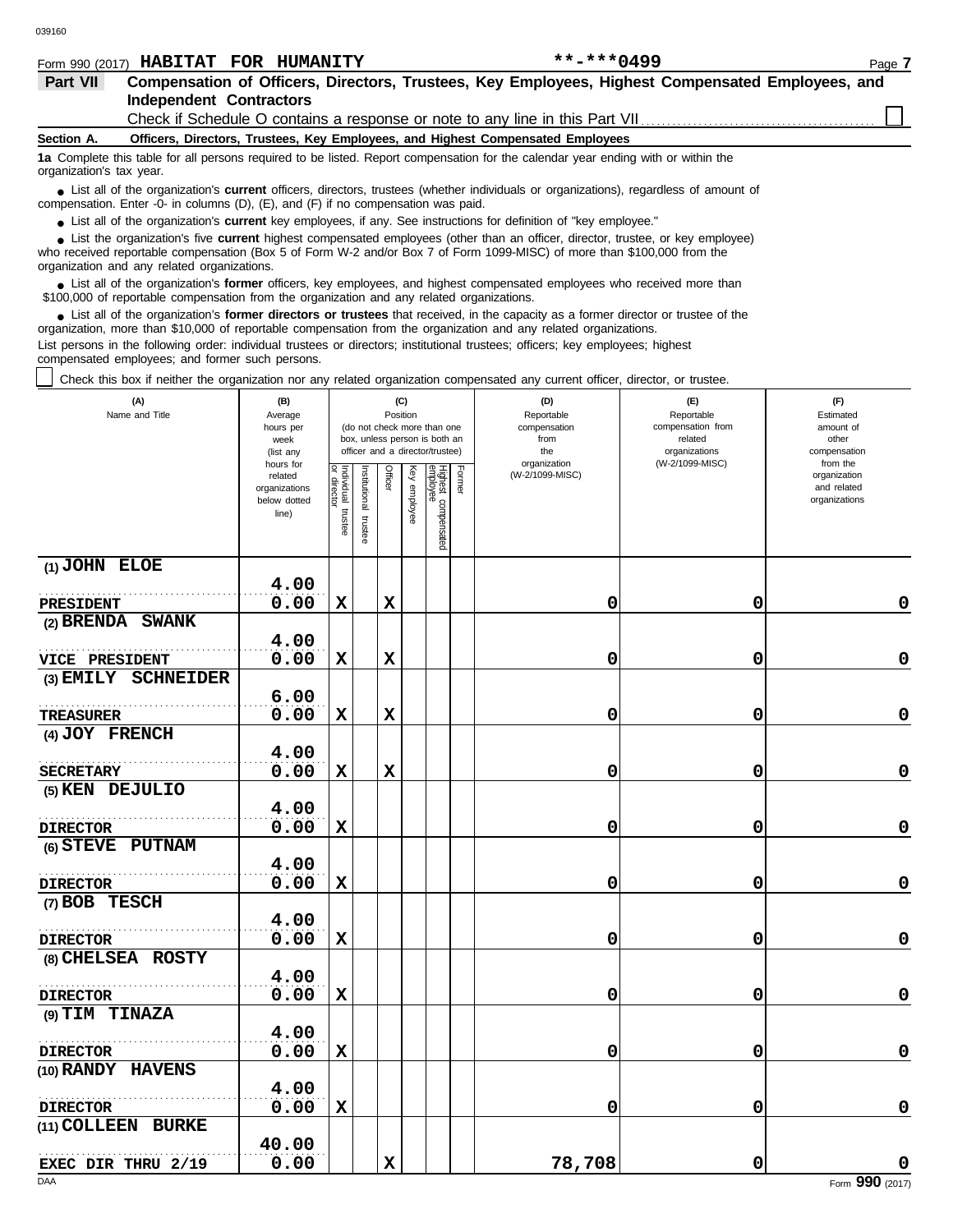| 039160       | Form 990 (2017) HABITAT FOR HUMANITY                                                                                                                                                                                                                                                                                                    |                                                               |                       |                         |         |                 |                                                                                                 |                  | **-***0499                                                                                                                                                                 |                                                                                       |  |                                                             |                     | Page 8 |
|--------------|-----------------------------------------------------------------------------------------------------------------------------------------------------------------------------------------------------------------------------------------------------------------------------------------------------------------------------------------|---------------------------------------------------------------|-----------------------|-------------------------|---------|-----------------|-------------------------------------------------------------------------------------------------|------------------|----------------------------------------------------------------------------------------------------------------------------------------------------------------------------|---------------------------------------------------------------------------------------|--|-------------------------------------------------------------|---------------------|--------|
|              | Part VII<br>(A)<br>Name and title                                                                                                                                                                                                                                                                                                       | (B)<br>Average<br>hours per<br>week<br>(list any<br>hours for |                       |                         |         | (C)<br>Position | (do not check more than one<br>box, unless person is both an<br>officer and a director/trustee) |                  | Section A. Officers, Directors, Trustees, Key Employees, and Highest Compensated Employees (continued)<br>(D)<br>Reportable<br>compensation<br>from<br>the<br>organization | (F)<br>Reportable<br>compensation from<br>related<br>organizations<br>(W-2/1099-MISC) |  | Estimated<br>amount of<br>other<br>compensation<br>from the |                     |        |
|              |                                                                                                                                                                                                                                                                                                                                         | related<br>organizations<br>below dotted<br>line)             | Individual<br>trustee | nstitutional<br>trustee | Officer | Key employee    | Highest compensated<br>employee                                                                 | Former           | (W-2/1099-MISC)                                                                                                                                                            |                                                                                       |  | organization<br>and related<br>organizations                |                     |        |
| (12)         | ERICA WEEKS                                                                                                                                                                                                                                                                                                                             |                                                               |                       |                         |         |                 |                                                                                                 |                  |                                                                                                                                                                            |                                                                                       |  |                                                             |                     |        |
|              | .<br>EXEC DIR SINCE 2/19                                                                                                                                                                                                                                                                                                                | 40.00<br>0.00                                                 |                       |                         | х       |                 |                                                                                                 |                  | 0                                                                                                                                                                          | 0                                                                                     |  |                                                             |                     | 0      |
|              |                                                                                                                                                                                                                                                                                                                                         |                                                               |                       |                         |         |                 |                                                                                                 |                  |                                                                                                                                                                            |                                                                                       |  |                                                             |                     |        |
|              |                                                                                                                                                                                                                                                                                                                                         |                                                               |                       |                         |         |                 |                                                                                                 |                  |                                                                                                                                                                            |                                                                                       |  |                                                             |                     |        |
|              |                                                                                                                                                                                                                                                                                                                                         |                                                               |                       |                         |         |                 |                                                                                                 |                  |                                                                                                                                                                            |                                                                                       |  |                                                             |                     |        |
|              |                                                                                                                                                                                                                                                                                                                                         |                                                               |                       |                         |         |                 |                                                                                                 |                  |                                                                                                                                                                            |                                                                                       |  |                                                             |                     |        |
|              |                                                                                                                                                                                                                                                                                                                                         |                                                               |                       |                         |         |                 |                                                                                                 |                  |                                                                                                                                                                            |                                                                                       |  |                                                             |                     |        |
|              |                                                                                                                                                                                                                                                                                                                                         |                                                               |                       |                         |         |                 |                                                                                                 |                  |                                                                                                                                                                            |                                                                                       |  |                                                             |                     |        |
|              |                                                                                                                                                                                                                                                                                                                                         |                                                               |                       |                         |         |                 |                                                                                                 |                  |                                                                                                                                                                            |                                                                                       |  |                                                             |                     |        |
| 1b.          | Sub-total                                                                                                                                                                                                                                                                                                                               |                                                               |                       |                         |         |                 |                                                                                                 | u                | 78,708                                                                                                                                                                     |                                                                                       |  |                                                             |                     |        |
|              | c Total from continuation sheets to Part VII, Section A                                                                                                                                                                                                                                                                                 |                                                               |                       |                         |         |                 |                                                                                                 | u<br>$\mathbf u$ | 78,708                                                                                                                                                                     |                                                                                       |  |                                                             |                     |        |
| $\mathbf{2}$ | Total number of individuals (including but not limited to those listed above) who received more than \$100,000 of                                                                                                                                                                                                                       |                                                               |                       |                         |         |                 |                                                                                                 |                  |                                                                                                                                                                            |                                                                                       |  |                                                             |                     |        |
|              | reportable compensation from the organization $\mathbf u$ 0                                                                                                                                                                                                                                                                             |                                                               |                       |                         |         |                 |                                                                                                 |                  |                                                                                                                                                                            |                                                                                       |  |                                                             | Yes                 | No     |
| 3            | Did the organization list any former officer, director, or trustee, key employee, or highest compensated                                                                                                                                                                                                                                |                                                               |                       |                         |         |                 |                                                                                                 |                  |                                                                                                                                                                            |                                                                                       |  | 3                                                           |                     | X      |
| 4            | For any individual listed on line 1a, is the sum of reportable compensation and other compensation from the                                                                                                                                                                                                                             |                                                               |                       |                         |         |                 |                                                                                                 |                  |                                                                                                                                                                            |                                                                                       |  |                                                             |                     |        |
|              | organization and related organizations greater than \$150,000? If "Yes," complete Schedule J for such<br>individual with a construction of the construction of the construction of the construction of the construction of the construction of the construction of the construction of the construction of the construction of the cons |                                                               |                       |                         |         |                 |                                                                                                 |                  |                                                                                                                                                                            |                                                                                       |  | 4                                                           |                     | x      |
| 5            | Did any person listed on line 1a receive or accrue compensation from any unrelated organization or individual                                                                                                                                                                                                                           |                                                               |                       |                         |         |                 |                                                                                                 |                  |                                                                                                                                                                            |                                                                                       |  | 5                                                           |                     | x      |
|              | Section B. Independent Contractors                                                                                                                                                                                                                                                                                                      |                                                               |                       |                         |         |                 |                                                                                                 |                  |                                                                                                                                                                            |                                                                                       |  |                                                             |                     |        |
| 1            | Complete this table for your five highest compensated independent contractors that received more than \$100,000 of<br>compensation from the organization. Report compensation for the calendar year ending with or within the organization's tax year.                                                                                  |                                                               |                       |                         |         |                 |                                                                                                 |                  |                                                                                                                                                                            |                                                                                       |  |                                                             |                     |        |
|              |                                                                                                                                                                                                                                                                                                                                         | (A)<br>Name and business address                              |                       |                         |         |                 |                                                                                                 |                  |                                                                                                                                                                            | (B)<br>Description of services                                                        |  |                                                             | (C)<br>Compensation |        |
|              |                                                                                                                                                                                                                                                                                                                                         |                                                               |                       |                         |         |                 |                                                                                                 |                  |                                                                                                                                                                            |                                                                                       |  |                                                             |                     |        |
|              |                                                                                                                                                                                                                                                                                                                                         |                                                               |                       |                         |         |                 |                                                                                                 |                  |                                                                                                                                                                            |                                                                                       |  |                                                             |                     |        |
|              |                                                                                                                                                                                                                                                                                                                                         |                                                               |                       |                         |         |                 |                                                                                                 |                  |                                                                                                                                                                            |                                                                                       |  |                                                             |                     |        |
|              |                                                                                                                                                                                                                                                                                                                                         |                                                               |                       |                         |         |                 |                                                                                                 |                  |                                                                                                                                                                            |                                                                                       |  |                                                             |                     |        |
| 2            | Total number of independent contractors (including but not limited to those listed above) who                                                                                                                                                                                                                                           |                                                               |                       |                         |         |                 |                                                                                                 |                  |                                                                                                                                                                            |                                                                                       |  |                                                             |                     |        |
|              | received more than \$100,000 of compensation from the organization u                                                                                                                                                                                                                                                                    |                                                               |                       |                         |         |                 |                                                                                                 |                  |                                                                                                                                                                            | 0                                                                                     |  |                                                             |                     |        |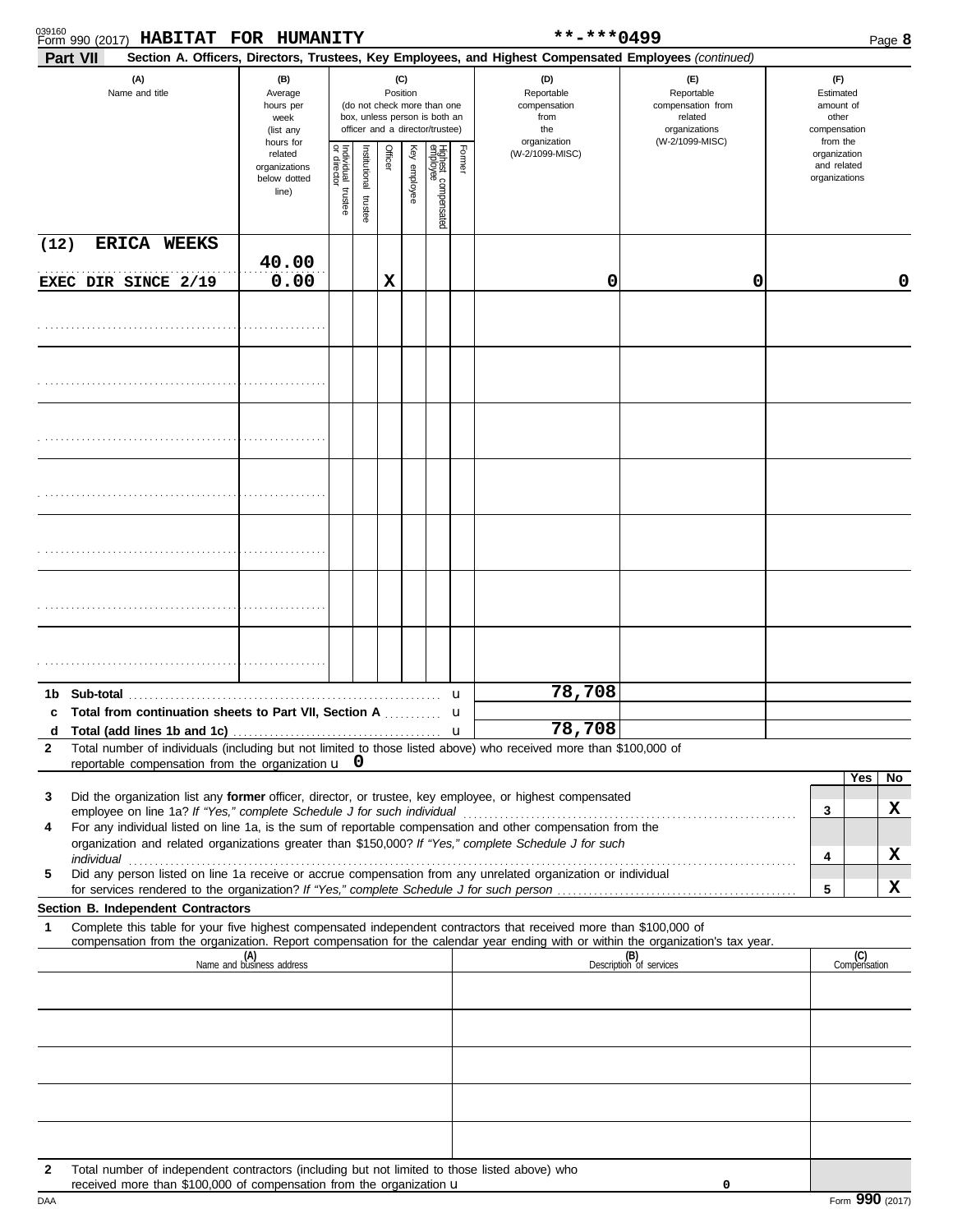## Form 990 (2017) Page **9 HABITAT FOR HUMANITY \*\*-\*\*\*0499**

**Part VIII Statement of Revenue**

### Check if Schedule O contains a response or note to any line in this Part VIII . . . . . . . . . . . . . . . . . . . . . . . . . . . . . . . . . . . . . . . . . . . . **(A) (B) (C) (D)** Total revenue Related or Unrelated Revenue excluded from tax exempt business function under sections revenue 512-514 revenue Grants **Contributions, Gifts, Grants and Other Similar Amounts 1a 1a** Federated campaigns ..... **1b b** Membership dues . . . . . . . . . **53,367 1c** Gifts,<br>Ilar Ar **c** Fundraising events . . . . . . . . **1d d** Related organizations ...... **1e e** Government grants (contributions) . . . Contributions,<br>and Other Sin **f** All other contributions, gifts, grants, and similar amounts not included above **150,036 1f** \$ . . . . . . . . . . . . . . . . . . . . . **36,777 g** Noncash contributions included in lines 1a-1f: **203,403 h Total.** Add lines 1a–1f . . . . . . . . . . . . . . . . . . . . . . . . . . . . . . . u **Revenue Program Service Revenue Busn. Code** . . . . . . . . . . . . . . . . . . . . . . . . . . . . . . . . . . . . . . . . . . . . . . **2a MORTGAGE DISCOUNT AMORT 525990 35,848 35,848** . . . . . . . . . . . . . . . . . . . . . . . . . . . . . . . . . . . . . . . . . . . . . . **b** Program Service **c d** . . . . . . . . . . . . . . . . . . . . . . . . . . . . . . . . . . . . . . . . . . . . . . **e** . . . . . . . . . . . . . . . . . . . . . . . . . . . . . . . . . . . . . . . . . . . . . . **f** All other program service revenue . . . . . . . . . . **35,848 g Total.** Add lines 2a–2f . . . . . . . . . . . . . . . . . . . . . . . . . . . . . . . u **3** Investment income (including dividends, interest, **85 85** u and other similar amounts) ............................ 4 Income from investment of tax-exempt bond proceeds **u 5** Royalties .... u (i) Real (ii) Personal **6a** Gross rents **b** Less: rental exps. **c** Rental inc. or (loss) **d** Net rental income or (loss) . . . . . . . . . . . . . . . . . . . . . . . . . . . u **7a** Gross amount from (i) Securities (ii) Other sales of assets **162,137** other than inventory **b** Less: cost or other **74,704** basis & sales exps. **87,433 c** Gain or (loss) **87,433 87,433 d** u Net gain or (loss) . . . . . . . . . . . . . . . . . . . . . . . . . . . . . . . . . . . . . **8a** Gross income from fundraising events Other Revenue **Other Revenue** (not including \$ . . . . . . . . . . . . . . . . . . . . . **53,367** of contributions reported on line 1c). **51,181 a** See Part IV, line 18 . . . . . . . . . . . . . . **a 51,181 b** Less: direct expenses . . . . . . . . . . **b c** Net income or (loss) from fundraising events . . . . . . . . u **9a** Gross income from gaming activities. See Part IV, line 19 . . . . . . . . . . . . . . . . **a b b** Less: direct expenses ........... Net income or (loss) from gaming activities . . . . . . . . . . **c** u 10a Gross sales of inventory, less returns and allowances .......... **813,016 a b b** Less: cost of goods sold ........ **813,016 813,016** Net income or (loss) from sales of inventory . . . . . . . . . **c** u Miscellaneous Revenue **Busn. Code 11a** . . . . . . . . . . . . . . . . . . . . . . . . . . . . . . . . . . . . . . . . . . . . . . **OTHER INCOME 900099 403 403 b** . . . . . . . . . . . . . . . . . . . . . . . . . . . . . . . . . . . . . . . . . . . . . . **c** . . . . . . . . . . . . . . . . . . . . . . . . . . . . . . . . . . . . . . . . . . . . . . **d** All other revenue .............................. **403 e Total.** Add lines 11a–11d . . . . . . . . . . . . . . . . . . . . . . . . . . . . u **1,140,188 35,848 0 900,937 Total revenue.** See instructions. . . . . . . . . . . . . . . . . . . . . **12** u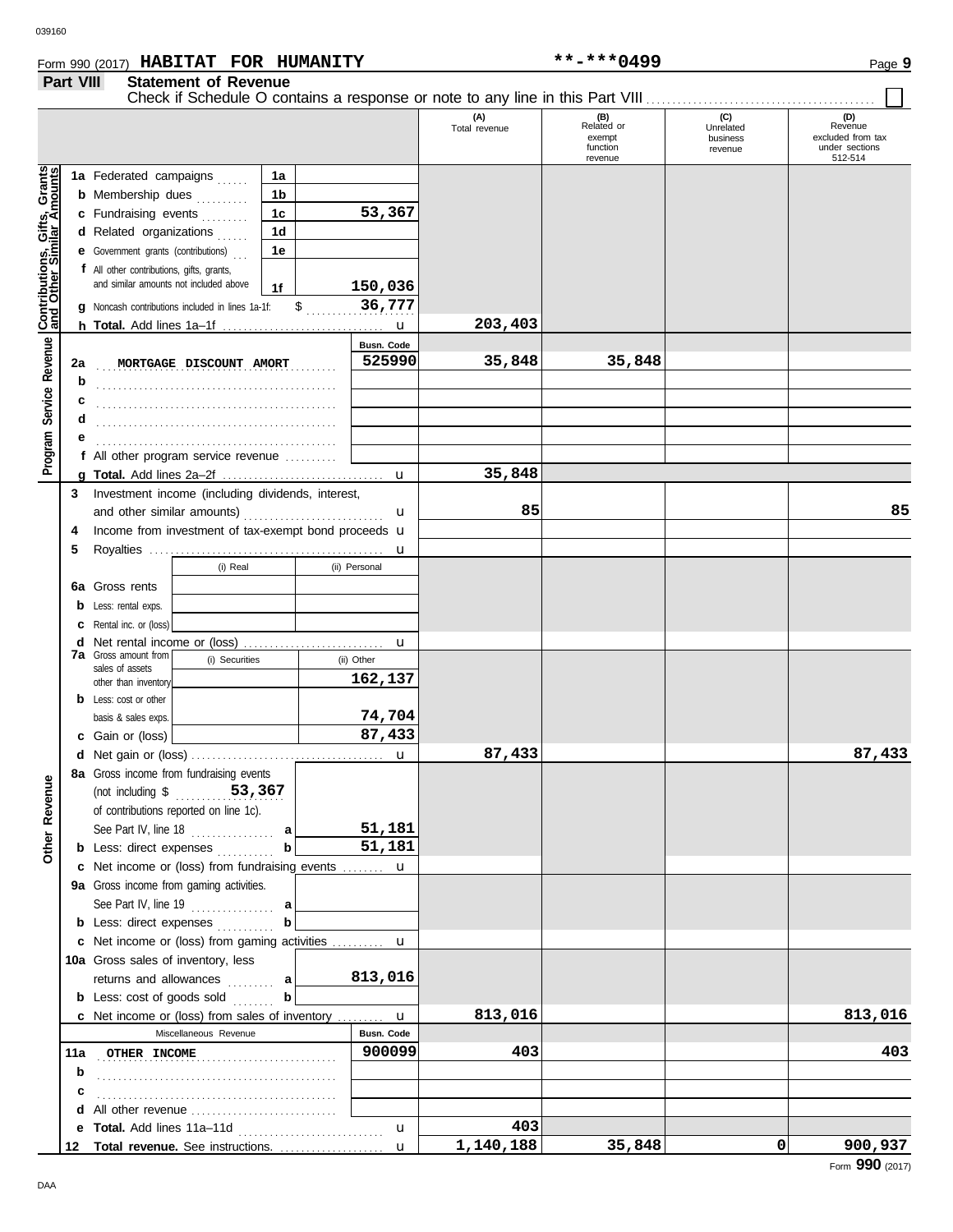## **Part IX Statement of Functional Expenses** Form 990 (2017) Page **10 HABITAT FOR HUMANITY \*\*-\*\*\*0499**

|              | Section 501(c)(3) and 501(c)(4) organizations must complete all columns. All other organizations must complete column (A).<br>Check if Schedule O contains a response or note to any line in this Part IX |                |                             |                                    |                         |
|--------------|-----------------------------------------------------------------------------------------------------------------------------------------------------------------------------------------------------------|----------------|-----------------------------|------------------------------------|-------------------------|
|              | Do not include amounts reported on lines 6b,                                                                                                                                                              | (A)            | (B)                         | (C)                                | (D)                     |
|              | 7b, 8b, 9b, and 10b of Part VIII.                                                                                                                                                                         | Total expenses | Program service<br>expenses | Management and<br>general expenses | Fundraising<br>expenses |
| $\mathbf 1$  | Grants and other assistance to domestic organizations                                                                                                                                                     |                |                             |                                    |                         |
|              | and domestic governments. See Part IV, line 21                                                                                                                                                            | 9,500          | 9,500                       |                                    |                         |
| $\mathbf{2}$ | Grants and other assistance to domestic                                                                                                                                                                   |                |                             |                                    |                         |
|              | individuals. See Part IV, line 22                                                                                                                                                                         |                |                             |                                    |                         |
| 3            | Grants and other assistance to foreign                                                                                                                                                                    |                |                             |                                    |                         |
|              | organizations, foreign governments, and foreign                                                                                                                                                           |                |                             |                                    |                         |
|              | individuals. See Part IV, lines 15 and 16                                                                                                                                                                 |                |                             |                                    |                         |
| 4            | Benefits paid to or for members                                                                                                                                                                           |                |                             |                                    |                         |
| 5            | Compensation of current officers, directors,                                                                                                                                                              |                |                             |                                    |                         |
|              | trustees, and key employees                                                                                                                                                                               | 78,708         | 26,236                      | 26,236                             | 26,236                  |
| 6            | Compensation not included above, to disqualified                                                                                                                                                          |                |                             |                                    |                         |
|              | persons (as defined under section 4958(f)(1)) and                                                                                                                                                         |                |                             |                                    |                         |
|              | persons described in section 4958(c)(3)(B)                                                                                                                                                                |                |                             |                                    |                         |
| 7            | Other salaries and wages                                                                                                                                                                                  | 428,639        | 335,053                     | 32,626                             | 60,960                  |
| 8            | Pension plan accruals and contributions (include                                                                                                                                                          |                |                             |                                    |                         |
|              | section 401(k) and 403(b) employer contributions)                                                                                                                                                         |                |                             |                                    |                         |
| 9            | Other employee benefits                                                                                                                                                                                   | 64,287         | 45,372                      | 13,115                             | 5,800                   |
| 10           | Payroll taxes                                                                                                                                                                                             | 45,519         | 30,130                      | 7,937                              | 7,452                   |
| 11           | Fees for services (non-employees):                                                                                                                                                                        |                |                             |                                    |                         |
| a            | Management                                                                                                                                                                                                | 12,376         | 12,376                      |                                    |                         |
| b            | Legal                                                                                                                                                                                                     | 15,550         |                             | 15,550                             |                         |
| c            | Lobbying                                                                                                                                                                                                  |                |                             |                                    |                         |
| d<br>е       | Professional fundraising services. See Part IV, line 17                                                                                                                                                   |                |                             |                                    |                         |
| f            | Investment management fees                                                                                                                                                                                |                |                             |                                    |                         |
| q            | Other. (If line 11g amount exceeds 10% of line 25, column                                                                                                                                                 |                |                             |                                    |                         |
|              | (A) amount, list line 11g expenses on Schedule O.)                                                                                                                                                        | 38,709         | 829                         | 37,880                             |                         |
| 12           | Advertising and promotion                                                                                                                                                                                 | 15,829         | 13,777                      |                                    |                         |
| 13           |                                                                                                                                                                                                           | 28,107         | 20,131                      | 2,357                              | $\frac{2,052}{5,619}$   |
| 14           | Information technology                                                                                                                                                                                    |                |                             |                                    |                         |
| 15           |                                                                                                                                                                                                           |                |                             |                                    |                         |
| 16           |                                                                                                                                                                                                           | 13,200         | 13,200                      |                                    |                         |
| 17           | Travel                                                                                                                                                                                                    |                |                             |                                    |                         |
|              | Payments of travel or entertainment expenses                                                                                                                                                              |                |                             |                                    |                         |
|              | for any federal, state, or local public officials                                                                                                                                                         |                |                             |                                    |                         |
| 19           | Conferences, conventions, and meetings                                                                                                                                                                    |                |                             |                                    |                         |
| 20           | Interest                                                                                                                                                                                                  | 58,839         | 30,771                      | 28,068                             |                         |
| 21           | Payments to affiliates                                                                                                                                                                                    |                |                             |                                    |                         |
| 22           | Depreciation, depletion, and amortization                                                                                                                                                                 | 39,070         | 39,070                      |                                    |                         |
| 23           |                                                                                                                                                                                                           | 44,012         | 44,012                      |                                    |                         |
| 24           | Other expenses. Itemize expenses not covered                                                                                                                                                              |                |                             |                                    |                         |
|              | above (List miscellaneous expenses in line 24e. If                                                                                                                                                        |                |                             |                                    |                         |
|              | line 24e amount exceeds 10% of line 25, column                                                                                                                                                            |                |                             |                                    |                         |
|              | (A) amount, list line 24e expenses on Schedule O.)                                                                                                                                                        | 72,348         | 59,515                      | 7,975                              |                         |
| a            | MISC EXPENSES                                                                                                                                                                                             | 53,619         | 48,300                      | 2,023                              | 4,858<br>3,296          |
| b            | TELEPHONE AND UTILITIES<br>BANK & CC FEES                                                                                                                                                                 | 18,989         | 18,989                      |                                    |                         |
| c<br>d       | CONSTRUCTION COSTS                                                                                                                                                                                        | 15,624         | 15,624                      |                                    |                         |
| е            | All other expenses                                                                                                                                                                                        | 38,969         | 30,114                      | 5,386                              | 3,469                   |
| 25           | Total functional expenses. Add lines 1 through 24e                                                                                                                                                        | 1,091,894      | 792,999                     | 179,153                            | 119,742                 |
| 26           | Joint costs. Complete this line only if the                                                                                                                                                               |                |                             |                                    |                         |
|              | organization reported in column (B) joint costs                                                                                                                                                           |                |                             |                                    |                         |
|              | from a combined educational campaign and<br>fundraising solicitation. Check here u<br>if                                                                                                                  |                |                             |                                    |                         |
|              | following SOP 98-2 (ASC 958-720)                                                                                                                                                                          |                |                             |                                    |                         |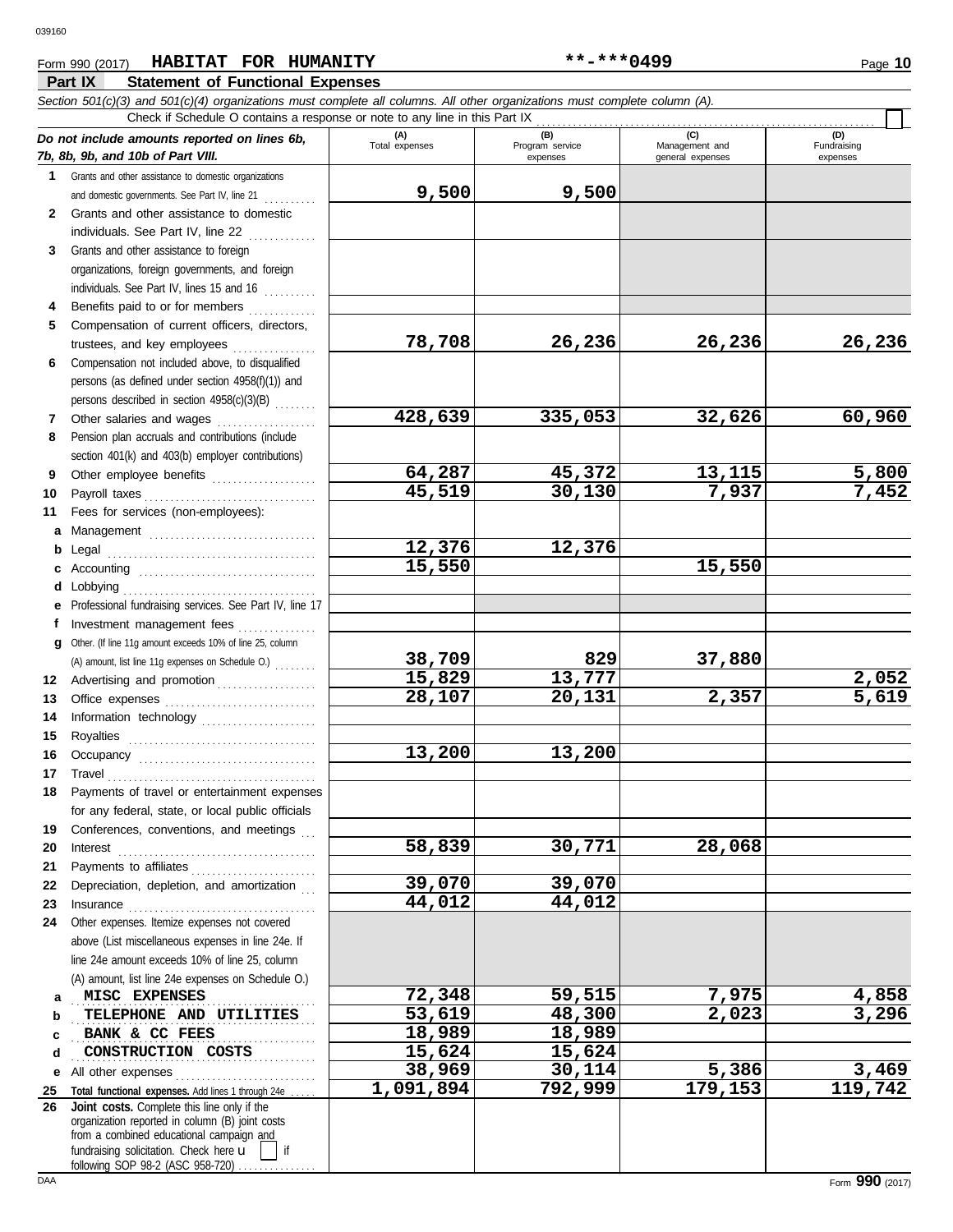## Form 990 (2017) Page **11 HABITAT FOR HUMANITY \*\*-\*\*\*0499 Part X Balance Sheet**

|                   |    | Check if Schedule O contains a response or note to any line in this Part X                                                                                                                                                          |           |                    |                   |              |             |
|-------------------|----|-------------------------------------------------------------------------------------------------------------------------------------------------------------------------------------------------------------------------------------|-----------|--------------------|-------------------|--------------|-------------|
|                   |    |                                                                                                                                                                                                                                     |           |                    | (A)               |              | (B)         |
|                   |    |                                                                                                                                                                                                                                     |           |                    | Beginning of year |              | End of year |
|                   | 1  |                                                                                                                                                                                                                                     |           |                    | 23,358            | $\mathbf{1}$ | 22,021      |
|                   | 2  |                                                                                                                                                                                                                                     |           |                    | 24,428            | $\mathbf{2}$ | 28,892      |
|                   | 3  |                                                                                                                                                                                                                                     |           |                    |                   | 3            |             |
|                   | 4  |                                                                                                                                                                                                                                     |           |                    | 4,221             | 4            | 3,747       |
|                   | 5  | Loans and other receivables from current and former officers, directors,                                                                                                                                                            |           |                    |                   |              |             |
|                   |    | trustees, key employees, and highest compensated employees.                                                                                                                                                                         |           |                    |                   |              |             |
|                   |    | Complete Part II of Schedule L                                                                                                                                                                                                      |           |                    |                   | 5            |             |
|                   | 6  | Loans and other receivables from other disqualified persons (as defined under section                                                                                                                                               |           |                    |                   |              |             |
|                   |    | 4958(f)(1)), persons described in section 4958(c)(3)(B), and contributing employers and                                                                                                                                             |           |                    |                   |              |             |
|                   |    | sponsoring organizations of section 501(c)(9) voluntary employees' beneficiary                                                                                                                                                      |           |                    |                   |              |             |
|                   |    | organizations (see instructions). Complete Part II of Schedule L <sub></sub>                                                                                                                                                        |           |                    |                   | 6            |             |
| Assets            | 7  |                                                                                                                                                                                                                                     |           |                    | 625,826           | 7            | 522,153     |
|                   | 8  | Inventories for sale or use <i>communication</i> and the state of the state or use of the state of the state of the state of the state of the state of the state of the state of the state of the state of the state of the state o |           |                    | 321,134           | 8            | 613,975     |
|                   | 9  |                                                                                                                                                                                                                                     |           |                    |                   | 9            |             |
|                   |    | 10a Land, buildings, and equipment: cost or                                                                                                                                                                                         |           |                    |                   |              |             |
|                   |    | other basis. Complete Part VI of Schedule D  10a                                                                                                                                                                                    |           | 1,192,669          |                   |              |             |
|                   |    |                                                                                                                                                                                                                                     |           | 222,200            | 997,460           | 10c          | 970,469     |
|                   | 11 |                                                                                                                                                                                                                                     |           |                    |                   | 11           |             |
|                   | 12 |                                                                                                                                                                                                                                     |           |                    |                   | 12           |             |
|                   | 13 |                                                                                                                                                                                                                                     |           |                    |                   | 13           |             |
|                   | 14 | Intangible assets                                                                                                                                                                                                                   |           |                    |                   | 14           |             |
|                   | 15 |                                                                                                                                                                                                                                     |           |                    | 7,211             | 15           | 9,126       |
|                   | 16 |                                                                                                                                                                                                                                     | 2,003,638 | 16                 | 2,170,383         |              |             |
|                   | 17 |                                                                                                                                                                                                                                     |           | 42,863             | 17                | 67,222       |             |
|                   | 18 |                                                                                                                                                                                                                                     |           |                    |                   | 18           |             |
|                   | 19 |                                                                                                                                                                                                                                     |           |                    |                   | 19           |             |
|                   | 20 |                                                                                                                                                                                                                                     |           |                    |                   | 20           |             |
|                   | 21 | Escrow or custodial account liability. Complete Part IV of Schedule D                                                                                                                                                               |           |                    |                   | 21           |             |
|                   | 22 | Loans and other payables to current and former officers, directors,                                                                                                                                                                 |           |                    |                   |              |             |
| Liabilities       |    | trustees, key employees, highest compensated employees, and                                                                                                                                                                         |           |                    |                   |              |             |
|                   |    |                                                                                                                                                                                                                                     |           |                    |                   | 22           |             |
|                   | 23 | Secured mortgages and notes payable to unrelated third parties [[[[[[[[[[[[[[[[[[[[[[[[[[[[[]]]]]]]]                                                                                                                                |           |                    | 1,201,633         | 23           | 1,295,725   |
|                   | 24 |                                                                                                                                                                                                                                     |           |                    |                   | 24           |             |
|                   | 25 | Other liabilities (including federal income tax, payables to related third                                                                                                                                                          |           |                    |                   |              |             |
|                   |    | parties, and other liabilities not included on lines 17-24). Complete Part X                                                                                                                                                        |           |                    |                   |              |             |
|                   |    | of Schedule D                                                                                                                                                                                                                       |           |                    | 1,244,496         | 25           |             |
|                   | 26 |                                                                                                                                                                                                                                     |           | $ {\bf x} $<br>and |                   | 26           | 1,362,947   |
|                   |    | Organizations that follow SFAS 117 (ASC 958), check here u<br>complete lines 27 through 29, and lines 33 and 34.                                                                                                                    |           |                    |                   |              |             |
|                   | 27 | Unrestricted net assets                                                                                                                                                                                                             |           |                    | 759,142           | 27           | 807,436     |
|                   | 28 |                                                                                                                                                                                                                                     |           |                    |                   | 28           |             |
|                   | 29 |                                                                                                                                                                                                                                     |           |                    |                   | 29           |             |
| or Fund Balances  |    | Organizations that do not follow SFAS 117 (ASC 958), check here u                                                                                                                                                                   |           | and                |                   |              |             |
|                   |    | complete lines 30 through 34.                                                                                                                                                                                                       |           |                    |                   |              |             |
|                   | 30 | Capital stock or trust principal, or current funds                                                                                                                                                                                  |           |                    |                   | 30           |             |
|                   | 31 |                                                                                                                                                                                                                                     |           |                    |                   | 31           |             |
| <b>Net Assets</b> | 32 | Retained earnings, endowment, accumulated income, or other funds                                                                                                                                                                    |           |                    |                   | 32           |             |
|                   | 33 | Total net assets or fund balances                                                                                                                                                                                                   |           |                    | 759,142           | 33           | 807,436     |
|                   | 34 |                                                                                                                                                                                                                                     |           | 2,003,638          | 34                | 2,170,383    |             |

Form **990** (2017)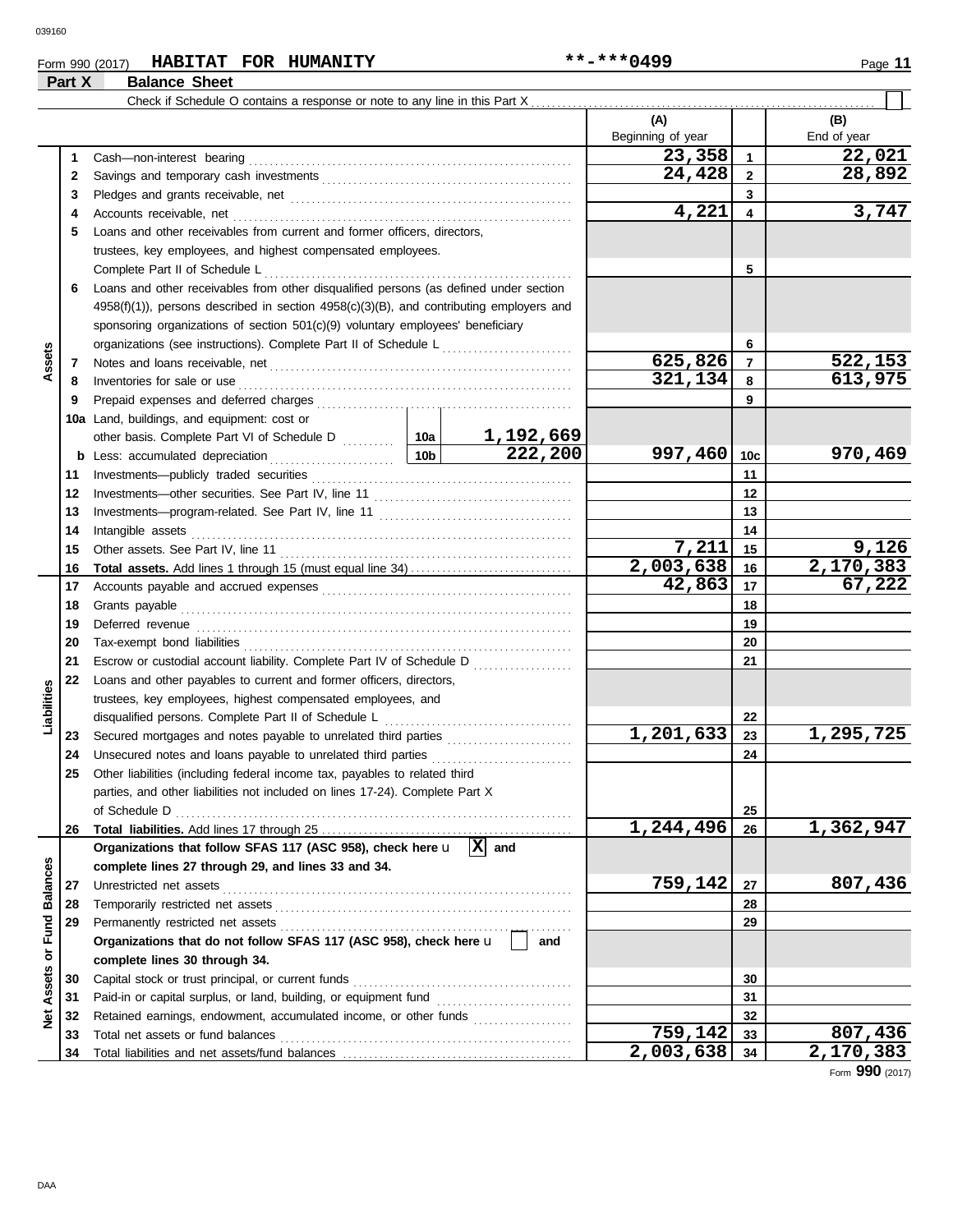|    | Form 990 (2017) HABITAT FOR HUMANITY                                                                                                     | **-***0499       |                         |                |     | Page 12 |
|----|------------------------------------------------------------------------------------------------------------------------------------------|------------------|-------------------------|----------------|-----|---------|
|    | Part XI<br><b>Reconciliation of Net Assets</b>                                                                                           |                  |                         |                |     |         |
|    |                                                                                                                                          |                  |                         |                |     |         |
|    |                                                                                                                                          |                  | $\mathbf{1}$            | 1,140,188      |     |         |
| 2  |                                                                                                                                          |                  | $\overline{2}$          | 1,091,894      |     |         |
| 3  |                                                                                                                                          |                  | $\overline{\mathbf{3}}$ |                |     | 48,294  |
| 4  | $\overline{\mathbf{4}}$<br>Net assets or fund balances at beginning of year (must equal Part X, line 33, column (A)) [[[[[[[[[[[[[[[[[[[ |                  |                         |                |     |         |
| 5  |                                                                                                                                          |                  | $\overline{5}$          |                |     |         |
| 6  |                                                                                                                                          |                  | 6                       |                |     |         |
| 7  | Investment expenses <b>contract and the expenses</b>                                                                                     |                  | $\overline{7}$          |                |     |         |
| 8  | Prior period adjustments                                                                                                                 |                  | 8                       |                |     |         |
| 9  | Other changes in net assets or fund balances (explain in Schedule O)                                                                     |                  | 9                       |                |     |         |
| 10 | Net assets or fund balances at end of year. Combine lines 3 through 9 (must equal Part X, line                                           |                  |                         |                |     |         |
|    | 33, column (B))                                                                                                                          |                  | 10                      |                |     | 807,436 |
|    | <b>Financial Statements and Reporting</b><br>Part XII                                                                                    |                  |                         |                |     |         |
|    |                                                                                                                                          |                  |                         |                |     |         |
|    |                                                                                                                                          |                  |                         |                | Yes | No      |
| 1  | X <br>Accounting method used to prepare the Form 990:<br>Cash                                                                            | Accrual<br>Other |                         |                |     |         |
|    | If the organization changed its method of accounting from a prior year or checked "Other," explain in                                    |                  |                         |                |     |         |
|    | Schedule O.                                                                                                                              |                  |                         |                |     |         |
|    | 2a Were the organization's financial statements compiled or reviewed by an independent accountant?                                       |                  |                         | 2a             |     | x       |
|    | If "Yes," check a box below to indicate whether the financial statements for the year were compiled or                                   |                  |                         |                |     |         |
|    | reviewed on a separate basis, consolidated basis, or both:                                                                               |                  |                         |                |     |         |
|    | Separate basis<br>  Consolidated basis<br>  Both consolidated and separate basis                                                         |                  |                         |                |     |         |
|    | <b>b</b> Were the organization's financial statements audited by an independent accountant?                                              |                  |                         | 2 <sub>b</sub> | x   |         |
|    | If "Yes," check a box below to indicate whether the financial statements for the year were audited on a                                  |                  |                         |                |     |         |
|    | separate basis, consolidated basis, or both:                                                                                             |                  |                         |                |     |         |
|    | $ \mathbf{X} $ Separate basis<br>  Consolidated basis<br>  Both consolidated and separate basis                                          |                  |                         |                |     |         |
|    | c If "Yes" to line 2a or 2b, does the organization have a committee that assumes responsibility for oversight                            |                  |                         |                |     |         |
|    | of the audit, review, or compilation of its financial statements and selection of an independent accountant?                             |                  |                         | 2c             | X   |         |
|    | If the organization changed either its oversight process or selection process during the tax year, explain in                            |                  |                         |                |     |         |
|    | Schedule O.                                                                                                                              |                  |                         |                |     |         |
|    | 3a As a result of a federal award, was the organization required to undergo an audit or audits as set forth in                           |                  |                         |                |     |         |
|    | the Single Audit Act and OMB Circular A-133?                                                                                             |                  |                         | За             |     | x       |
|    | <b>b</b> If "Yes," did the organization undergo the required audit or audits? If the organization did not undergo the                    |                  |                         |                |     |         |
|    | required audit or audits, explain why in Schedule O and describe any steps taken to undergo such audits.                                 |                  |                         | 3 <sub>b</sub> |     |         |

Form **990** (2017)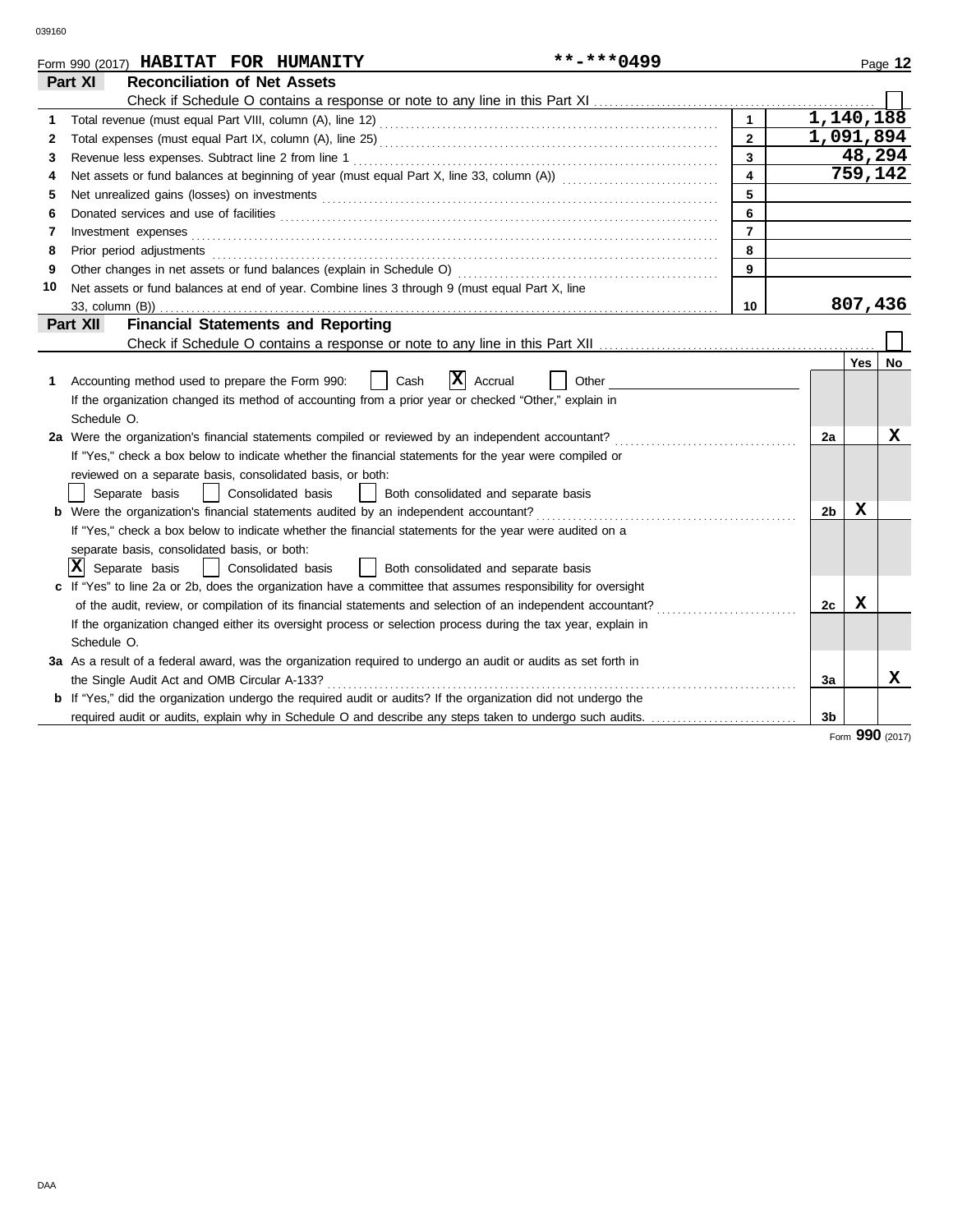039160

| 039160<br><b>SCHEDULE A</b>                            |                                                            | <b>Public Charity Status and Public Support</b>                                                                                                                                                                    |                                                                                                                                                              |                                                                                                                                                                                                                                                                |                                |  |
|--------------------------------------------------------|------------------------------------------------------------|--------------------------------------------------------------------------------------------------------------------------------------------------------------------------------------------------------------------|--------------------------------------------------------------------------------------------------------------------------------------------------------------|----------------------------------------------------------------------------------------------------------------------------------------------------------------------------------------------------------------------------------------------------------------|--------------------------------|--|
| (Form 990 or 990-EZ)                                   |                                                            |                                                                                                                                                                                                                    |                                                                                                                                                              |                                                                                                                                                                                                                                                                | OMB No. 1545-0047              |  |
|                                                        |                                                            |                                                                                                                                                                                                                    | Complete if the organization is a section 501(c)(3) organization or a section 4947(a)(1) nonexempt charitable trust.<br>u Attach to Form 990 or Form 990-EZ. |                                                                                                                                                                                                                                                                |                                |  |
| Department of the Treasury<br>Internal Revenue Service |                                                            | <b>u</b> Go to www.irs.gov/Form990 for instructions and the latest information.                                                                                                                                    |                                                                                                                                                              |                                                                                                                                                                                                                                                                | Open to Public<br>Inspection   |  |
| Name of the organization                               | HABITAT FOR HUMANITY                                       |                                                                                                                                                                                                                    |                                                                                                                                                              |                                                                                                                                                                                                                                                                | Employer identification number |  |
|                                                        | THE SAN JUANS<br>OF.                                       |                                                                                                                                                                                                                    |                                                                                                                                                              | **-***0499                                                                                                                                                                                                                                                     |                                |  |
| Part I                                                 |                                                            |                                                                                                                                                                                                                    |                                                                                                                                                              | Reason for Public Charity Status (All organizations must complete this part.) See instructions.                                                                                                                                                                |                                |  |
|                                                        |                                                            | The organization is not a private foundation because it is: (For lines 1 through 12, check only one box.)                                                                                                          |                                                                                                                                                              |                                                                                                                                                                                                                                                                |                                |  |
| 1                                                      |                                                            | A church, convention of churches, or association of churches described in section 170(b)(1)(A)(i).                                                                                                                 |                                                                                                                                                              |                                                                                                                                                                                                                                                                |                                |  |
| 2                                                      |                                                            | A school described in section 170(b)(1)(A)(ii). (Attach Schedule E (Form 990 or 990-EZ).)                                                                                                                          |                                                                                                                                                              |                                                                                                                                                                                                                                                                |                                |  |
| 3                                                      |                                                            | A hospital or a cooperative hospital service organization described in section 170(b)(1)(A)(iii).                                                                                                                  |                                                                                                                                                              |                                                                                                                                                                                                                                                                |                                |  |
| 4<br>city, and state:                                  |                                                            |                                                                                                                                                                                                                    |                                                                                                                                                              | A medical research organization operated in conjunction with a hospital described in section 170(b)(1)(A)(iii). Enter the hospital's name,                                                                                                                     |                                |  |
| 5                                                      |                                                            | An organization operated for the benefit of a college or university owned or operated by a governmental unit described in                                                                                          |                                                                                                                                                              |                                                                                                                                                                                                                                                                |                                |  |
| 6                                                      | section 170(b)(1)(A)(iv). (Complete Part II.)              | A federal, state, or local government or governmental unit described in section 170(b)(1)(A)(v).                                                                                                                   |                                                                                                                                                              |                                                                                                                                                                                                                                                                |                                |  |
| 7                                                      |                                                            | An organization that normally receives a substantial part of its support from a governmental unit or from the general public                                                                                       |                                                                                                                                                              |                                                                                                                                                                                                                                                                |                                |  |
| 8                                                      | described in section 170(b)(1)(A)(vi). (Complete Part II.) | A community trust described in section 170(b)(1)(A)(vi). (Complete Part II.)                                                                                                                                       |                                                                                                                                                              |                                                                                                                                                                                                                                                                |                                |  |
| 9                                                      |                                                            |                                                                                                                                                                                                                    |                                                                                                                                                              | An agricultural research organization described in section 170(b)(1)(A)(ix) operated in conjunction with a land-grant college                                                                                                                                  |                                |  |
| university:                                            |                                                            | or university or a non-land grant college of agriculture (see instructions). Enter the name, city, and state of the college or                                                                                     |                                                                                                                                                              |                                                                                                                                                                                                                                                                |                                |  |
| $ {\bf x} $<br>10                                      |                                                            |                                                                                                                                                                                                                    |                                                                                                                                                              | An organization that normally receives: (1) more than 33 1/3% of its support from contributions, membership fees, and gross                                                                                                                                    |                                |  |
|                                                        |                                                            | receipts from activities related to its exempt functions—subject to certain exceptions, and (2) no more than 33 1/3% of its                                                                                        |                                                                                                                                                              |                                                                                                                                                                                                                                                                |                                |  |
|                                                        |                                                            | support from gross investment income and unrelated business taxable income (less section 511 tax) from businesses<br>acquired by the organization after June 30, 1975. See section 509(a)(2). (Complete Part III.) |                                                                                                                                                              |                                                                                                                                                                                                                                                                |                                |  |
| 11                                                     |                                                            | An organization organized and operated exclusively to test for public safety. See section 509(a)(4).                                                                                                               |                                                                                                                                                              |                                                                                                                                                                                                                                                                |                                |  |
| 12                                                     |                                                            |                                                                                                                                                                                                                    |                                                                                                                                                              | An organization organized and operated exclusively for the benefit of, to perform the functions of, or to carry out the purposes                                                                                                                               |                                |  |
|                                                        |                                                            |                                                                                                                                                                                                                    |                                                                                                                                                              | of one or more publicly supported organizations described in section 509(a)(1) or section 509(a)(2). See section 509(a)(3).                                                                                                                                    |                                |  |
| a                                                      |                                                            |                                                                                                                                                                                                                    |                                                                                                                                                              | Check the box in lines 12a through 12d that describes the type of supporting organization and complete lines 12e, 12f, and 12g.<br>Type I. A supporting organization operated, supervised, or controlled by its supported organization(s), typically by giving |                                |  |
|                                                        |                                                            | the supported organization(s) the power to regularly appoint or elect a majority of the directors or trustees of the<br>supporting organization. You must complete Part IV, Sections A and B.                      |                                                                                                                                                              |                                                                                                                                                                                                                                                                |                                |  |
| b                                                      |                                                            | Type II. A supporting organization supervised or controlled in connection with its supported organization(s), by having                                                                                            |                                                                                                                                                              |                                                                                                                                                                                                                                                                |                                |  |
|                                                        |                                                            |                                                                                                                                                                                                                    |                                                                                                                                                              | control or management of the supporting organization vested in the same persons that control or manage the supported                                                                                                                                           |                                |  |
|                                                        |                                                            | organization(s). You must complete Part IV, Sections A and C.                                                                                                                                                      |                                                                                                                                                              | Type III functionally integrated. A supporting organization operated in connection with, and functionally integrated with,                                                                                                                                     |                                |  |
| c                                                      |                                                            | its supported organization(s) (see instructions). You must complete Part IV, Sections A, D, and E.                                                                                                                 |                                                                                                                                                              |                                                                                                                                                                                                                                                                |                                |  |
| d                                                      |                                                            |                                                                                                                                                                                                                    |                                                                                                                                                              | Type III non-functionally integrated. A supporting organization operated in connection with its supported organization(s)                                                                                                                                      |                                |  |
|                                                        |                                                            | requirement (see instructions). You must complete Part IV, Sections A and D, and Part V.                                                                                                                           |                                                                                                                                                              | that is not functionally integrated. The organization generally must satisfy a distribution requirement and an attentiveness                                                                                                                                   |                                |  |
| е                                                      |                                                            | Check this box if the organization received a written determination from the IRS that it is a Type I, Type II, Type III                                                                                            |                                                                                                                                                              |                                                                                                                                                                                                                                                                |                                |  |
|                                                        |                                                            | functionally integrated, or Type III non-functionally integrated supporting organization.                                                                                                                          |                                                                                                                                                              |                                                                                                                                                                                                                                                                |                                |  |
| f                                                      | Enter the number of supported organizations                | Provide the following information about the supported organization(s).                                                                                                                                             |                                                                                                                                                              |                                                                                                                                                                                                                                                                |                                |  |
| g<br>(i) Name of supported                             | (ii) EIN                                                   | (iii) Type of organization                                                                                                                                                                                         | (iv) Is the organization                                                                                                                                     | (v) Amount of monetary                                                                                                                                                                                                                                         | (vi) Amount of                 |  |
| organization                                           |                                                            | (described on lines 1-10                                                                                                                                                                                           | listed in your governing                                                                                                                                     | support (see                                                                                                                                                                                                                                                   | other support (see             |  |
|                                                        |                                                            | above (see instructions))                                                                                                                                                                                          | document?                                                                                                                                                    | instructions)                                                                                                                                                                                                                                                  | instructions)                  |  |
| (A)                                                    |                                                            |                                                                                                                                                                                                                    | Yes<br>No                                                                                                                                                    |                                                                                                                                                                                                                                                                |                                |  |
|                                                        |                                                            |                                                                                                                                                                                                                    |                                                                                                                                                              |                                                                                                                                                                                                                                                                |                                |  |
| (B)                                                    |                                                            |                                                                                                                                                                                                                    |                                                                                                                                                              |                                                                                                                                                                                                                                                                |                                |  |
| (C)                                                    |                                                            |                                                                                                                                                                                                                    |                                                                                                                                                              |                                                                                                                                                                                                                                                                |                                |  |
| (D)                                                    |                                                            |                                                                                                                                                                                                                    |                                                                                                                                                              |                                                                                                                                                                                                                                                                |                                |  |
| (E)                                                    |                                                            |                                                                                                                                                                                                                    |                                                                                                                                                              |                                                                                                                                                                                                                                                                |                                |  |
|                                                        |                                                            |                                                                                                                                                                                                                    |                                                                                                                                                              |                                                                                                                                                                                                                                                                |                                |  |
| Total                                                  |                                                            |                                                                                                                                                                                                                    |                                                                                                                                                              |                                                                                                                                                                                                                                                                |                                |  |

**For Paperwork Reduction Act Notice, see the Instructions for Form 990 or 990-EZ.**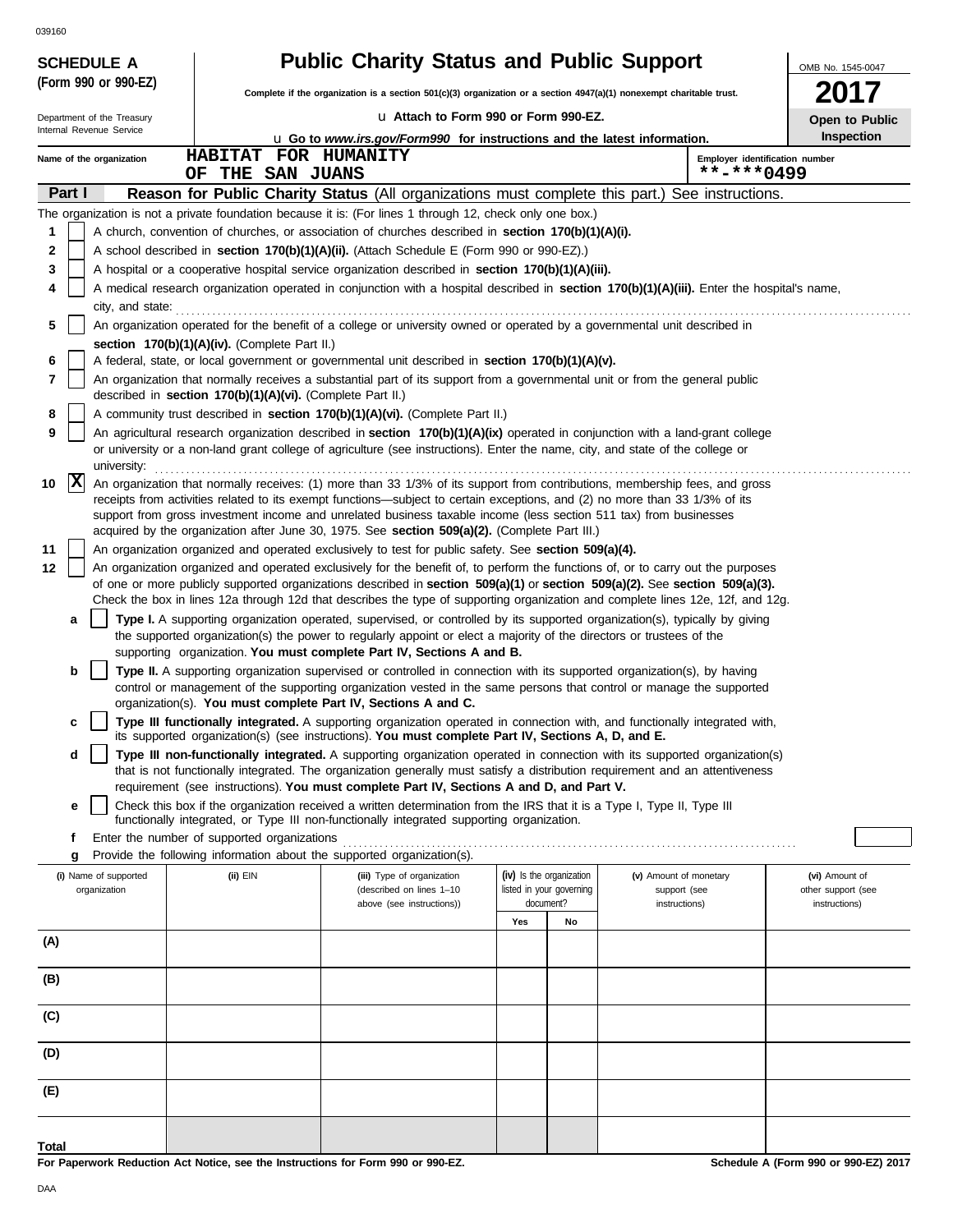|              | Schedule A (Form 990 or 990-EZ) 2017                                                                                                                                                                                           |            | HABITAT FOR HUMANITY |            |            | **-***0499 | Page 2    |
|--------------|--------------------------------------------------------------------------------------------------------------------------------------------------------------------------------------------------------------------------------|------------|----------------------|------------|------------|------------|-----------|
|              | Part II<br>Support Schedule for Organizations Described in Sections 170(b)(1)(A)(iv) and 170(b)(1)(A)(vi)<br>(Complete only if you checked the box on line 5, 7, or 8 of Part I or if the organization failed to qualify under |            |                      |            |            |            |           |
|              | Part III. If the organization fails to qualify under the tests listed below, please complete Part III.)                                                                                                                        |            |                      |            |            |            |           |
|              | <b>Section A. Public Support</b><br>Calendar year (or fiscal year beginning in)                                                                                                                                                |            |                      |            |            |            |           |
|              | $\mathbf{u}$                                                                                                                                                                                                                   | (a) 2013   | (b) 2014             | $(c)$ 2015 | $(d)$ 2016 | (e) $2017$ | (f) Total |
| 1            | Gifts, grants, contributions, and<br>membership fees received. (Do not<br>include any "unusual grants.")                                                                                                                       |            |                      |            |            |            |           |
| $\mathbf{2}$ | Tax revenues levied for the<br>organization's benefit and either paid<br>to or expended on its behalf                                                                                                                          |            |                      |            |            |            |           |
| 3            | The value of services or facilities<br>furnished by a governmental unit to the<br>organization without charge                                                                                                                  |            |                      |            |            |            |           |
| 4            | Total. Add lines 1 through 3                                                                                                                                                                                                   |            |                      |            |            |            |           |
| 5            | The portion of total contributions by<br>each person (other than a<br>governmental unit or publicly<br>supported organization) included on<br>line 1 that exceeds 2% of the amount                                             |            |                      |            |            |            |           |
|              | shown on line 11, column (f) $\ldots$                                                                                                                                                                                          |            |                      |            |            |            |           |
| 6            | Public support. Subtract line 5 from line 4.<br><b>Section B. Total Support</b>                                                                                                                                                |            |                      |            |            |            |           |
|              | Calendar year (or fiscal year beginning in)<br>$\mathbf{u}$                                                                                                                                                                    |            |                      |            |            |            |           |
| 7            | Amounts from line 4                                                                                                                                                                                                            | (a) $2013$ | (b) 2014             | $(c)$ 2015 | $(d)$ 2016 | (e) $2017$ | (f) Total |
| 8            | Gross income from interest, dividends,                                                                                                                                                                                         |            |                      |            |            |            |           |
|              | payments received on securities loans,<br>rents, royalties, and income from<br>similar sources                                                                                                                                 |            |                      |            |            |            |           |
| 9            | Net income from unrelated business<br>activities, whether or not the business<br>is regularly carried on                                                                                                                       |            |                      |            |            |            |           |
| 10           | Other income. Do not include gain or<br>loss from the sale of capital assets<br>(Explain in Part VI.)                                                                                                                          |            |                      |            |            |            |           |
| 11           | Total support. Add lines 7 through 10                                                                                                                                                                                          |            |                      |            |            |            |           |
| 12           | Gross receipts from related activities, etc. (see instructions)                                                                                                                                                                |            |                      |            |            | 12         |           |
| 13           | First five years. If the Form 990 is for the organization's first, second, third, fourth, or fifth tax year as a section 501(c)(3)                                                                                             |            |                      |            |            |            |           |
|              |                                                                                                                                                                                                                                |            |                      |            |            |            |           |
|              | Section C. Computation of Public Support Percentage                                                                                                                                                                            |            |                      |            |            |            |           |
| 14           |                                                                                                                                                                                                                                |            |                      |            |            | 14         | %         |
| 15           |                                                                                                                                                                                                                                |            |                      |            |            | 15         | $\%$      |
| 16a          | 33 1/3% support test-2017. If the organization did not check the box on line 13, and line 14 is 33 1/3% or more, check this                                                                                                    |            |                      |            |            |            |           |

|     | box and <b>stop here.</b> The organization qualifies as a publicly supported organization                                            |  |  |  |  |
|-----|--------------------------------------------------------------------------------------------------------------------------------------|--|--|--|--|
|     | <b>b</b> 33 1/3% support test—2016. If the organization did not check a box on line 13 or 16a, and line 15 is 33 1/3% or more, check |  |  |  |  |
|     |                                                                                                                                      |  |  |  |  |
| 17a | 10%-facts-and-circumstances test-2017. If the organization did not check a box on line 13, 16a, or 16b, and line 14 is               |  |  |  |  |
|     | 10% or more, and if the organization meets the "facts-and-circumstances" test, check this box and <b>stop here.</b> Explain in       |  |  |  |  |
|     | Part VI how the organization meets the "facts-and-circumstances" test. The organization qualifies as a publicly supported            |  |  |  |  |
|     | organization                                                                                                                         |  |  |  |  |
| b   | 10%-facts-and-circumstances test-2016. If the organization did not check a box on line 13, 16a, 16b, or 17a, and line                |  |  |  |  |

| 15 is 10% or more, and if the organization meets the "facts-and-circumstances" test, check this box and stop here.           |  |
|------------------------------------------------------------------------------------------------------------------------------|--|
| Explain in Part VI how the organization meets the "facts-and-circumstances" test. The organization qualifies as a publicly   |  |
| supported organization                                                                                                       |  |
| <b>Private foundation.</b> If the organization did not check a box on line 13, 16a, 16b, 17a, or 17b, check this box and see |  |
| instructions                                                                                                                 |  |
|                                                                                                                              |  |

**Schedule A (Form 990 or 990-EZ) 2017**

 $\blacktriangleright$   $\Box$ 

 $\blacktriangleright$   $\Box$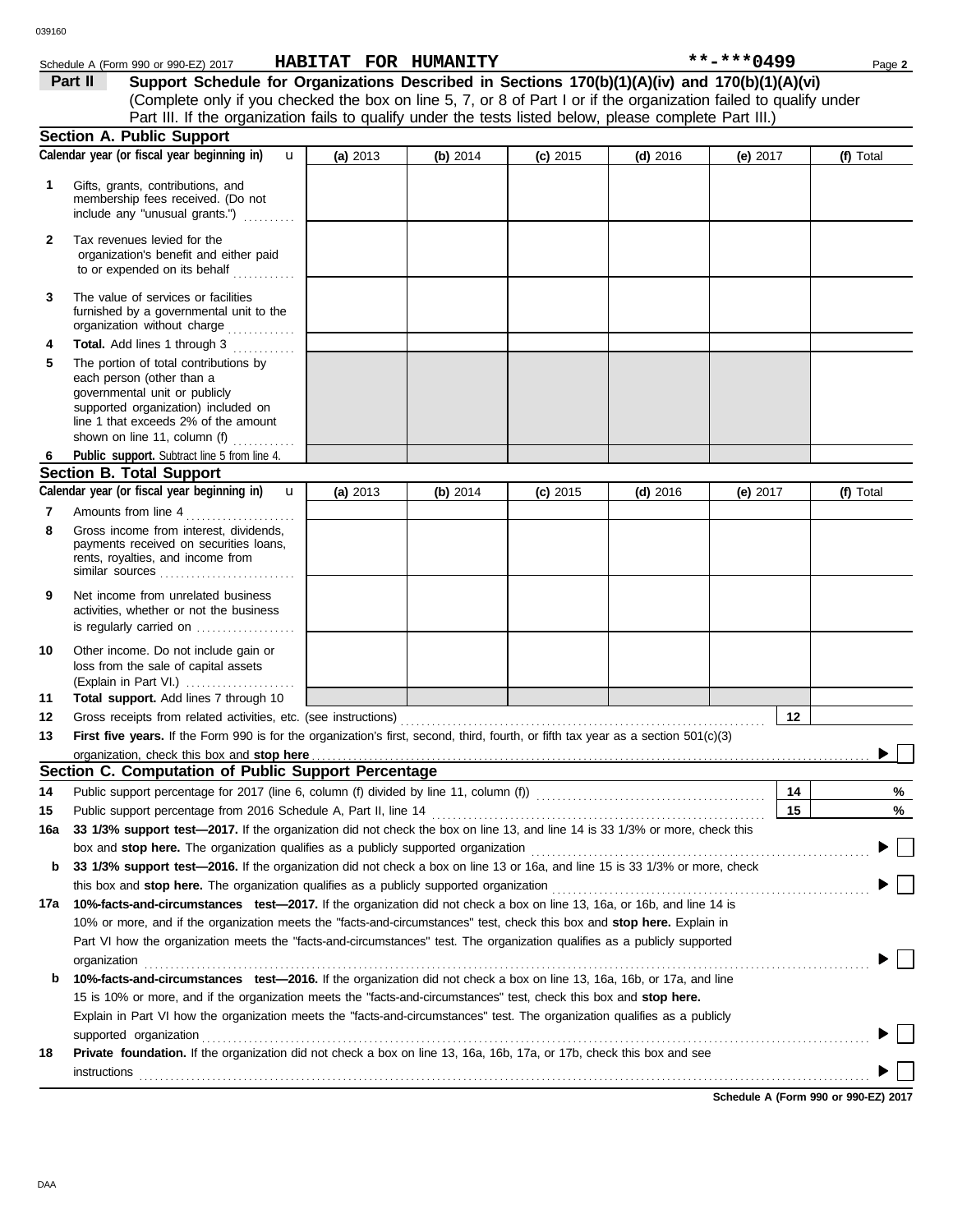|                | Part III<br>Support Schedule for Organizations Described in Section 509(a)(2)<br>(Complete only if you checked the box on line 10 of Part I or if the organization failed to qualify under Part II. |            |          |            |            |            |                      |
|----------------|-----------------------------------------------------------------------------------------------------------------------------------------------------------------------------------------------------|------------|----------|------------|------------|------------|----------------------|
|                | If the organization fails to qualify under the tests listed below, please complete Part II.)                                                                                                        |            |          |            |            |            |                      |
|                | Section A. Public Support                                                                                                                                                                           |            |          |            |            |            |                      |
|                | Calendar year (or fiscal year beginning in)<br>$\mathbf{u}$                                                                                                                                         | (a) 2013   | (b) 2014 | $(c)$ 2015 | $(d)$ 2016 | (e) $2017$ | (f) Total            |
| 1              | Gifts, grants, contributions, and membership<br>fees received. (Do not include any "unusual grants.")                                                                                               | 40,268     | 102,783  | 150,962    | 103,072    | 203,403    | 600,488              |
| $\overline{2}$ | Gross receipts from admissions, merchandise<br>sold or services performed, or facilities<br>furnished in any activity that is related to the                                                        |            |          |            |            |            |                      |
|                | organization's tax-exempt purpose                                                                                                                                                                   | 500,270    | 888,182  | 509,817    | 363,616    | 87,029     | 2,348,914            |
| 3              | Gross receipts from activities that are not an<br>unrelated trade or business under section 513                                                                                                     |            |          | 657,071    | 751,678    | 813,419    | 2,222,168            |
| 4              | Tax revenues levied for the<br>organization's benefit and either paid<br>to or expended on its behalf<br>. <b>.</b> .                                                                               |            |          |            |            |            |                      |
| 5              | The value of services or facilities<br>furnished by a governmental unit to the<br>organization without charge                                                                                       |            |          |            |            |            |                      |
| 6              | Total. Add lines 1 through 5                                                                                                                                                                        | 540,538    | 990,965  | 1,317,850  | 1,218,366  | 1,103,851  | 5,171,570            |
|                | <b>7a</b> Amounts included on lines 1, 2, and 3<br>received from disqualified persons                                                                                                               |            |          |            |            |            |                      |
| b              | Amounts included on lines 2 and 3<br>received from other than disqualified<br>persons that exceed the greater of \$5,000<br>or 1% of the amount on line 13 for the year $\frac{1}{1}$               |            |          |            |            |            |                      |
| c              | Add lines 7a and 7b<br>.                                                                                                                                                                            |            |          |            |            |            |                      |
| 8              | Public support. (Subtract line 7c from<br>line 6.) $\ldots$ $\ldots$ $\ldots$ $\ldots$ $\ldots$ $\ldots$                                                                                            |            |          |            |            |            | 5,171,570            |
|                | <b>Section B. Total Support</b>                                                                                                                                                                     |            |          |            |            |            |                      |
|                | Calendar year (or fiscal year beginning in)<br>$\mathbf{u}$                                                                                                                                         | (a) $2013$ | (b) 2014 | $(c)$ 2015 | $(d)$ 2016 | (e) $2017$ | (f) Total            |
| 9              | Amounts from line 6<br><u>.</u><br>1980 - Paul Barbara, papa pada ang panganang panganang pangangang panganggapang panganggapang panggapang pang                                                    | 540,538    | 990,965  | 1,317,850  | 1,218,366  | 1,103,851  | 5,171,570            |
| 10a            | Gross income from interest, dividends,<br>payments received on securities loans, rents,<br>royalties, and income from similar sources                                                               | 15         | 11       | 13         | 9          | 85         | 133                  |
| b              | Unrelated business taxable income (less<br>section 511 taxes) from businesses<br>acquired after June 30, 1975                                                                                       |            |          |            |            |            |                      |
| c              | Add lines 10a and 10b                                                                                                                                                                               | 15         | 11       | 13         | 9          | 85         | 133                  |
| 11             | Net income from unrelated business<br>activities not included in line 10b, whether<br>or not the business is regularly carried on                                                                   |            |          |            |            |            |                      |
| 12             | Other income. Do not include gain or<br>loss from the sale of capital assets<br>(Explain in Part VI.)                                                                                               |            |          |            |            |            |                      |
| 13             | Total support. (Add lines 9, 10c, 11,                                                                                                                                                               |            |          |            |            |            |                      |
| 14             | and 12.) $\ldots$<br>First five years. If the Form 990 is for the organization's first, second, third, fourth, or fifth tax year as a section 501(c)(3)                                             | 540,553    | 990,976  | 1,317,863  | 1,218,375  | 1,103,936  | 5,171,703            |
|                | organization, check this box and stop here                                                                                                                                                          |            |          |            |            |            |                      |
|                | Section C. Computation of Public Support Percentage                                                                                                                                                 |            |          |            |            |            |                      |
| 15             | Public support percentage for 2017 (line 8, column (f) divided by line 13, column (f)) [[[[[[[[[[[[[[[[[[[[[[                                                                                       |            |          |            |            | 15         | $100.00 \%$          |
| 16             |                                                                                                                                                                                                     |            |          |            |            | 16         | 100.00%              |
|                | Section D. Computation of Investment Income Percentage                                                                                                                                              |            |          |            |            |            |                      |
| 17             |                                                                                                                                                                                                     |            |          |            |            | 17         | %                    |
| 18             | Investment income percentage from 2016 Schedule A, Part III, line 17                                                                                                                                |            |          |            |            | 18         | %                    |
| 19a            | 33 1/3% support tests—2017. If the organization did not check the box on line 14, and line 15 is more than 33 1/3%, and line                                                                        |            |          |            |            |            | $\boxed{\mathbf{x}}$ |
| b              | 33 1/3% support tests—2016. If the organization did not check a box on line 14 or line 19a, and line 16 is more than 33 1/3%, and                                                                   |            |          |            |            |            |                      |
|                |                                                                                                                                                                                                     |            |          |            |            |            |                      |
| 20             |                                                                                                                                                                                                     |            |          |            |            |            |                      |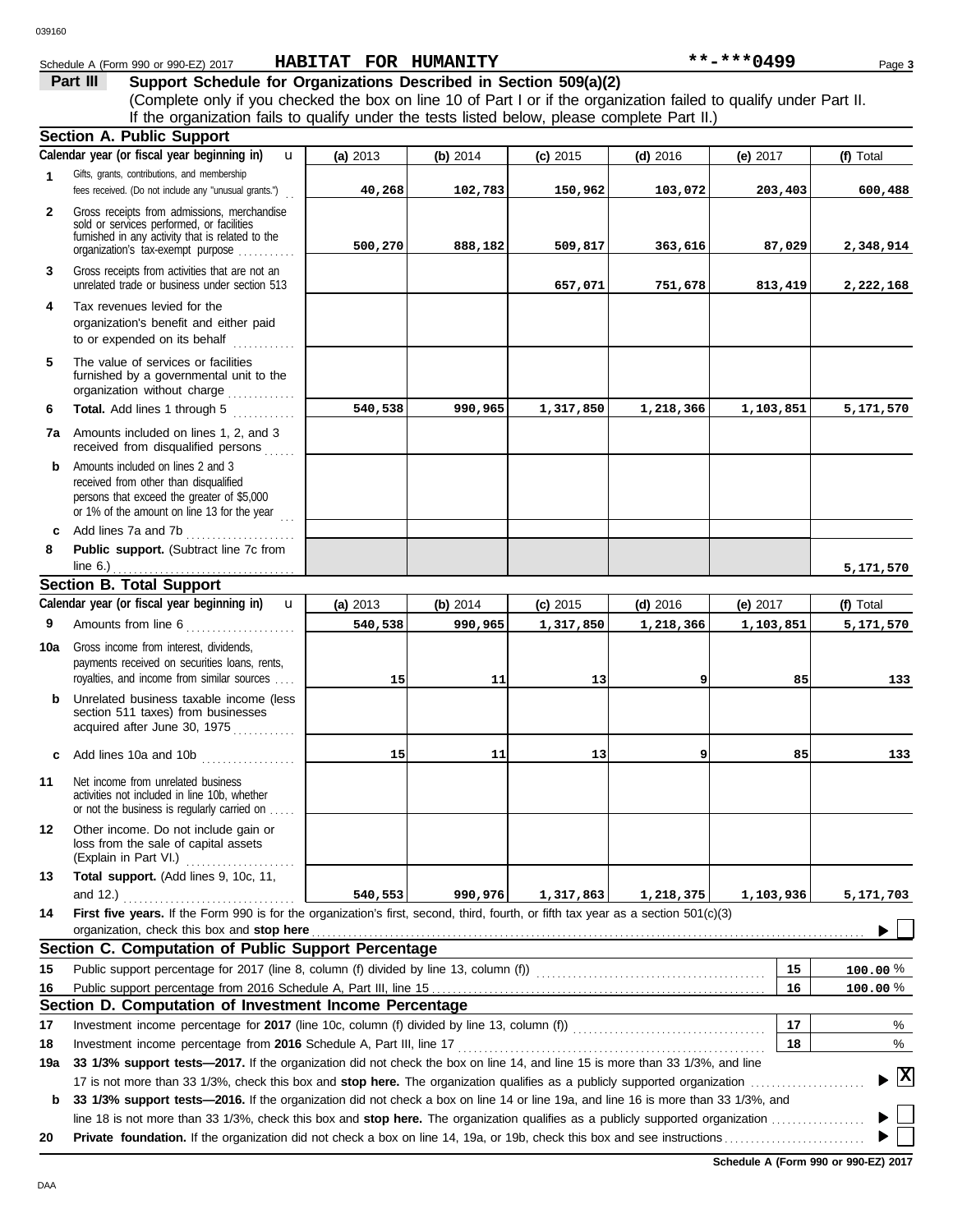|         | HABITAT FOR HUMANITY<br>Schedule A (Form 990 or 990-EZ) 2017                                                         | **-***0499   | Page 4    |
|---------|----------------------------------------------------------------------------------------------------------------------|--------------|-----------|
| Part IV | <b>Supporting Organizations</b>                                                                                      |              |           |
|         | (Complete only if you checked a box in line 12 on Part I. If you checked 12a of Part I, complete Sections A          |              |           |
|         | and B. If you checked 12b of Part I, complete Sections A and C. If you checked 12c of Part I, complete               |              |           |
|         | Sections A, D, and E. If you checked 12d of Part I, complete Sections A and D, and complete Part V.)                 |              |           |
|         | <b>Section A. All Supporting Organizations</b>                                                                       |              |           |
|         |                                                                                                                      |              | Yes<br>No |
| 1       | Are all of the organization's supported organizations listed by name in the organization's governing                 |              |           |
|         | documents? If "No," describe in Part VI how the supported organizations are designated. If designated by             |              |           |
|         | class or purpose, describe the designation. If historic and continuing relationship, explain.                        | 1            |           |
| 2       | Did the organization have any supported organization that does not have an IRS determination of status               |              |           |
|         | under section 509(a)(1) or (2)? If "Yes," explain in Part VI how the organization determined that the supported      |              |           |
|         | organization was described in section 509(a)(1) or (2).                                                              | $\mathbf{2}$ |           |
| За      | Did the organization have a supported organization described in section $501(c)(4)$ , (5), or (6)? If "Yes," answer  |              |           |
|         | $(b)$ and $(c)$ below.                                                                                               | За           |           |
| b       | Did the organization confirm that each supported organization qualified under section $501(c)(4)$ , (5), or (6) and  |              |           |
|         | satisfied the public support tests under section 509(a)(2)? If "Yes," describe in Part VI when and how the           |              |           |
|         | organization made the determination.                                                                                 | 3b           |           |
| c       | Did the organization ensure that all support to such organizations was used exclusively for section $170(c)(2)(B)$   |              |           |
|         | purposes? If "Yes," explain in Part VI what controls the organization put in place to ensure such use.               | 3c           |           |
| 4a      | Was any supported organization not organized in the United States ("foreign supported organization")? If             |              |           |
|         | "Yes," and if you checked 12a or 12b in Part I, answer (b) and (c) below.                                            | 4a           |           |
| b       | Did the organization have ultimate control and discretion in deciding whether to make grants to the foreign          |              |           |
|         | supported organization? If "Yes," describe in Part VI how the organization had such control and discretion           |              |           |
|         | despite being controlled or supervised by or in connection with its supported organizations.                         | 4b           |           |
| c       | Did the organization support any foreign supported organization that does not have an IRS determination              |              |           |
|         | under sections $501(c)(3)$ and $509(a)(1)$ or (2)? If "Yes," explain in Part VI what controls the organization used  |              |           |
|         | to ensure that all support to the foreign supported organization was used exclusively for section $170(c)(2)(B)$     |              |           |
|         | purposes.                                                                                                            | 4c           |           |
| 5а      | Did the organization add, substitute, or remove any supported organizations during the tax year? If "Yes,"           |              |           |
|         | answer (b) and (c) below (if applicable). Also, provide detail in Part VI, including (i) the names and EIN           |              |           |
|         | numbers of the supported organizations added, substituted, or removed; (ii) the reasons for each such action;        |              |           |
|         | (iii) the authority under the organization's organizing document authorizing such action; and (iv) how the action    |              |           |
|         | was accomplished (such as by amendment to the organizing document).                                                  | 5a           |           |
| b       | Type I or Type II only. Was any added or substituted supported organization part of a class already                  |              |           |
|         | designated in the organization's organizing document?                                                                | 5b           |           |
| с       | Substitutions only. Was the substitution the result of an event beyond the organization's control?                   | 5c           |           |
|         | Did the organization provide support (whether in the form of grants or the provision of services or facilities) to   |              |           |
|         | anyone other than (i) its supported organizations, (ii) individuals that are part of the charitable class benefited  |              |           |
|         | by one or more of its supported organizations, or (iii) other supporting organizations that also support or          |              |           |
|         | benefit one or more of the filing organization's supported organizations? If "Yes," provide detail in Part VI.       | 6            |           |
| 7       | Did the organization provide a grant, loan, compensation, or other similar payment to a substantial contributor      |              |           |
|         | (defined in section $4958(c)(3)(C)$ ), a family member of a substantial contributor, or a 35% controlled entity with |              |           |
|         | regard to a substantial contributor? If "Yes," complete Part I of Schedule L (Form 990 or 990-EZ).                   | 7            |           |
| 8       | Did the organization make a loan to a disqualified person (as defined in section 4958) not described in line 7?      |              |           |
|         | If "Yes," complete Part I of Schedule L (Form 990 or 990-EZ).                                                        | 8            |           |
| 9a      | Was the organization controlled directly or indirectly at any time during the tax year by one or more                |              |           |
|         | disqualified persons as defined in section 4946 (other than foundation managers and organizations described          |              |           |
|         | in section $509(a)(1)$ or $(2)$ ? If "Yes," provide detail in Part VI.                                               | 9a           |           |
| b       | Did one or more disqualified persons (as defined in line 9a) hold a controlling interest in any entity in which      |              |           |
|         | the supporting organization had an interest? If "Yes," provide detail in Part VI.                                    | 9b           |           |
| c       | Did a disqualified person (as defined in line 9a) have an ownership interest in, or derive any personal benefit      |              |           |
|         | from, assets in which the supporting organization also had an interest? If "Yes," provide detail in Part VI.         | 9c           |           |
| 10a     | Was the organization subject to the excess business holdings rules of section 4943 because of section                |              |           |
|         | 4943(f) (regarding certain Type II supporting organizations, and all Type III non-functionally integrated            |              |           |
|         | supporting organizations)? If "Yes," answer 10b below.                                                               | 10a          |           |
| b       | Did the organization have any excess business holdings in the tax year? (Use Schedule C, Form 4720, to               |              |           |
|         | determine whether the organization had excess business holdings.)                                                    | 10b          |           |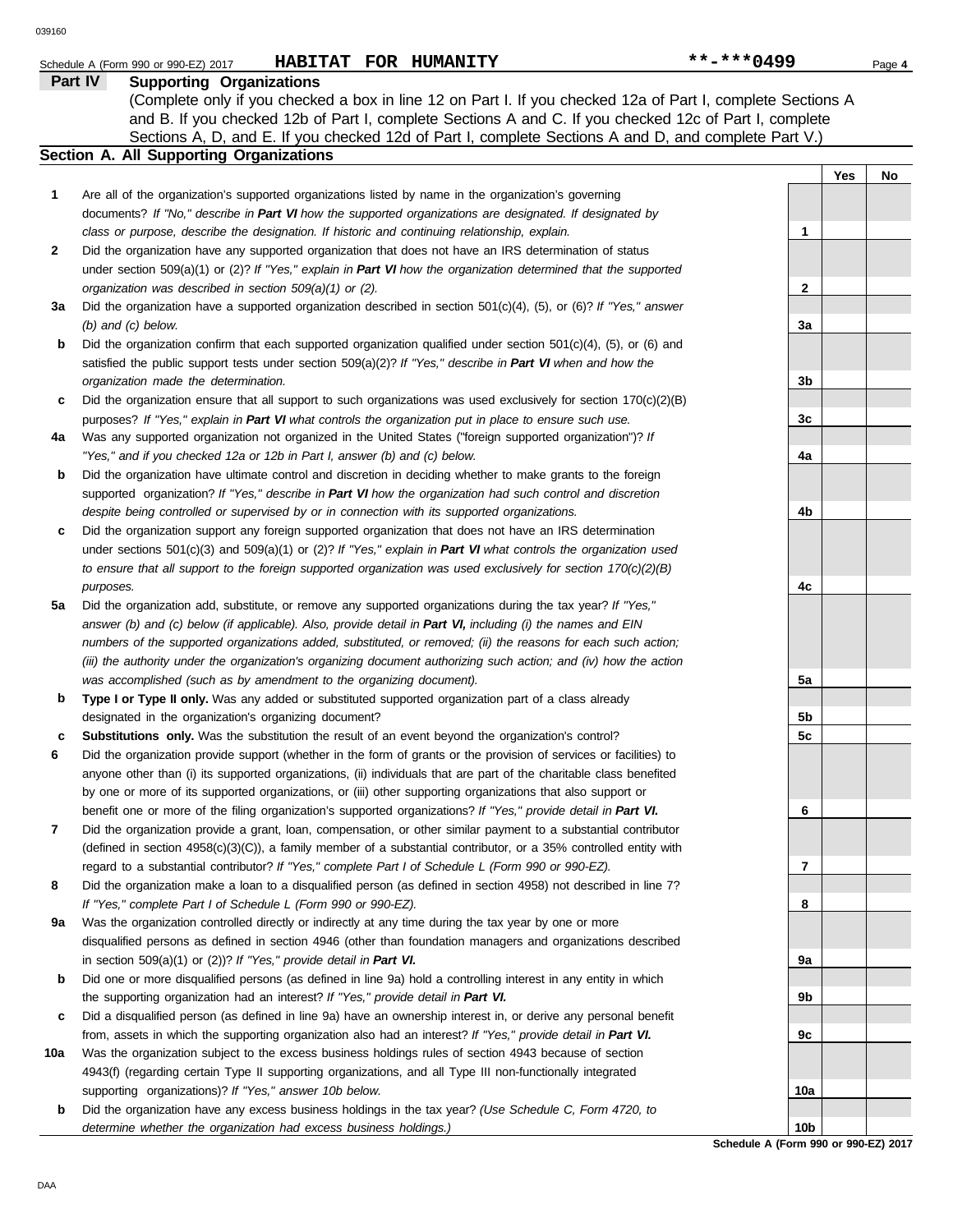|    | HABITAT FOR HUMANITY<br>Schedule A (Form 990 or 990-EZ) 2017                                                                      | **-***0499 |                 |     | Page 5 |
|----|-----------------------------------------------------------------------------------------------------------------------------------|------------|-----------------|-----|--------|
|    | <b>Supporting Organizations (continued)</b><br><b>Part IV</b>                                                                     |            |                 |     |        |
|    |                                                                                                                                   |            |                 | Yes | No     |
| 11 | Has the organization accepted a gift or contribution from any of the following persons?                                           |            |                 |     |        |
| а  | A person who directly or indirectly controls, either alone or together with persons described in (b) and (c)                      |            |                 |     |        |
|    | below, the governing body of a supported organization?                                                                            |            | 11a             |     |        |
|    | <b>b</b> A family member of a person described in (a) above?                                                                      |            | 11 <sub>b</sub> |     |        |
|    | c A 35% controlled entity of a person described in (a) or (b) above? If "Yes" to a, b, or c, provide detail in Part VI.           |            | 11c             |     |        |
|    | <b>Section B. Type I Supporting Organizations</b>                                                                                 |            |                 |     |        |
|    |                                                                                                                                   |            |                 | Yes | No     |
| 1  | Did the directors, trustees, or membership of one or more supported organizations have the power to                               |            |                 |     |        |
|    | regularly appoint or elect at least a majority of the organization's directors or trustees at all times during the                |            |                 |     |        |
|    | tax year? If "No," describe in Part VI how the supported organization(s) effectively operated, supervised, or                     |            |                 |     |        |
|    | controlled the organization's activities. If the organization had more than one supported organization,                           |            |                 |     |        |
|    | describe how the powers to appoint and/or remove directors or trustees were allocated among the supported                         |            |                 |     |        |
|    | organizations and what conditions or restrictions, if any, applied to such powers during the tax year.                            |            | 1               |     |        |
| 2  | Did the organization operate for the benefit of any supported organization other than the supported                               |            |                 |     |        |
|    | organization(s) that operated, supervised, or controlled the supporting organization? If "Yes," explain in Part                   |            |                 |     |        |
|    | VI how providing such benefit carried out the purposes of the supported organization(s) that operated,                            |            |                 |     |        |
|    | supervised, or controlled the supporting organization.                                                                            |            | $\mathbf{2}$    |     |        |
|    | Section C. Type II Supporting Organizations                                                                                       |            |                 |     |        |
|    |                                                                                                                                   |            |                 | Yes | No     |
| 1  | Were a majority of the organization's directors or trustees during the tax year also a majority of the directors                  |            |                 |     |        |
|    | or trustees of each of the organization's supported organization(s)? If "No," describe in Part VI how control                     |            |                 |     |        |
|    | or management of the supporting organization was vested in the same persons that controlled or managed                            |            |                 |     |        |
|    | the supported organization(s).                                                                                                    |            | 1               |     |        |
|    | Section D. All Type III Supporting Organizations                                                                                  |            |                 |     |        |
|    |                                                                                                                                   |            |                 | Yes | No     |
| 1  | Did the organization provide to each of its supported organizations, by the last day of the fifth month of the                    |            |                 |     |        |
|    | organization's tax year, (i) a written notice describing the type and amount of support provided during the prior tax             |            |                 |     |        |
|    | year, (ii) a copy of the Form 990 that was most recently filed as of the date of notification, and (iii) copies of the            |            |                 |     |        |
|    | organization's governing documents in effect on the date of notification, to the extent not previously provided?                  |            | 1               |     |        |
| 2  | Were any of the organization's officers, directors, or trustees either (i) appointed or elected by the supported                  |            |                 |     |        |
|    | organization(s) or (ii) serving on the governing body of a supported organization? If "No," explain in Part VI how                |            |                 |     |        |
|    | the organization maintained a close and continuous working relationship with the supported organization(s).                       |            | 2               |     |        |
|    | By reason of the relationship described in (2), did the organization's supported organizations have a                             |            |                 |     |        |
| 3  | significant voice in the organization's investment policies and in directing the use of the organization's                        |            |                 |     |        |
|    | income or assets at all times during the tax year? If "Yes," describe in Part VI the role the organization's                      |            |                 |     |        |
|    | supported organizations played in this regard.                                                                                    |            | 3               |     |        |
|    | Section E. Type III Functionally-Integrated Supporting Organizations                                                              |            |                 |     |        |
| 1  | Check the box next to the method that the organization used to satisfy the Integral Part Test during the year (see instructions). |            |                 |     |        |
| a  | The organization satisfied the Activities Test. Complete line 2 below.                                                            |            |                 |     |        |
| b  | The organization is the parent of each of its supported organizations. Complete line 3 below.                                     |            |                 |     |        |
|    | The organization supported a governmental entity. Describe in Part VI how you supported a government entity (see instructions).   |            |                 |     |        |
| c  |                                                                                                                                   |            |                 |     |        |
| 2  | Activities Test. Answer (a) and (b) below.                                                                                        |            |                 | Yes | No     |
| а  | Did substantially all of the organization's activities during the tax year directly further the exempt purposes of                |            |                 |     |        |
|    | the supported organization(s) to which the organization was responsive? If "Yes," then in Part VI identify                        |            |                 |     |        |
|    | those supported organizations and explain how these activities directly furthered their exempt purposes,                          |            |                 |     |        |
|    | how the organization was responsive to those supported organizations, and how the organization determined                         |            |                 |     |        |
|    | that these activities constituted substantially all of its activities.                                                            |            |                 |     |        |
|    |                                                                                                                                   |            | 2a              |     |        |
| b  | Did the activities described in (a) constitute activities that, but for the organization's involvement, one or more               |            |                 |     |        |
|    | of the organization's supported organization(s) would have been engaged in? If "Yes," explain in Part VI the                      |            |                 |     |        |
|    | reasons for the organization's position that its supported organization(s) would have engaged in these                            |            |                 |     |        |
|    | activities but for the organization's involvement.                                                                                |            | 2b              |     |        |
| 3  | Parent of Supported Organizations. Answer (a) and (b) below.                                                                      |            |                 |     |        |

- **a** Did the organization have the power to regularly appoint or elect a majority of the officers, directors, or trustees of each of the supported organizations? *Provide details in Part VI.*
- **b** Did the organization exercise a substantial degree of direction over the policies, programs, and activities of each of its supported organizations? *If "Yes," describe in Part VI the role played by the organization in this regard.*

DAA **SChedule A (Form 990 or 990-EZ) 2017 3b**

**3a**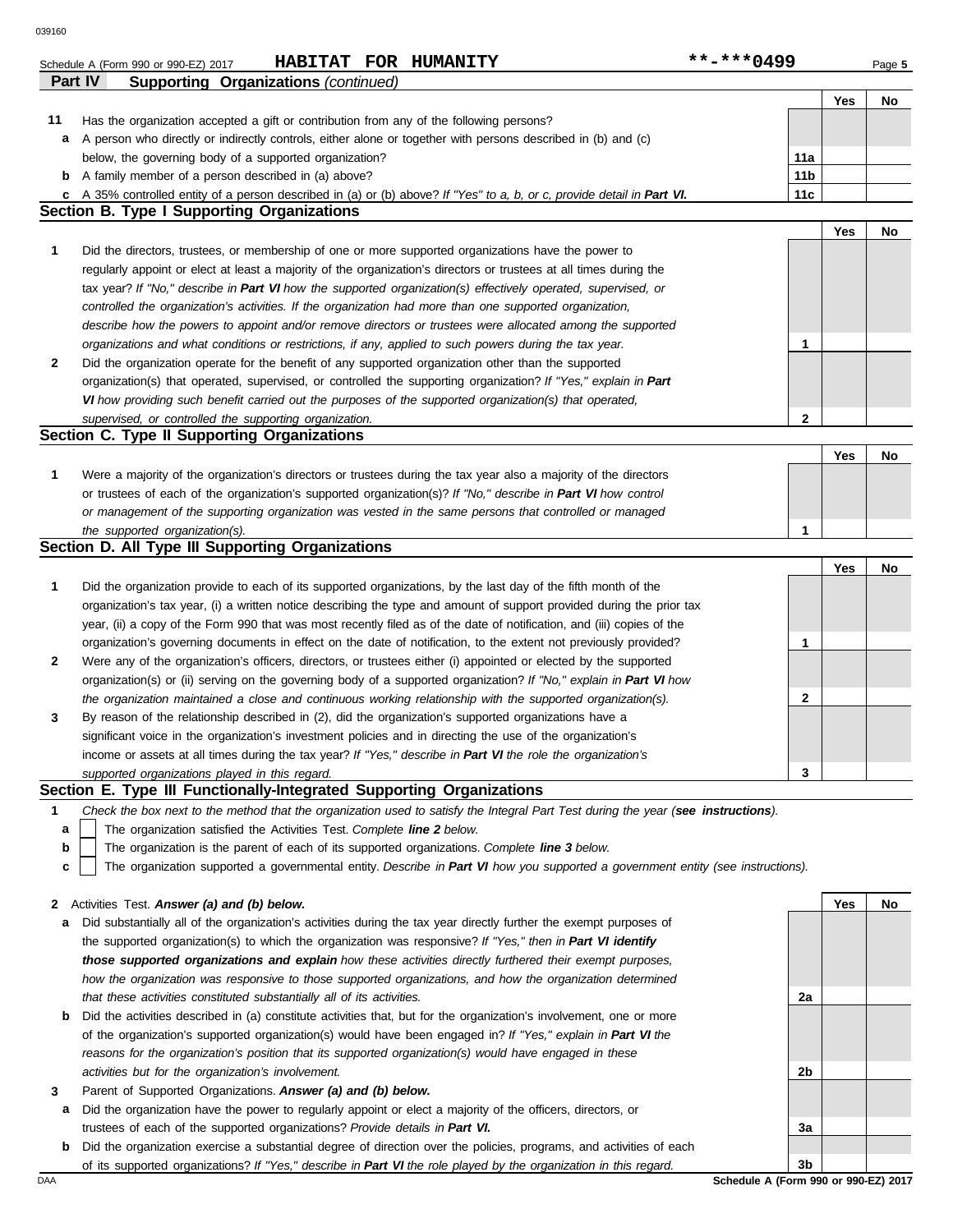| r 990-EZ) 2017<br>$\sim$<br>Schedule.<br>$\sqrt{2}$ (Form 990)<br>) or | <b>HABITAT</b> | FOR | HUMANITY | 100 | Page 6 |
|------------------------------------------------------------------------|----------------|-----|----------|-----|--------|
|                                                                        |                |     |          |     |        |

| <b>Part V</b><br>Type III Non-Functionally Integrated 509(a)(3) Supporting Organizations                                              |                                                                                                                                                                                                                                                                                                                                                                                                                                                                                                                                              |                |                                |  |  |  |  |  |
|---------------------------------------------------------------------------------------------------------------------------------------|----------------------------------------------------------------------------------------------------------------------------------------------------------------------------------------------------------------------------------------------------------------------------------------------------------------------------------------------------------------------------------------------------------------------------------------------------------------------------------------------------------------------------------------------|----------------|--------------------------------|--|--|--|--|--|
| 1<br>Check here if the organization satisfied the Integral Part Test as a qualifying trust on Nov. 20, 1970 (explain in Part VI). See |                                                                                                                                                                                                                                                                                                                                                                                                                                                                                                                                              |                |                                |  |  |  |  |  |
| <b>instructions.</b> All other Type III non-functionally integrated supporting organizations must complete Sections A through E.      |                                                                                                                                                                                                                                                                                                                                                                                                                                                                                                                                              |                |                                |  |  |  |  |  |
|                                                                                                                                       |                                                                                                                                                                                                                                                                                                                                                                                                                                                                                                                                              | (A) Prior Year | (B) Current Year<br>(optional) |  |  |  |  |  |
| Net short-term capital gain                                                                                                           | 1                                                                                                                                                                                                                                                                                                                                                                                                                                                                                                                                            |                |                                |  |  |  |  |  |
| Recoveries of prior-year distributions                                                                                                | $\overline{2}$                                                                                                                                                                                                                                                                                                                                                                                                                                                                                                                               |                |                                |  |  |  |  |  |
| Other gross income (see instructions)                                                                                                 | 3                                                                                                                                                                                                                                                                                                                                                                                                                                                                                                                                            |                |                                |  |  |  |  |  |
| Add lines 1 through 3.                                                                                                                | 4                                                                                                                                                                                                                                                                                                                                                                                                                                                                                                                                            |                |                                |  |  |  |  |  |
| Depreciation and depletion                                                                                                            | 5                                                                                                                                                                                                                                                                                                                                                                                                                                                                                                                                            |                |                                |  |  |  |  |  |
| Portion of operating expenses paid or incurred for production or                                                                      |                                                                                                                                                                                                                                                                                                                                                                                                                                                                                                                                              |                |                                |  |  |  |  |  |
|                                                                                                                                       |                                                                                                                                                                                                                                                                                                                                                                                                                                                                                                                                              |                |                                |  |  |  |  |  |
|                                                                                                                                       | 6                                                                                                                                                                                                                                                                                                                                                                                                                                                                                                                                            |                |                                |  |  |  |  |  |
| Other expenses (see instructions)                                                                                                     | $\overline{7}$                                                                                                                                                                                                                                                                                                                                                                                                                                                                                                                               |                |                                |  |  |  |  |  |
| Adjusted Net Income (subtract lines 5, 6 and 7 from line 4).                                                                          | 8                                                                                                                                                                                                                                                                                                                                                                                                                                                                                                                                            |                |                                |  |  |  |  |  |
|                                                                                                                                       |                                                                                                                                                                                                                                                                                                                                                                                                                                                                                                                                              | (A) Prior Year | (B) Current Year<br>(optional) |  |  |  |  |  |
| Aggregate fair market value of all non-exempt-use assets (see                                                                         |                                                                                                                                                                                                                                                                                                                                                                                                                                                                                                                                              |                |                                |  |  |  |  |  |
|                                                                                                                                       |                                                                                                                                                                                                                                                                                                                                                                                                                                                                                                                                              |                |                                |  |  |  |  |  |
| Average monthly value of securities<br>a                                                                                              | 1a                                                                                                                                                                                                                                                                                                                                                                                                                                                                                                                                           |                |                                |  |  |  |  |  |
| Average monthly cash balances<br>b                                                                                                    | 1 <sub>b</sub>                                                                                                                                                                                                                                                                                                                                                                                                                                                                                                                               |                |                                |  |  |  |  |  |
| <b>c</b> Fair market value of other non-exempt-use assets                                                                             | 1c                                                                                                                                                                                                                                                                                                                                                                                                                                                                                                                                           |                |                                |  |  |  |  |  |
| <b>Total</b> (add lines 1a, 1b, and 1c)<br>d                                                                                          | 1 <sub>d</sub>                                                                                                                                                                                                                                                                                                                                                                                                                                                                                                                               |                |                                |  |  |  |  |  |
| <b>Discount</b> claimed for blockage or other<br>e                                                                                    |                                                                                                                                                                                                                                                                                                                                                                                                                                                                                                                                              |                |                                |  |  |  |  |  |
| factors (explain in detail in <b>Part VI)</b> :                                                                                       |                                                                                                                                                                                                                                                                                                                                                                                                                                                                                                                                              |                |                                |  |  |  |  |  |
| Acquisition indebtedness applicable to non-exempt-use assets                                                                          | $\mathbf{2}$                                                                                                                                                                                                                                                                                                                                                                                                                                                                                                                                 |                |                                |  |  |  |  |  |
| Subtract line 2 from line 1d.                                                                                                         | 3                                                                                                                                                                                                                                                                                                                                                                                                                                                                                                                                            |                |                                |  |  |  |  |  |
| Cash deemed held for exempt use. Enter 1-1/2% of line 3 (for greater amount,                                                          |                                                                                                                                                                                                                                                                                                                                                                                                                                                                                                                                              |                |                                |  |  |  |  |  |
|                                                                                                                                       | 4                                                                                                                                                                                                                                                                                                                                                                                                                                                                                                                                            |                |                                |  |  |  |  |  |
| Net value of non-exempt-use assets (subtract line 4 from line 3)                                                                      | 5                                                                                                                                                                                                                                                                                                                                                                                                                                                                                                                                            |                |                                |  |  |  |  |  |
| Multiply line 5 by .035.                                                                                                              | 6                                                                                                                                                                                                                                                                                                                                                                                                                                                                                                                                            |                |                                |  |  |  |  |  |
| Recoveries of prior-year distributions                                                                                                | $\overline{7}$                                                                                                                                                                                                                                                                                                                                                                                                                                                                                                                               |                |                                |  |  |  |  |  |
| <b>Minimum Asset Amount</b> (add line 7 to line 6)                                                                                    | 8                                                                                                                                                                                                                                                                                                                                                                                                                                                                                                                                            |                |                                |  |  |  |  |  |
|                                                                                                                                       |                                                                                                                                                                                                                                                                                                                                                                                                                                                                                                                                              |                | <b>Current Year</b>            |  |  |  |  |  |
| Adjusted net income for prior year (from Section A, line 8, Column A)                                                                 | $\mathbf{1}$                                                                                                                                                                                                                                                                                                                                                                                                                                                                                                                                 |                |                                |  |  |  |  |  |
| Enter 85% of line 1.                                                                                                                  | $\mathbf{2}$                                                                                                                                                                                                                                                                                                                                                                                                                                                                                                                                 |                |                                |  |  |  |  |  |
| Minimum asset amount for prior year (from Section B, line 8, Column A)                                                                | 3                                                                                                                                                                                                                                                                                                                                                                                                                                                                                                                                            |                |                                |  |  |  |  |  |
| Enter greater of line 2 or line 3.                                                                                                    | 4                                                                                                                                                                                                                                                                                                                                                                                                                                                                                                                                            |                |                                |  |  |  |  |  |
| Income tax imposed in prior year                                                                                                      | 5                                                                                                                                                                                                                                                                                                                                                                                                                                                                                                                                            |                |                                |  |  |  |  |  |
| <b>Distributable Amount.</b> Subtract line 5 from line 4, unless subject to                                                           |                                                                                                                                                                                                                                                                                                                                                                                                                                                                                                                                              |                |                                |  |  |  |  |  |
|                                                                                                                                       | 6                                                                                                                                                                                                                                                                                                                                                                                                                                                                                                                                            |                |                                |  |  |  |  |  |
|                                                                                                                                       | Section A - Adjusted Net Income<br>1<br>$\mathbf{2}$<br>3<br>4<br>5<br>6<br>collection of gross income or for management, conservation, or<br>maintenance of property held for production of income (see instructions)<br>7<br>8<br><b>Section B - Minimum Asset Amount</b><br>1.<br>instructions for short tax year or assets held for part of year):<br>2<br>3<br>4<br>see instructions).<br>5.<br>6<br>7<br>Section C - Distributable Amount<br>1<br>$\mathbf{2}$<br>3<br>4<br>5<br>6<br>emergency temporary reduction (see instructions) |                |                                |  |  |  |  |  |

**7** | Check here if the current year is the organization's first as a non-functionally integrated Type III supporting organization (see instructions).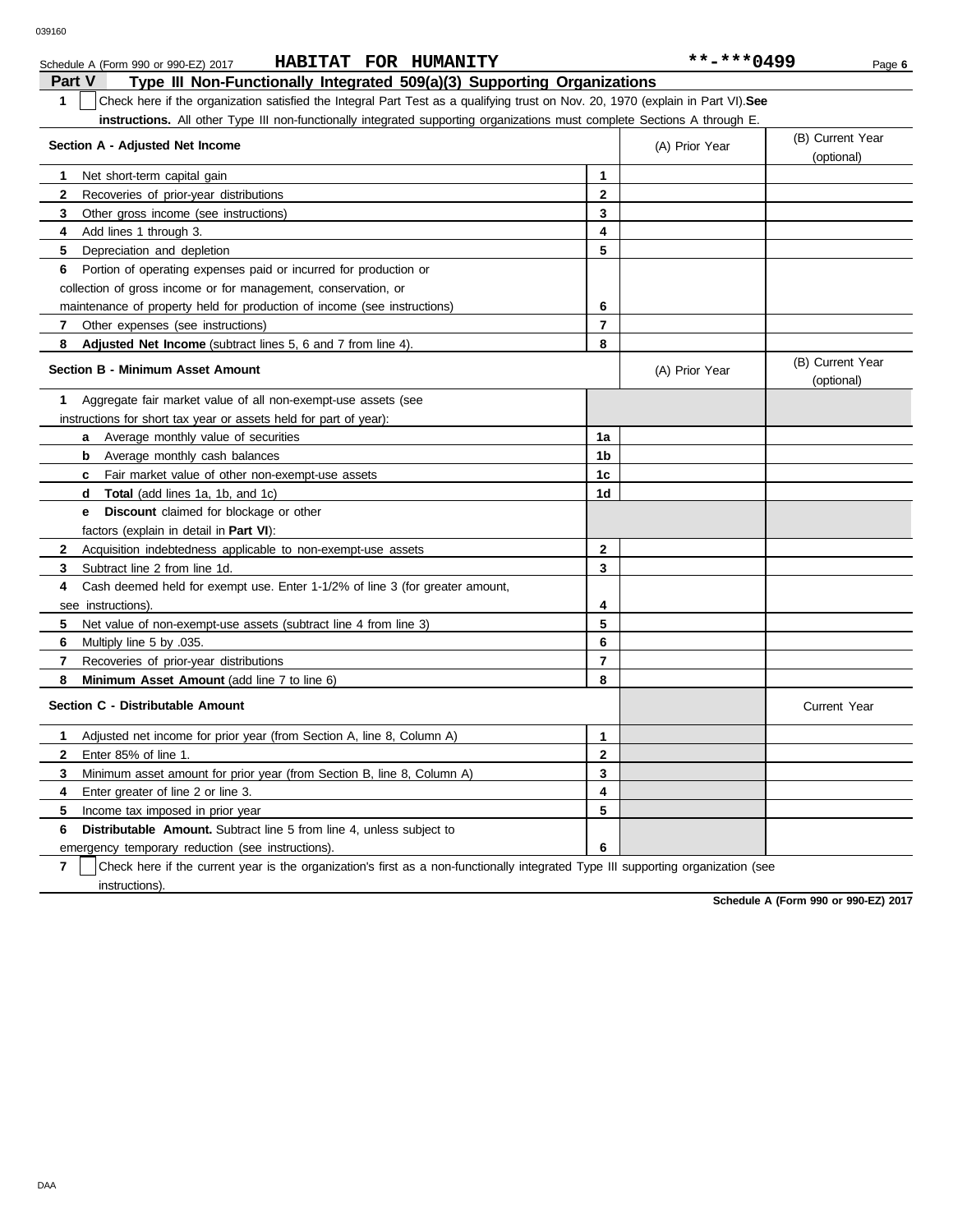Schedule A (Form 990 or 990-EZ) 2017 Page **7 HABITAT FOR HUMANITY \*\*-\*\*\*0499**

| Part V<br>Type III Non-Functionally Integrated 509(a)(3) Supporting Organizations (continued) |                                                                                            |                             |                           |                      |  |  |  |
|-----------------------------------------------------------------------------------------------|--------------------------------------------------------------------------------------------|-----------------------------|---------------------------|----------------------|--|--|--|
|                                                                                               | <b>Section D - Distributions</b>                                                           |                             |                           | <b>Current Year</b>  |  |  |  |
| 1                                                                                             | Amounts paid to supported organizations to accomplish exempt purposes                      |                             |                           |                      |  |  |  |
| $\mathbf{2}$                                                                                  | Amounts paid to perform activity that directly furthers exempt purposes of supported       |                             |                           |                      |  |  |  |
|                                                                                               | organizations, in excess of income from activity                                           |                             |                           |                      |  |  |  |
| 3                                                                                             | Administrative expenses paid to accomplish exempt purposes of supported organizations      |                             |                           |                      |  |  |  |
| 4                                                                                             | Amounts paid to acquire exempt-use assets                                                  |                             |                           |                      |  |  |  |
| 5                                                                                             | Qualified set-aside amounts (prior IRS approval required)                                  |                             |                           |                      |  |  |  |
| 6                                                                                             | Other distributions (describe in Part VI). See instructions.                               |                             |                           |                      |  |  |  |
| 7                                                                                             | Total annual distributions. Add lines 1 through 6.                                         |                             |                           |                      |  |  |  |
| 8                                                                                             | Distributions to attentive supported organizations to which the organization is responsive |                             |                           |                      |  |  |  |
|                                                                                               | (provide details in Part VI). See instructions.                                            |                             |                           |                      |  |  |  |
| 9                                                                                             | Distributable amount for 2017 from Section C, line 6                                       |                             |                           |                      |  |  |  |
| 10                                                                                            | Line 8 amount divided by line 9 amount                                                     |                             |                           |                      |  |  |  |
|                                                                                               |                                                                                            | (i)                         | (ii)                      | (iii)                |  |  |  |
|                                                                                               | Section E - Distribution Allocations (see instructions)                                    | <b>Excess Distributions</b> | <b>Underdistributions</b> | <b>Distributable</b> |  |  |  |
|                                                                                               |                                                                                            |                             | Pre-2017                  | Amount for 2017      |  |  |  |
| 1.                                                                                            | Distributable amount for 2017 from Section C, line 6                                       |                             |                           |                      |  |  |  |
| $\mathbf{2}$                                                                                  | Underdistributions, if any, for years prior to 2017                                        |                             |                           |                      |  |  |  |
|                                                                                               | (reasonable cause required-explain in Part VI). See                                        |                             |                           |                      |  |  |  |
|                                                                                               | instructions.                                                                              |                             |                           |                      |  |  |  |
| 3                                                                                             | Excess distributions carryover, if any, to 2017:                                           |                             |                           |                      |  |  |  |
| a                                                                                             |                                                                                            |                             |                           |                      |  |  |  |
|                                                                                               | $b$ From 2013                                                                              |                             |                           |                      |  |  |  |
|                                                                                               |                                                                                            |                             |                           |                      |  |  |  |
|                                                                                               |                                                                                            |                             |                           |                      |  |  |  |
|                                                                                               |                                                                                            |                             |                           |                      |  |  |  |
|                                                                                               | f Total of lines 3a through e                                                              |                             |                           |                      |  |  |  |
|                                                                                               | g Applied to underdistributions of prior years<br>h Applied to 2017 distributable amount   |                             |                           |                      |  |  |  |
|                                                                                               | <i>i</i> Carryover from 2012 not applied (see instructions)                                |                             |                           |                      |  |  |  |
|                                                                                               | Remainder. Subtract lines 3g, 3h, and 3i from 3f.                                          |                             |                           |                      |  |  |  |
| 4                                                                                             | Distributions for 2017 from                                                                |                             |                           |                      |  |  |  |
|                                                                                               | Section D, line 7:<br>\$                                                                   |                             |                           |                      |  |  |  |
|                                                                                               | a Applied to underdistributions of prior years                                             |                             |                           |                      |  |  |  |
|                                                                                               | <b>b</b> Applied to 2017 distributable amount                                              |                             |                           |                      |  |  |  |
|                                                                                               | <b>c</b> Remainder. Subtract lines 4a and 4b from 4.                                       |                             |                           |                      |  |  |  |
|                                                                                               | Remaining underdistributions for years prior to 2017, if                                   |                             |                           |                      |  |  |  |
|                                                                                               | any. Subtract lines 3g and 4a from line 2. For result                                      |                             |                           |                      |  |  |  |
|                                                                                               | greater than zero, explain in Part VI. See instructions.                                   |                             |                           |                      |  |  |  |
| 6                                                                                             | Remaining underdistributions for 2017. Subtract lines 3h                                   |                             |                           |                      |  |  |  |
|                                                                                               | and 4b from line 1. For result greater than zero, explain in                               |                             |                           |                      |  |  |  |
|                                                                                               | <b>Part VI.</b> See instructions.                                                          |                             |                           |                      |  |  |  |
| 7                                                                                             | Excess distributions carryover to 2018. Add lines 3j                                       |                             |                           |                      |  |  |  |
|                                                                                               | and 4c.                                                                                    |                             |                           |                      |  |  |  |
| 8                                                                                             | Breakdown of line 7:                                                                       |                             |                           |                      |  |  |  |
|                                                                                               | a Excess from 2013                                                                         |                             |                           |                      |  |  |  |
|                                                                                               |                                                                                            |                             |                           |                      |  |  |  |
|                                                                                               |                                                                                            |                             |                           |                      |  |  |  |
|                                                                                               |                                                                                            |                             |                           |                      |  |  |  |
|                                                                                               |                                                                                            |                             |                           |                      |  |  |  |
|                                                                                               |                                                                                            |                             |                           |                      |  |  |  |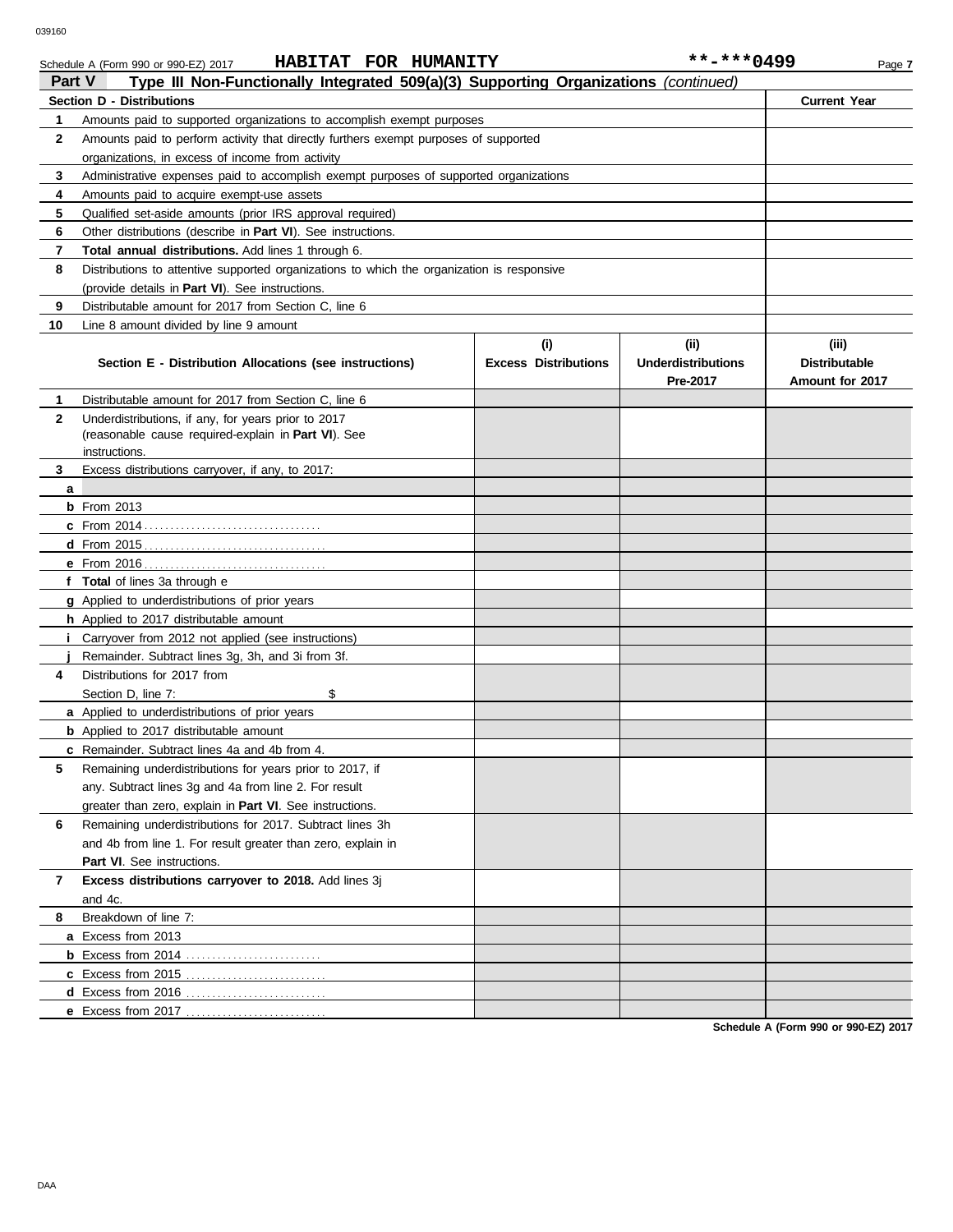|         | Schedule A (Form 990 or 990-EZ) 2017 |  | HABITAT FOR HUMANITY |                                                                                                                                                                                                                                                                                                                                                                                                                                                                                                                                                                                            | **-***0499 | Page 8 |
|---------|--------------------------------------|--|----------------------|--------------------------------------------------------------------------------------------------------------------------------------------------------------------------------------------------------------------------------------------------------------------------------------------------------------------------------------------------------------------------------------------------------------------------------------------------------------------------------------------------------------------------------------------------------------------------------------------|------------|--------|
| Part VI |                                      |  |                      | Supplemental Information. Provide the explanations required by Part II, line 10; Part II, line 17a or 17b; Part<br>III, line 12; Part IV, Section A, lines 1, 2, 3b, 3c, 4b, 4c, 5a, 6, 9a, 9b, 9c, 11a, 11b, and 11c; Part IV, Section<br>B, lines 1 and 2; Part IV, Section C, line 1; Part IV, Section D, lines 2 and 3; Part IV, Section E, lines 1c, 2a, 2b,<br>3a and 3b; Part V, line 1; Part V, Section B, line 1e; Part V, Section D, lines 5, 6, and 8; and Part V, Section E,<br>lines 2, 5, and 6. Also complete this part for any additional information. (See instructions.) |            |        |
|         |                                      |  |                      |                                                                                                                                                                                                                                                                                                                                                                                                                                                                                                                                                                                            |            |        |
|         |                                      |  |                      |                                                                                                                                                                                                                                                                                                                                                                                                                                                                                                                                                                                            |            |        |
|         |                                      |  |                      |                                                                                                                                                                                                                                                                                                                                                                                                                                                                                                                                                                                            |            |        |
|         |                                      |  |                      |                                                                                                                                                                                                                                                                                                                                                                                                                                                                                                                                                                                            |            |        |
|         |                                      |  |                      |                                                                                                                                                                                                                                                                                                                                                                                                                                                                                                                                                                                            |            |        |
|         |                                      |  |                      |                                                                                                                                                                                                                                                                                                                                                                                                                                                                                                                                                                                            |            |        |
|         |                                      |  |                      |                                                                                                                                                                                                                                                                                                                                                                                                                                                                                                                                                                                            |            |        |
|         |                                      |  |                      |                                                                                                                                                                                                                                                                                                                                                                                                                                                                                                                                                                                            |            |        |
|         |                                      |  |                      |                                                                                                                                                                                                                                                                                                                                                                                                                                                                                                                                                                                            |            |        |
|         |                                      |  |                      |                                                                                                                                                                                                                                                                                                                                                                                                                                                                                                                                                                                            |            |        |
|         |                                      |  |                      |                                                                                                                                                                                                                                                                                                                                                                                                                                                                                                                                                                                            |            |        |
|         |                                      |  |                      |                                                                                                                                                                                                                                                                                                                                                                                                                                                                                                                                                                                            |            |        |
|         |                                      |  |                      |                                                                                                                                                                                                                                                                                                                                                                                                                                                                                                                                                                                            |            |        |
|         |                                      |  |                      |                                                                                                                                                                                                                                                                                                                                                                                                                                                                                                                                                                                            |            |        |
|         |                                      |  |                      |                                                                                                                                                                                                                                                                                                                                                                                                                                                                                                                                                                                            |            |        |
|         |                                      |  |                      |                                                                                                                                                                                                                                                                                                                                                                                                                                                                                                                                                                                            |            |        |
|         |                                      |  |                      |                                                                                                                                                                                                                                                                                                                                                                                                                                                                                                                                                                                            |            |        |
|         |                                      |  |                      |                                                                                                                                                                                                                                                                                                                                                                                                                                                                                                                                                                                            |            |        |
|         |                                      |  |                      |                                                                                                                                                                                                                                                                                                                                                                                                                                                                                                                                                                                            |            |        |
|         |                                      |  |                      |                                                                                                                                                                                                                                                                                                                                                                                                                                                                                                                                                                                            |            |        |
|         |                                      |  |                      |                                                                                                                                                                                                                                                                                                                                                                                                                                                                                                                                                                                            |            |        |
|         |                                      |  |                      |                                                                                                                                                                                                                                                                                                                                                                                                                                                                                                                                                                                            |            |        |
|         |                                      |  |                      |                                                                                                                                                                                                                                                                                                                                                                                                                                                                                                                                                                                            |            |        |
|         |                                      |  |                      |                                                                                                                                                                                                                                                                                                                                                                                                                                                                                                                                                                                            |            |        |
|         |                                      |  |                      |                                                                                                                                                                                                                                                                                                                                                                                                                                                                                                                                                                                            |            |        |
|         |                                      |  |                      |                                                                                                                                                                                                                                                                                                                                                                                                                                                                                                                                                                                            |            |        |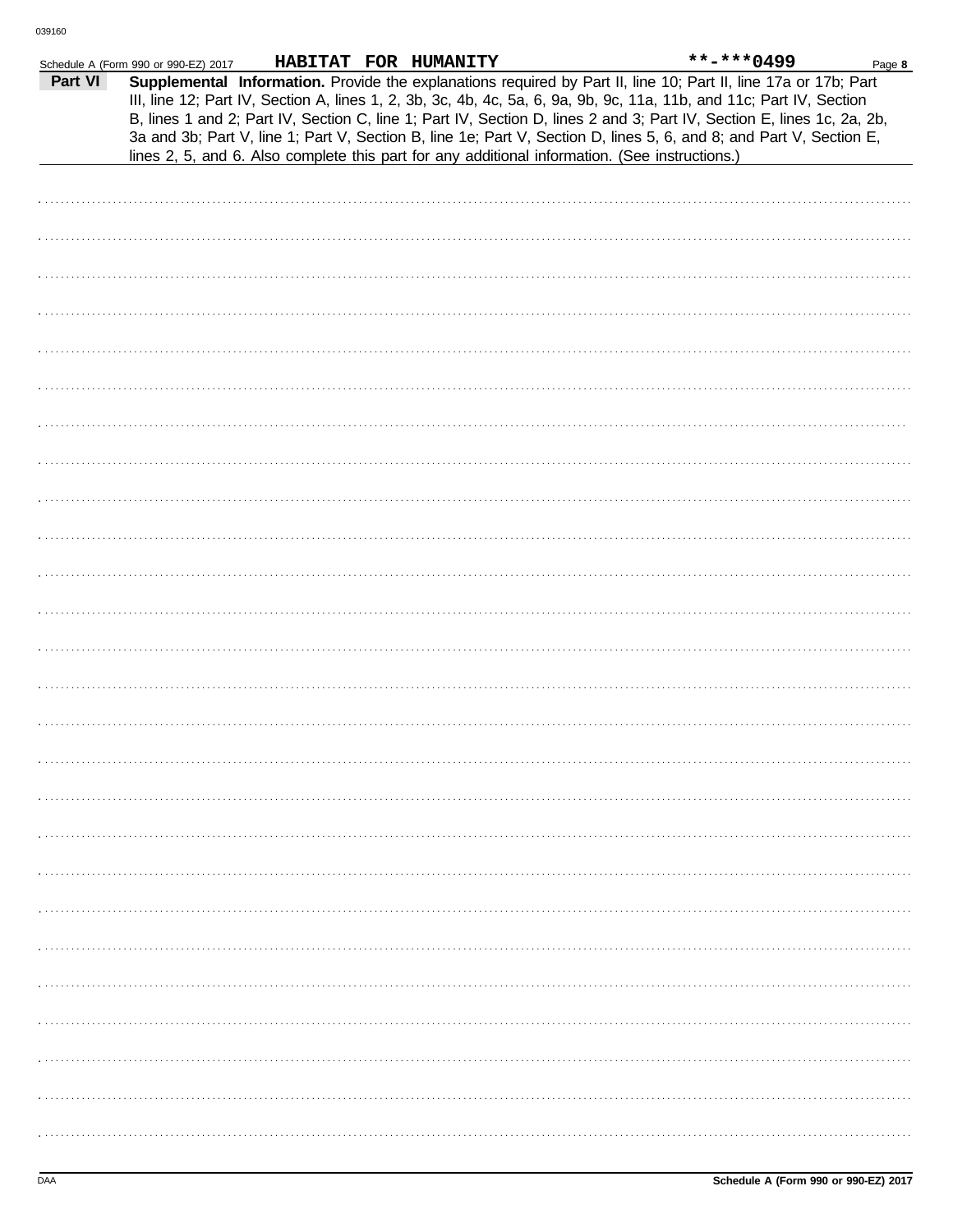DAA

Department of the Treasury Internal Revenue Service

## **Schedule of Contributors Schedule B**

**or 990-PF)** u **Attach to Form 990, Form 990-EZ, or Form 990-PF.** u **Go to** *www.irs.gov/Form990* **for the latest information.** OMB No. 1545-0047

# **2017**

**Employer identification number**

**OF THE SAN JUANS \*\*-\*\*\*0499**

|  |  | HABITAT FOR HUMANITY |
|--|--|----------------------|
|  |  | OF THE SAN JUANS     |

**Name of the organization**

**(Form 990, 990-EZ,**

**Organization type** (check one):

| Filers of:         | Section:                                                                    |
|--------------------|-----------------------------------------------------------------------------|
| Form 990 or 990-EZ | $ \mathbf{X} $ 501(c)( 3 ) (enter number) organization                      |
|                    | $4947(a)(1)$ nonexempt charitable trust not treated as a private foundation |
|                    | 527 political organization                                                  |
| Form 990-PF        | 501(c)(3) exempt private foundation                                         |
|                    | 4947(a)(1) nonexempt charitable trust treated as a private foundation       |
|                    | 501(c)(3) taxable private foundation                                        |

Check if your organization is covered by the **General Rule** or a **Special Rule. Note:** Only a section 501(c)(7), (8), or (10) organization can check boxes for both the General Rule and a Special Rule. See instructions.

### **General Rule**

For an organization filing Form 990, 990-EZ, or 990-PF that received, during the year, contributions totaling \$5,000 **X** or more (in money or property) from any one contributor. Complete Parts I and II. See instructions for determining a contributor's total contributions.

### **Special Rules**

| For an organization described in section 501(c)(3) filing Form 990 or 990-EZ that met the 33 <sup>1</sup> /3% support test of the |
|-----------------------------------------------------------------------------------------------------------------------------------|
| regulations under sections 509(a)(1) and 170(b)(1)(A)(vi), that checked Schedule A (Form 990 or 990-EZ), Part II, line            |
| 13, 16a, or 16b, and that received from any one contributor, during the year, total contributions of the greater of (1)           |
| \$5,000; or (2) 2% of the amount on (i) Form 990, Part VIII, line 1h; or (ii) Form 990-EZ, line 1. Complete Parts I and II.       |

literary, or educational purposes, or for the prevention of cruelty to children or animals. Complete Parts I, II, and III. For an organization described in section 501(c)(7), (8), or (10) filing Form 990 or 990-EZ that received from any one contributor, during the year, total contributions of more than \$1,000 *exclusively* for religious, charitable, scientific,

For an organization described in section 501(c)(7), (8), or (10) filing Form 990 or 990-EZ that received from any one contributor, during the year, contributions *exclusively* for religious, charitable, etc., purposes, but no such contributions totaled more than \$1,000. If this box is checked, enter here the total contributions that were received during the year for an *exclusively* religious, charitable, etc., purpose. Don't complete any of the parts unless the **General Rule** applies to this organization because it received *nonexclusively* religious, charitable, etc., contributions totaling \$5,000 or more during the year . . . . . . . . . . . . . . . . . . . . . . . . . . . . . . . . . . . . . . . . . . . . . . . . . . . . . . . . . . . . . . . . . . . . . . . . . . . . . . . .

990-EZ, or 990-PF), but it **must** answer "No" on Part IV, line 2, of its Form 990; or check the box on line H of its Form 990-EZ or on its Form 990-PF, Part I, line 2, to certify that it doesn't meet the filing requirements of Schedule B (Form 990, 990-EZ, or 990-PF). **Caution:** An organization that isn't covered by the General Rule and/or the Special Rules doesn't file Schedule B (Form 990,

**For Paperwork Reduction Act Notice, see the instructions for Form 990, 990-EZ, or 990-PF.**

\$ . . . . . . . . . . . . . . . . . . . . . . . . . . . .

039160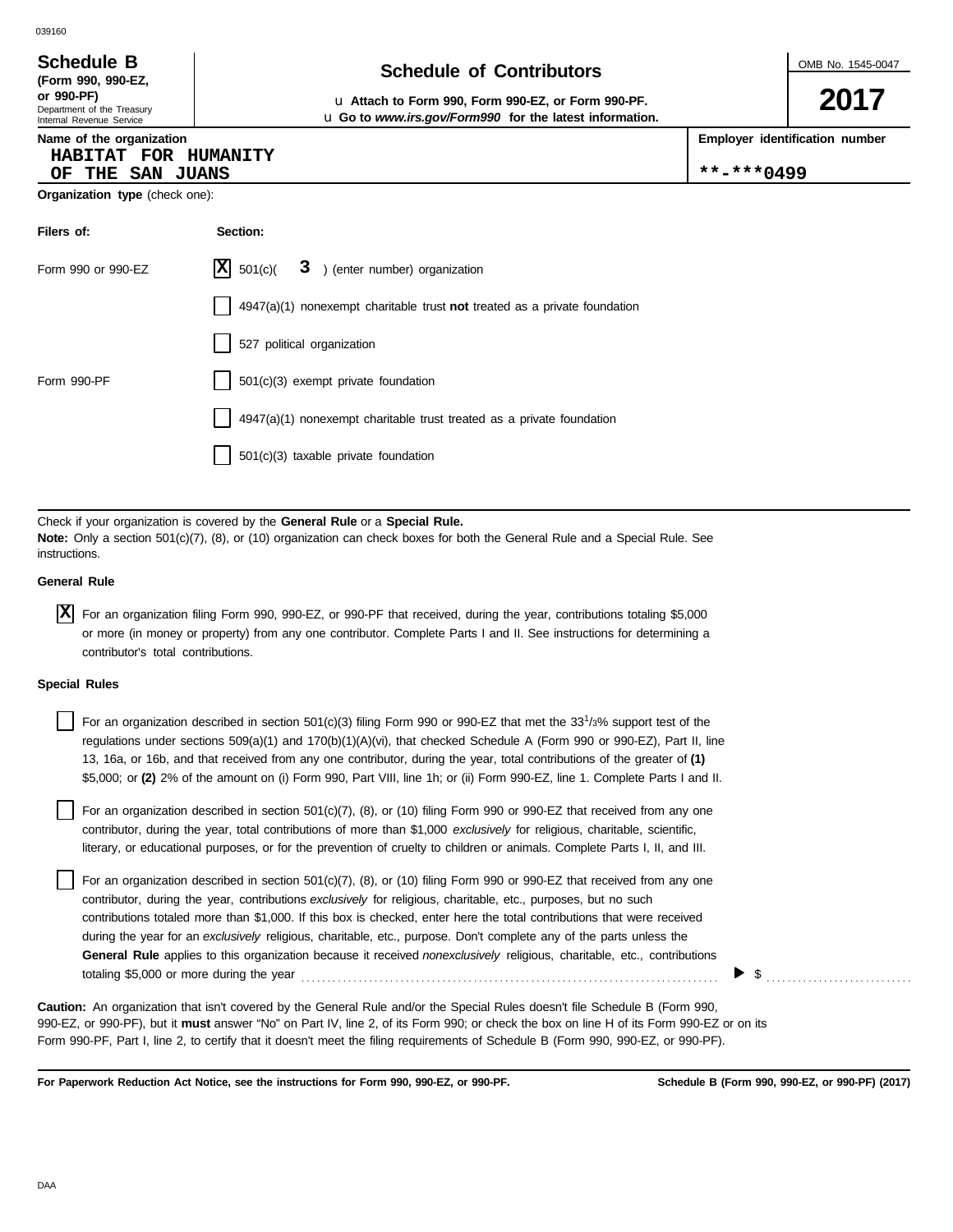|    | <b>SCHEDULE D</b>                                                                                                                                    |                                | <b>Supplemental Financial Statements</b>                                                                                                                                                                                     |                       |                                                                            |          |            |                                | OMB No. 1545-0047               |
|----|------------------------------------------------------------------------------------------------------------------------------------------------------|--------------------------------|------------------------------------------------------------------------------------------------------------------------------------------------------------------------------------------------------------------------------|-----------------------|----------------------------------------------------------------------------|----------|------------|--------------------------------|---------------------------------|
|    | u Complete if the organization answered "Yes" on Form 990,<br>(Form 990)<br>Part IV, line 6, 7, 8, 9, 10, 11a, 11b, 11c, 11d, 11e, 11f, 12a, or 12b. |                                |                                                                                                                                                                                                                              |                       |                                                                            |          |            |                                |                                 |
|    | Department of the Treasury                                                                                                                           |                                |                                                                                                                                                                                                                              | u Attach to Form 990. |                                                                            |          |            |                                | Open to Public                  |
|    | Internal Revenue Service                                                                                                                             |                                | <b>u</b> Go to www.irs.gov/Form990 for instructions and the latest information.                                                                                                                                              |                       |                                                                            |          |            | <b>Inspection</b>              |                                 |
|    | Name of the organization                                                                                                                             |                                |                                                                                                                                                                                                                              |                       |                                                                            |          |            | Employer identification number |                                 |
|    | HABITAT FOR HUMANITY<br>OF THE SAN JUANS                                                                                                             |                                |                                                                                                                                                                                                                              |                       |                                                                            |          | **-***0499 |                                |                                 |
|    | Part I                                                                                                                                               |                                | Organizations Maintaining Donor Advised Funds or Other Similar Funds or Accounts.                                                                                                                                            |                       |                                                                            |          |            |                                |                                 |
|    |                                                                                                                                                      |                                | Complete if the organization answered "Yes" on Form 990, Part IV, line 6.                                                                                                                                                    |                       |                                                                            |          |            |                                |                                 |
|    |                                                                                                                                                      |                                |                                                                                                                                                                                                                              |                       | (a) Donor advised funds                                                    |          |            | (b) Funds and other accounts   |                                 |
| 1  | Total number at end of year                                                                                                                          |                                |                                                                                                                                                                                                                              |                       |                                                                            |          |            |                                |                                 |
| 2  |                                                                                                                                                      |                                | Aggregate value of contributions to (during year)                                                                                                                                                                            |                       | the control of the control of the control of the control of the control of |          |            |                                |                                 |
| 3  |                                                                                                                                                      |                                |                                                                                                                                                                                                                              |                       |                                                                            |          |            |                                |                                 |
| 4  |                                                                                                                                                      |                                |                                                                                                                                                                                                                              |                       |                                                                            |          |            |                                |                                 |
| 5  |                                                                                                                                                      |                                | Did the organization inform all donors and donor advisors in writing that the assets held in donor advised                                                                                                                   |                       |                                                                            |          |            |                                |                                 |
|    |                                                                                                                                                      |                                |                                                                                                                                                                                                                              |                       |                                                                            |          |            | Yes                            | No                              |
| 6  |                                                                                                                                                      |                                | Did the organization inform all grantees, donors, and donor advisors in writing that grant funds can be used<br>only for charitable purposes and not for the benefit of the donor or donor advisor, or for any other purpose |                       |                                                                            |          |            |                                |                                 |
|    |                                                                                                                                                      |                                |                                                                                                                                                                                                                              |                       |                                                                            |          |            | Yes                            | No                              |
|    | Part II                                                                                                                                              | <b>Conservation Easements.</b> |                                                                                                                                                                                                                              |                       |                                                                            |          |            |                                |                                 |
|    |                                                                                                                                                      |                                | Complete if the organization answered "Yes" on Form 990, Part IV, line 7.                                                                                                                                                    |                       |                                                                            |          |            |                                |                                 |
| 1. |                                                                                                                                                      |                                | Purpose(s) of conservation easements held by the organization (check all that apply).                                                                                                                                        |                       |                                                                            |          |            |                                |                                 |
|    |                                                                                                                                                      |                                | Preservation of land for public use (e.g., recreation or education)                                                                                                                                                          |                       | Preservation of a historically important land area                         |          |            |                                |                                 |
|    | Protection of natural habitat                                                                                                                        |                                |                                                                                                                                                                                                                              |                       | Preservation of a certified historic structure                             |          |            |                                |                                 |
|    | Preservation of open space                                                                                                                           |                                |                                                                                                                                                                                                                              |                       |                                                                            |          |            |                                |                                 |
| 2  | easement on the last day of the tax year.                                                                                                            |                                | Complete lines 2a through 2d if the organization held a qualified conservation contribution in the form of a conservation                                                                                                    |                       |                                                                            |          |            |                                |                                 |
|    |                                                                                                                                                      |                                |                                                                                                                                                                                                                              |                       |                                                                            |          |            |                                | Held at the End of the Tax Year |
| b  |                                                                                                                                                      |                                |                                                                                                                                                                                                                              |                       |                                                                            | 2a<br>2b |            |                                |                                 |
| c  |                                                                                                                                                      |                                |                                                                                                                                                                                                                              |                       |                                                                            | 2c       |            |                                |                                 |
|    |                                                                                                                                                      |                                | d Number of conservation easements included in (c) acquired after 7/25/06, and not on a                                                                                                                                      |                       |                                                                            |          |            |                                |                                 |
|    |                                                                                                                                                      |                                |                                                                                                                                                                                                                              |                       |                                                                            | 2d       |            |                                |                                 |
| 3  |                                                                                                                                                      |                                | Number of conservation easements modified, transferred, released, extinguished, or terminated by the organization during the                                                                                                 |                       |                                                                            |          |            |                                |                                 |
|    | tax year $\mathbf{u}$                                                                                                                                |                                |                                                                                                                                                                                                                              |                       |                                                                            |          |            |                                |                                 |
|    |                                                                                                                                                      |                                | Number of states where property subject to conservation easement is located <b>u</b>                                                                                                                                         |                       |                                                                            |          |            |                                |                                 |
| 5  |                                                                                                                                                      |                                | Does the organization have a written policy regarding the periodic monitoring, inspection, handling of                                                                                                                       |                       |                                                                            |          |            |                                |                                 |
|    |                                                                                                                                                      |                                | violations, and enforcement of the conservation easements it holds?                                                                                                                                                          |                       |                                                                            |          |            |                                | <b>Yes</b><br>No                |
| 6  |                                                                                                                                                      |                                | Staff and volunteer hours devoted to monitoring, inspecting, handling of violations, and enforcing conservation easements during the year                                                                                    |                       |                                                                            |          |            |                                |                                 |
| 7  | ${\bf u}$                                                                                                                                            |                                | Amount of expenses incurred in monitoring, inspecting, handling of violations, and enforcing conservation easements during the year                                                                                          |                       |                                                                            |          |            |                                |                                 |
|    | $\mathbf{u}$ \$                                                                                                                                      |                                |                                                                                                                                                                                                                              |                       |                                                                            |          |            |                                |                                 |
| 8  |                                                                                                                                                      |                                | Does each conservation easement reported on line 2(d) above satisfy the requirements of section 170(h)(4)(B)(i)                                                                                                              |                       |                                                                            |          |            |                                |                                 |
|    |                                                                                                                                                      |                                |                                                                                                                                                                                                                              |                       |                                                                            |          |            |                                | <b>Yes</b><br>No                |
| 9  |                                                                                                                                                      |                                | In Part XIII, describe how the organization reports conservation easements in its revenue and expense statement, and                                                                                                         |                       |                                                                            |          |            |                                |                                 |
|    |                                                                                                                                                      |                                | balance sheet, and include, if applicable, the text of the footnote to the organization's financial statements that describes the                                                                                            |                       |                                                                            |          |            |                                |                                 |
|    | organization's accounting for conservation easements.                                                                                                |                                |                                                                                                                                                                                                                              |                       |                                                                            |          |            |                                |                                 |
|    | Part III                                                                                                                                             |                                | Organizations Maintaining Collections of Art, Historical Treasures, or Other Similar Assets.<br>Complete if the organization answered "Yes" on Form 990, Part IV, line 8.                                                    |                       |                                                                            |          |            |                                |                                 |
|    |                                                                                                                                                      |                                | 1a If the organization elected, as permitted under SFAS 116 (ASC 958), not to report in its revenue statement and balance sheet                                                                                              |                       |                                                                            |          |            |                                |                                 |
|    |                                                                                                                                                      |                                | works of art, historical treasures, or other similar assets held for public exhibition, education, or research in furtherance of                                                                                             |                       |                                                                            |          |            |                                |                                 |
|    |                                                                                                                                                      |                                | public service, provide, in Part XIII, the text of the footnote to its financial statements that describes these items.                                                                                                      |                       |                                                                            |          |            |                                |                                 |
|    |                                                                                                                                                      |                                | <b>b</b> If the organization elected, as permitted under SFAS 116 (ASC 958), to report in its revenue statement and balance sheet                                                                                            |                       |                                                                            |          |            |                                |                                 |
|    |                                                                                                                                                      |                                | works of art, historical treasures, or other similar assets held for public exhibition, education, or research in furtherance of                                                                                             |                       |                                                                            |          |            |                                |                                 |
|    |                                                                                                                                                      |                                | public service, provide the following amounts relating to these items:                                                                                                                                                       |                       |                                                                            |          |            |                                |                                 |
|    |                                                                                                                                                      |                                |                                                                                                                                                                                                                              |                       |                                                                            |          |            |                                |                                 |
| 2  |                                                                                                                                                      |                                | If the organization received or held works of art, historical treasures, or other similar assets for financial gain, provide the                                                                                             |                       |                                                                            |          |            |                                | $\mathbf{u}$ \$ $\ldots$        |
|    |                                                                                                                                                      |                                | following amounts required to be reported under SFAS 116 (ASC 958) relating to these items:                                                                                                                                  |                       |                                                                            |          |            |                                |                                 |
|    |                                                                                                                                                      |                                |                                                                                                                                                                                                                              |                       |                                                                            |          |            |                                |                                 |
|    |                                                                                                                                                      |                                |                                                                                                                                                                                                                              |                       |                                                                            |          |            |                                |                                 |
|    |                                                                                                                                                      |                                | For Panerwork Poduction Act Notice, see the Instructions for Form 000                                                                                                                                                        |                       |                                                                            |          |            |                                |                                 |

| For Paperwork Reduction Act Notice, see the Instructions for Form 990. |  |  |  |
|------------------------------------------------------------------------|--|--|--|
| <b>DAA</b>                                                             |  |  |  |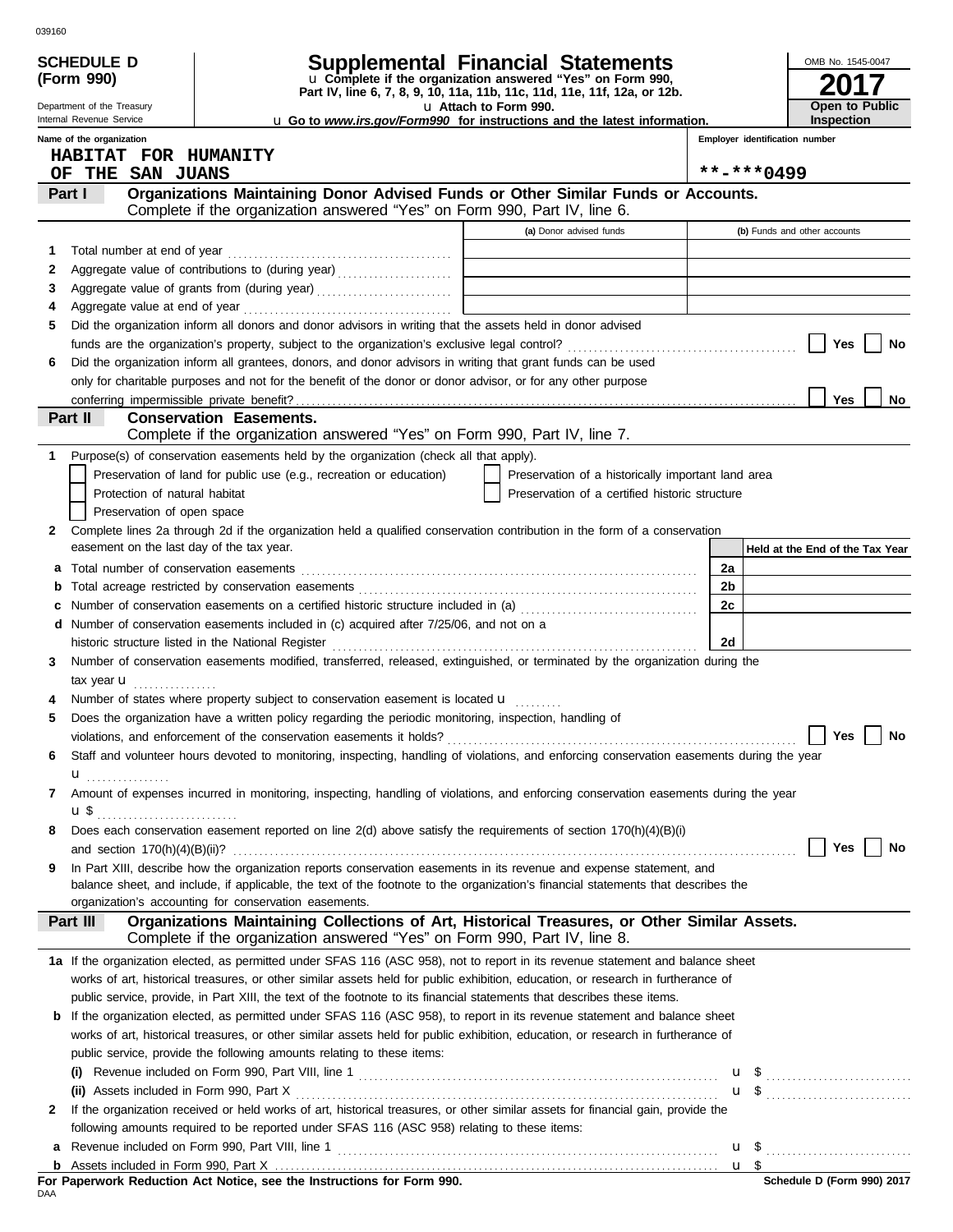039160

|    | Schedule D (Form 990) 2017 HABITAT FOR HUMANITY                                                                                                                              |                                   |                           |                         | **-***0499      |                      |                     |         | Page 2 |
|----|------------------------------------------------------------------------------------------------------------------------------------------------------------------------------|-----------------------------------|---------------------------|-------------------------|-----------------|----------------------|---------------------|---------|--------|
|    | Organizations Maintaining Collections of Art, Historical Treasures, or Other Similar Assets (continued)<br>Part III                                                          |                                   |                           |                         |                 |                      |                     |         |        |
| 3  | Using the organization's acquisition, accession, and other records, check any of the following that are a significant use of its<br>collection items (check all that apply): |                                   |                           |                         |                 |                      |                     |         |        |
| a  | Public exhibition                                                                                                                                                            | d                                 | Loan or exchange programs |                         |                 |                      |                     |         |        |
| b  | Scholarly research                                                                                                                                                           | е                                 |                           |                         |                 |                      |                     |         |        |
| c  | Preservation for future generations                                                                                                                                          |                                   |                           |                         |                 |                      |                     |         |        |
| 4  | Provide a description of the organization's collections and explain how they further the organization's exempt purpose in Part                                               |                                   |                           |                         |                 |                      |                     |         |        |
|    | XIII.                                                                                                                                                                        |                                   |                           |                         |                 |                      |                     |         |        |
| 5. | During the year, did the organization solicit or receive donations of art, historical treasures, or other similar                                                            |                                   |                           |                         |                 |                      |                     |         |        |
|    |                                                                                                                                                                              |                                   |                           |                         |                 |                      | Yes                 |         | No     |
|    | Part IV<br><b>Escrow and Custodial Arrangements.</b>                                                                                                                         |                                   |                           |                         |                 |                      |                     |         |        |
|    | Complete if the organization answered "Yes" on Form 990, Part IV, line 9, or reported an amount on Form<br>990, Part X, line 21.                                             |                                   |                           |                         |                 |                      |                     |         |        |
|    | 1a Is the organization an agent, trustee, custodian or other intermediary for contributions or other assets not                                                              |                                   |                           |                         |                 |                      |                     |         |        |
|    |                                                                                                                                                                              |                                   |                           |                         |                 |                      | Yes                 |         | No     |
|    | <b>b</b> If "Yes," explain the arrangement in Part XIII and complete the following table:                                                                                    |                                   |                           |                         |                 |                      | Amount              |         |        |
|    |                                                                                                                                                                              |                                   |                           |                         |                 | 1c                   |                     |         |        |
|    | c Beginning balance                                                                                                                                                          |                                   |                           |                         |                 | 1d                   |                     |         |        |
|    |                                                                                                                                                                              |                                   |                           |                         |                 | 1е                   |                     |         |        |
| f  |                                                                                                                                                                              |                                   |                           |                         |                 | 1f                   |                     |         |        |
|    | 2a Did the organization include an amount on Form 990, Part X, line 21, for escrow or custodial account liability?                                                           |                                   |                           |                         |                 |                      | <b>Yes</b>          |         | No     |
|    |                                                                                                                                                                              |                                   |                           |                         |                 |                      |                     |         |        |
|    | Part V<br><b>Endowment Funds.</b>                                                                                                                                            |                                   |                           |                         |                 |                      |                     |         |        |
|    | Complete if the organization answered "Yes" on Form 990, Part IV, line 10.                                                                                                   |                                   |                           |                         |                 |                      |                     |         |        |
|    |                                                                                                                                                                              | (a) Current year                  | (b) Prior year            | (c) Two years back      |                 | (d) Three years back | (e) Four years back |         |        |
|    | 1a Beginning of year balance                                                                                                                                                 |                                   |                           |                         |                 |                      |                     |         |        |
|    | <b>b</b> Contributions <b>contributions</b>                                                                                                                                  |                                   |                           |                         |                 |                      |                     |         |        |
|    | c Net investment earnings, gains, and                                                                                                                                        |                                   |                           |                         |                 |                      |                     |         |        |
|    | losses                                                                                                                                                                       |                                   |                           |                         |                 |                      |                     |         |        |
|    | d Grants or scholarships<br><b>e</b> Other expenditures for facilities and                                                                                                   |                                   |                           |                         |                 |                      |                     |         |        |
|    |                                                                                                                                                                              |                                   |                           |                         |                 |                      |                     |         |        |
|    | f Administrative expenses                                                                                                                                                    | <u>and the state of the state</u> |                           |                         |                 |                      |                     |         |        |
|    |                                                                                                                                                                              |                                   |                           |                         |                 |                      |                     |         |        |
|    | 2 Provide the estimated percentage of the current year end balance (line 1g, column (a)) held as:                                                                            |                                   |                           |                         |                 |                      |                     |         |        |
|    | a Board designated or quasi-endowment <b>u</b> %                                                                                                                             |                                   |                           |                         |                 |                      |                     |         |        |
| b  | Permanent endowment <b>u</b> %                                                                                                                                               |                                   |                           |                         |                 |                      |                     |         |        |
|    | c Temporarily restricted endowment <b>u</b> %                                                                                                                                |                                   |                           |                         |                 |                      |                     |         |        |
|    | The percentages on lines 2a, 2b, and 2c should equal 100%.                                                                                                                   |                                   |                           |                         |                 |                      |                     |         |        |
|    | 3a Are there endowment funds not in the possession of the organization that are held and administered for the                                                                |                                   |                           |                         |                 |                      |                     |         |        |
|    | organization by:                                                                                                                                                             |                                   |                           |                         |                 |                      |                     | Yes     | No     |
|    | (i) unrelated organizations<br>(ii) related organizations                                                                                                                    |                                   |                           |                         |                 |                      | 3a(i)<br>3a(ii)     |         |        |
|    |                                                                                                                                                                              |                                   |                           |                         |                 |                      | 3b                  |         |        |
|    | Describe in Part XIII the intended uses of the organization's endowment funds.                                                                                               |                                   |                           |                         |                 |                      |                     |         |        |
|    | Part VI<br>Land, Buildings, and Equipment.                                                                                                                                   |                                   |                           |                         |                 |                      |                     |         |        |
|    | Complete if the organization answered "Yes" on Form 990, Part IV, line 11a. See Form 990, Part X, line 10.                                                                   |                                   |                           |                         |                 |                      |                     |         |        |
|    | Description of property                                                                                                                                                      | (a) Cost or other basis           |                           | (b) Cost or other basis | (c) Accumulated |                      | (d) Book value      |         |        |
|    |                                                                                                                                                                              | (investment)                      |                           | (other)                 | depreciation    |                      |                     |         |        |
|    | 1a Land                                                                                                                                                                      |                                   |                           | 288,000                 |                 |                      |                     | 288,000 |        |
|    |                                                                                                                                                                              |                                   |                           | $\overline{721}$ , 985  |                 | 134,797              |                     | 587,188 |        |
|    | c Leasehold improvements                                                                                                                                                     |                                   |                           | 77,656                  |                 | 22,729               |                     | 54,927  |        |
|    |                                                                                                                                                                              |                                   |                           | 105,028                 |                 | 64,674               |                     | 40,354  |        |
|    |                                                                                                                                                                              |                                   |                           |                         |                 |                      |                     | 970,469 |        |
|    |                                                                                                                                                                              |                                   |                           |                         |                 |                      |                     |         |        |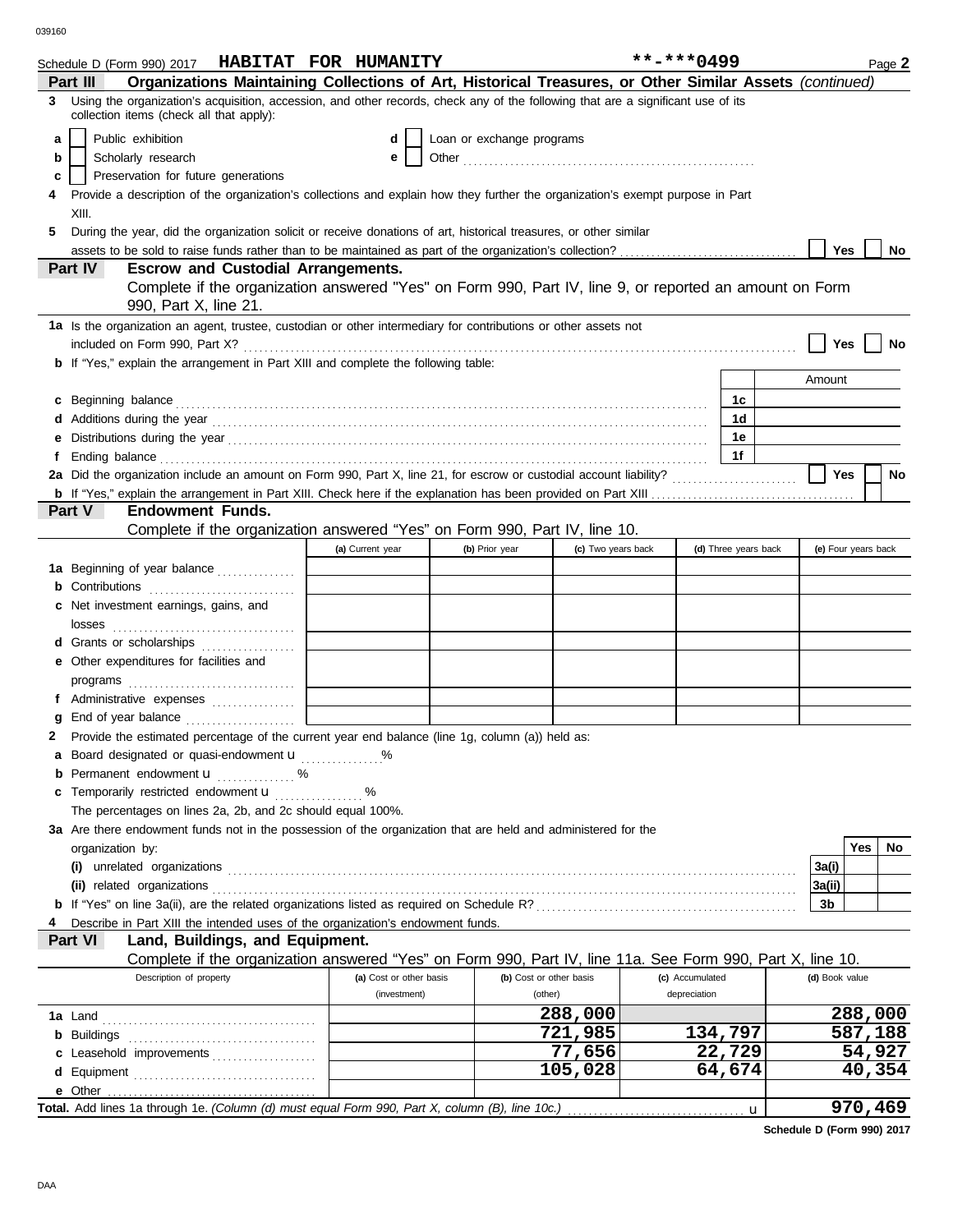| Schedule D (Form 990) 2017 | HABITAT FOR HUMANITY                                                                                                                                                                                                                |                | **-***0499                       | Page 3         |
|----------------------------|-------------------------------------------------------------------------------------------------------------------------------------------------------------------------------------------------------------------------------------|----------------|----------------------------------|----------------|
| <b>Part VII</b>            | Investments-Other Securities.                                                                                                                                                                                                       |                |                                  |                |
|                            | Complete if the organization answered "Yes" on Form 990, Part IV, line 11b. See Form 990, Part X, line 12.                                                                                                                          |                |                                  |                |
|                            | (a) Description of security or category                                                                                                                                                                                             | (b) Book value | (c) Method of valuation:         |                |
|                            | (including name of security)                                                                                                                                                                                                        |                | Cost or end-of-year market value |                |
| (1) Financial derivatives  |                                                                                                                                                                                                                                     |                |                                  |                |
|                            |                                                                                                                                                                                                                                     |                |                                  |                |
|                            | $(3)$ Other                                                                                                                                                                                                                         |                |                                  |                |
|                            |                                                                                                                                                                                                                                     |                |                                  |                |
|                            | $\mathcal{B}$                                                                                                                                                                                                                       |                |                                  |                |
|                            | (C)                                                                                                                                                                                                                                 |                |                                  |                |
|                            | (D)                                                                                                                                                                                                                                 |                |                                  |                |
|                            | $\overline{E}$ (E) and the contract of the contract of the contract of the contract of the contract of the contract of the contract of the contract of the contract of the contract of the contract of the contract of the contract |                |                                  |                |
|                            |                                                                                                                                                                                                                                     |                |                                  |                |
| (G)                        |                                                                                                                                                                                                                                     |                |                                  |                |
| (H)                        |                                                                                                                                                                                                                                     |                |                                  |                |
|                            | Total. (Column (b) must equal Form 990, Part X, col. (B) line 12.) u                                                                                                                                                                |                |                                  |                |
| Part VIII                  | Investments-Program Related.                                                                                                                                                                                                        |                |                                  |                |
|                            | Complete if the organization answered "Yes" on Form 990, Part IV, line 11c. See Form 990, Part X, line 13.                                                                                                                          |                |                                  |                |
|                            | (a) Description of investment                                                                                                                                                                                                       | (b) Book value | (c) Method of valuation:         |                |
|                            |                                                                                                                                                                                                                                     |                | Cost or end-of-year market value |                |
| (1)                        |                                                                                                                                                                                                                                     |                |                                  |                |
| (2)                        |                                                                                                                                                                                                                                     |                |                                  |                |
| (3)                        |                                                                                                                                                                                                                                     |                |                                  |                |
| (4)                        |                                                                                                                                                                                                                                     |                |                                  |                |
| (5)                        |                                                                                                                                                                                                                                     |                |                                  |                |
| (6)                        |                                                                                                                                                                                                                                     |                |                                  |                |
| (7)                        |                                                                                                                                                                                                                                     |                |                                  |                |
| (8)                        |                                                                                                                                                                                                                                     |                |                                  |                |
| (9)                        |                                                                                                                                                                                                                                     |                |                                  |                |
|                            | Total. (Column (b) must equal Form 990, Part X, col. (B) line 13.) u                                                                                                                                                                |                |                                  |                |
| Part IX                    | Other Assets.                                                                                                                                                                                                                       |                |                                  |                |
|                            | Complete if the organization answered "Yes" on Form 990, Part IV, line 11d. See Form 990, Part X, line 15.                                                                                                                          |                |                                  |                |
|                            | (a) Description                                                                                                                                                                                                                     |                |                                  | (b) Book value |
| (1)                        |                                                                                                                                                                                                                                     |                |                                  |                |
| (2)                        |                                                                                                                                                                                                                                     |                |                                  |                |
| (3)                        |                                                                                                                                                                                                                                     |                |                                  |                |
| (4)                        |                                                                                                                                                                                                                                     |                |                                  |                |
| (5)                        |                                                                                                                                                                                                                                     |                |                                  |                |
| (6)                        |                                                                                                                                                                                                                                     |                |                                  |                |
| (7)                        |                                                                                                                                                                                                                                     |                |                                  |                |
| (8)                        |                                                                                                                                                                                                                                     |                |                                  |                |
| (9)                        |                                                                                                                                                                                                                                     |                |                                  |                |
|                            | Total. (Column (b) must equal Form 990, Part X, col. (B) line 15.)                                                                                                                                                                  |                | u                                |                |
| Part X                     | Other Liabilities.                                                                                                                                                                                                                  |                |                                  |                |
|                            | Complete if the organization answered "Yes" on Form 990, Part IV, line 11e or 11f. See Form 990, Part X,                                                                                                                            |                |                                  |                |
|                            | line $25$ .                                                                                                                                                                                                                         |                |                                  |                |
| 1.                         | (a) Description of liability                                                                                                                                                                                                        | (b) Book value |                                  |                |
| (1)                        | Federal income taxes                                                                                                                                                                                                                |                |                                  |                |
| (2)                        |                                                                                                                                                                                                                                     |                |                                  |                |
|                            |                                                                                                                                                                                                                                     |                |                                  |                |
| (3)                        |                                                                                                                                                                                                                                     |                |                                  |                |
| (4)                        |                                                                                                                                                                                                                                     |                |                                  |                |
| (5)                        |                                                                                                                                                                                                                                     |                |                                  |                |
| (6)<br>(7)                 |                                                                                                                                                                                                                                     |                |                                  |                |
|                            |                                                                                                                                                                                                                                     |                |                                  |                |

Liability for uncertain tax positions. In Part XIII, provide the text of the footnote to the organization's financial statements that reports the **2.** organization's liability for uncertain tax positions under FIN 48 (ASC 740). Check here if the text of the footnote has been provided in Part XIII.

**X**

 $(8)$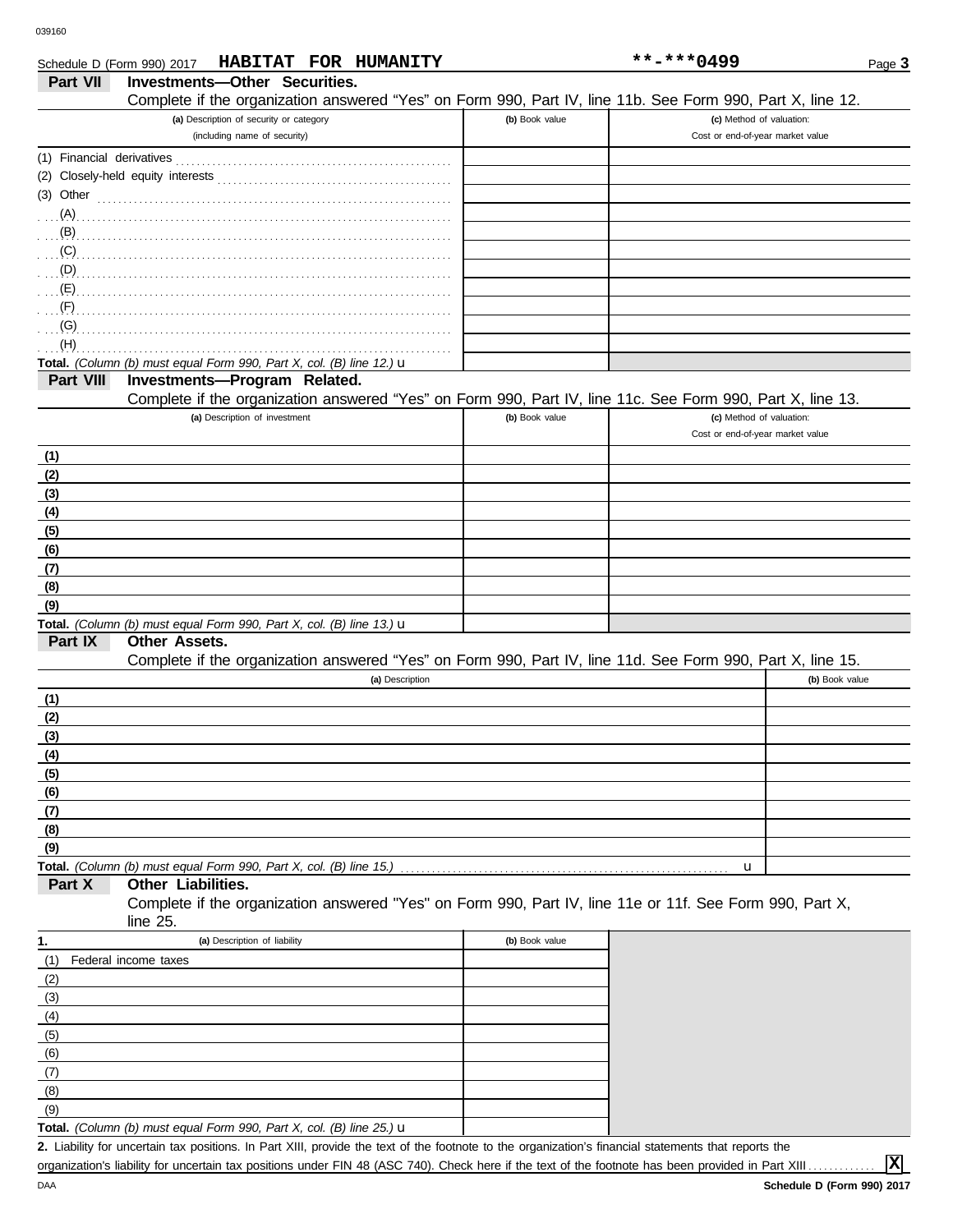| Schedule D (Form 990) 2017 HABITAT FOR HUMANITY                                                                                                                                                                                          |                | $***$ -***0499 | Page 4    |
|------------------------------------------------------------------------------------------------------------------------------------------------------------------------------------------------------------------------------------------|----------------|----------------|-----------|
| Reconciliation of Revenue per Audited Financial Statements With Revenue per Return.<br>Part XI                                                                                                                                           |                |                |           |
| Complete if the organization answered "Yes" on Form 990, Part IV, line 12a.                                                                                                                                                              |                |                |           |
|                                                                                                                                                                                                                                          |                | $\mathbf{1}$   | 1,140,188 |
| Amounts included on line 1 but not on Form 990, Part VIII, line 12:<br>2                                                                                                                                                                 |                |                |           |
| a                                                                                                                                                                                                                                        | 2a             |                |           |
| <b>b</b> Donated services and use of facilities <b>constants</b> and the service of the service of the service of the service of the service of the service of the service of the service of the service of the service of the service o | 2 <sub>b</sub> |                |           |
| c                                                                                                                                                                                                                                        | 2c             |                |           |
| d                                                                                                                                                                                                                                        | 2d             |                |           |
| Add lines 2a through 2d [11] And The Contract of the Contract of the Contract of the Contract of the Contract of the Contract of the Contract of the Contract of the Contract of the Contract of the Contract of the Contract<br>е       |                | 2e             |           |
| 3                                                                                                                                                                                                                                        |                | 3              | 1,140,188 |
| Amounts included on Form 990, Part VIII, line 12, but not on line 1:<br>4                                                                                                                                                                |                |                |           |
|                                                                                                                                                                                                                                          | 4a             |                |           |
| b                                                                                                                                                                                                                                        | 4b             |                |           |
| Add lines 4a and 4b                                                                                                                                                                                                                      |                | 4c<br>5        | 1,140,188 |
| Reconciliation of Expenses per Audited Financial Statements With Expenses per Return.<br>Part XII                                                                                                                                        |                |                |           |
| Complete if the organization answered "Yes" on Form 990, Part IV, line 12a.                                                                                                                                                              |                |                |           |
| 1 Total expenses and losses per audited financial statements [111] [11] Total expenses and losses per audited financial statements [11] Total expenses and losses per audited financial statements [11] Total expenses and the           |                | $\mathbf{1}$   | 1,091,894 |
| Amounts included on line 1 but not on Form 990, Part IX, line 25:<br>2                                                                                                                                                                   |                |                |           |
| a                                                                                                                                                                                                                                        | 2a             |                |           |
|                                                                                                                                                                                                                                          | 2b             |                |           |
| c                                                                                                                                                                                                                                        | 2с             |                |           |
| d                                                                                                                                                                                                                                        | 2d             |                |           |
| Add lines 2a through 2d [11] And The Contract of the Contract of the Contract of the Contract of the Contract of the Contract of the Contract of the Contract of the Contract of the Contract of the Contract of the Contract<br>е       |                | 2e             |           |
| 3.                                                                                                                                                                                                                                       |                | 3              | 1,091,894 |
| Amounts included on Form 990, Part IX, line 25, but not on line 1:<br>4                                                                                                                                                                  |                |                |           |
| a                                                                                                                                                                                                                                        | 4а             |                |           |
| b                                                                                                                                                                                                                                        | 4b             |                |           |
| Add lines 4a and 4b                                                                                                                                                                                                                      |                | 4c             |           |
|                                                                                                                                                                                                                                          |                | 5              | 1,091,894 |
| Part XIII Supplemental Information.                                                                                                                                                                                                      |                |                |           |
| Provide the descriptions required for Part II, lines 3, 5, and 9; Part III, lines 1a and 4; Part IV, lines 1b and 2b; Part V, line 4; Part X, line                                                                                       |                |                |           |
| 2; Part XI, lines 2d and 4b; and Part XII, lines 2d and 4b. Also complete this part to provide any additional information.                                                                                                               |                |                |           |
| PART X - FIN 48 FOOTNOTE                                                                                                                                                                                                                 |                |                |           |
|                                                                                                                                                                                                                                          |                |                |           |
| IN ACCORDANCE WITH GENERALLY ACCEPTED ACCOUNTING PRINCIPLES, AN                                                                                                                                                                          |                |                |           |
| ORGANIZATION IS REQUIRED TO DISCLOSE ANY MATERIAL UNCERTAIN TAX POSITIONS                                                                                                                                                                |                |                |           |
|                                                                                                                                                                                                                                          |                |                |           |
| THAT MANAGEMENT BELIEVES DOES NOT MEET A "MORE-LIKELY-THAN-NOT" STANDARD OF                                                                                                                                                              |                |                |           |
|                                                                                                                                                                                                                                          |                |                |           |
| BEING SUSTAINED UNDER AN INCOME TAX AUDIT, AND TO RECORD A LIABILITY FOR                                                                                                                                                                 |                |                |           |
|                                                                                                                                                                                                                                          |                |                |           |
| ANY SUCH TAXES INCLUDING PENALTY AND INTEREST. MANAGEMENT OF THE                                                                                                                                                                         |                |                |           |
|                                                                                                                                                                                                                                          |                |                |           |
| ORGANIZATION HAS NOT IDENTIFIED ANY UNCERTAIN TAX POSITIONS THAT REQUIRE                                                                                                                                                                 |                |                |           |
|                                                                                                                                                                                                                                          |                |                |           |
| THE RECORDING OF A LIABILITY MENTIONED ABOVE OR FURTHER DISCLOSURE.                                                                                                                                                                      |                |                |           |
|                                                                                                                                                                                                                                          |                |                |           |
|                                                                                                                                                                                                                                          |                |                |           |
|                                                                                                                                                                                                                                          |                |                |           |
|                                                                                                                                                                                                                                          |                |                |           |
|                                                                                                                                                                                                                                          |                |                |           |
|                                                                                                                                                                                                                                          |                |                |           |
|                                                                                                                                                                                                                                          |                |                |           |
|                                                                                                                                                                                                                                          |                |                |           |
|                                                                                                                                                                                                                                          |                |                |           |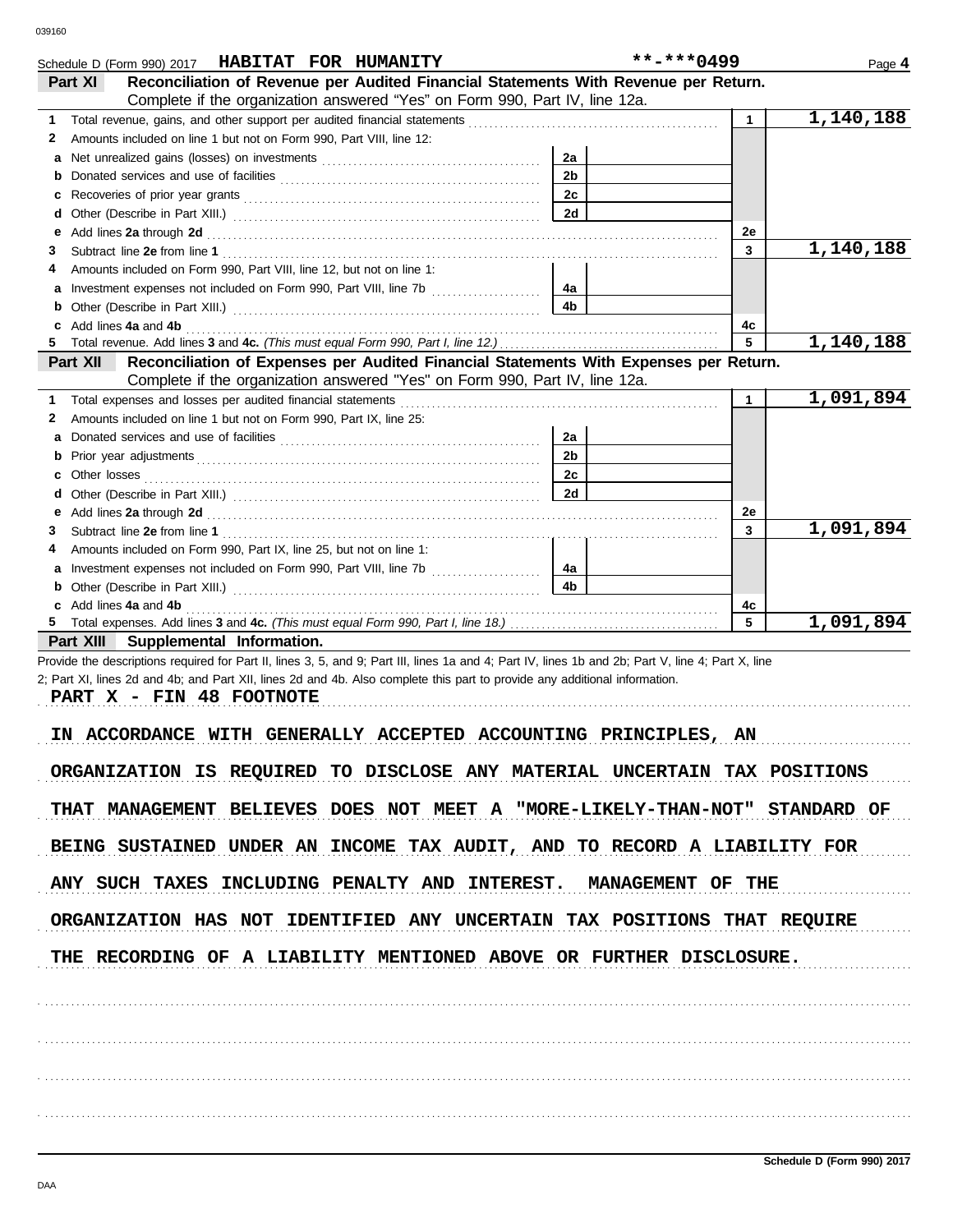|           | Schedule D (Form 990) 2017           |  | HABITAT FOR HUMANITY | **-***0499 | Page 5 |
|-----------|--------------------------------------|--|----------------------|------------|--------|
| Part XIII | Supplemental Information (continued) |  |                      |            |        |
|           |                                      |  |                      |            |        |
|           |                                      |  |                      |            |        |
|           |                                      |  |                      |            |        |
|           |                                      |  |                      |            |        |
|           |                                      |  |                      |            |        |
|           |                                      |  |                      |            |        |
|           |                                      |  |                      |            |        |
|           |                                      |  |                      |            |        |
|           |                                      |  |                      |            |        |
|           |                                      |  |                      |            |        |
|           |                                      |  |                      |            |        |
|           |                                      |  |                      |            |        |
|           |                                      |  |                      |            |        |
|           |                                      |  |                      |            |        |
|           |                                      |  |                      |            |        |
|           |                                      |  |                      |            |        |
|           |                                      |  |                      |            |        |
|           |                                      |  |                      |            |        |
|           |                                      |  |                      |            |        |
|           |                                      |  |                      |            |        |
|           |                                      |  |                      |            |        |
|           |                                      |  |                      |            |        |
|           |                                      |  |                      |            |        |
|           |                                      |  |                      |            |        |
|           |                                      |  |                      |            |        |
|           |                                      |  |                      |            |        |
|           |                                      |  |                      |            |        |
|           |                                      |  |                      |            |        |
|           |                                      |  |                      |            |        |
|           |                                      |  |                      |            |        |
|           |                                      |  |                      |            |        |
|           |                                      |  |                      |            |        |
|           |                                      |  |                      |            |        |
|           |                                      |  |                      |            |        |
|           |                                      |  |                      |            |        |
|           |                                      |  |                      |            |        |
|           |                                      |  |                      |            |        |
|           |                                      |  |                      |            |        |
|           |                                      |  |                      |            |        |
|           |                                      |  |                      |            |        |
|           |                                      |  |                      |            |        |
|           |                                      |  |                      |            |        |
|           |                                      |  |                      |            |        |
|           |                                      |  |                      |            |        |
|           |                                      |  |                      |            |        |
|           |                                      |  |                      |            |        |
|           |                                      |  |                      |            |        |
|           |                                      |  |                      |            |        |
|           |                                      |  |                      |            |        |
|           |                                      |  |                      |            |        |
|           |                                      |  |                      |            |        |
|           |                                      |  |                      |            |        |
|           |                                      |  |                      |            |        |
|           |                                      |  |                      |            |        |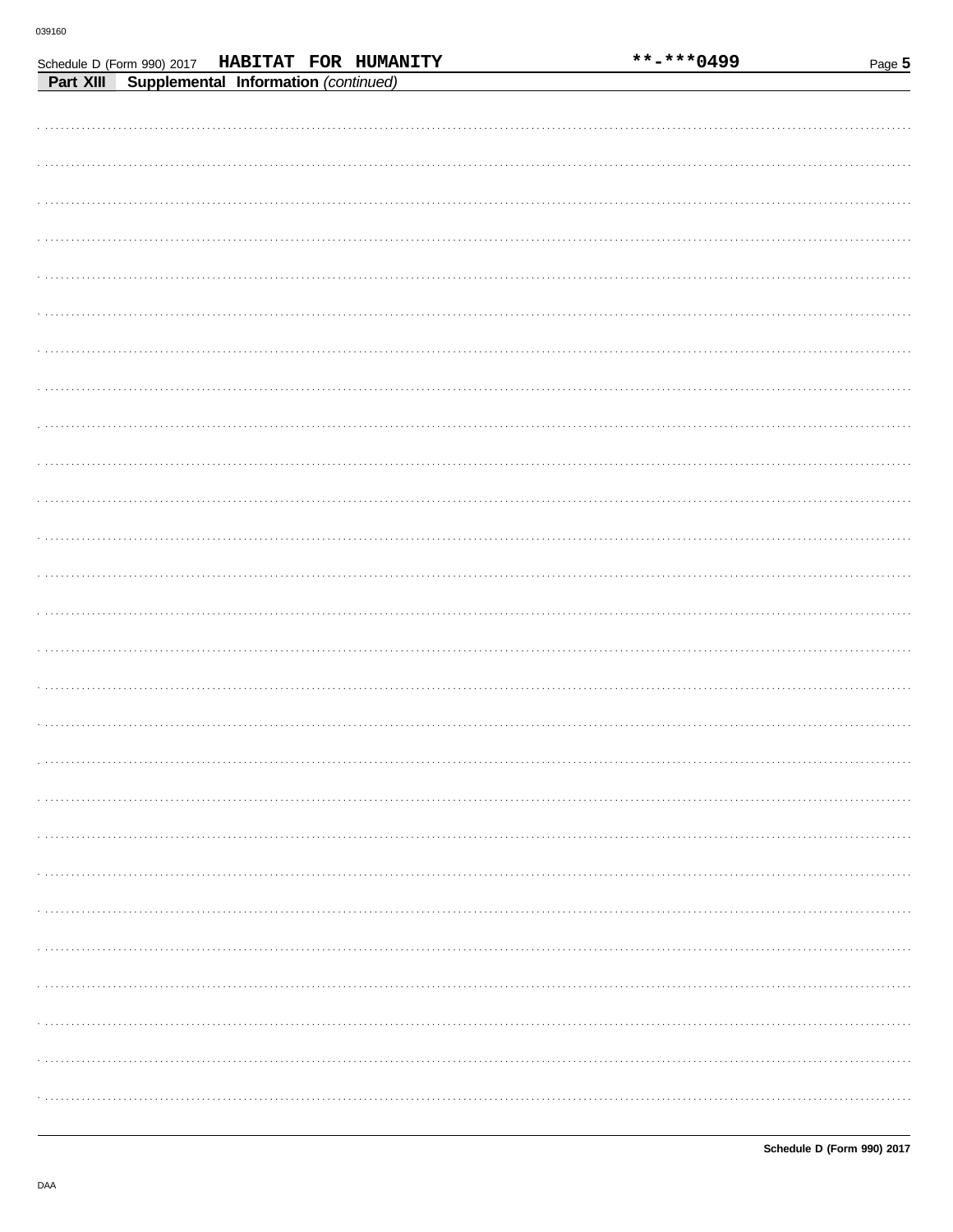| × |  |
|---|--|

| <b>UUU LUU</b><br><b>SCHEDULE G</b>                                                                                                                                                                                                                                                                                 |                                    |                                                            |   |                                      |     |                              | Supplemental Information Regarding Fundraising or Gaming Activities                                                                                                 |                                              | OMB No. 1545-0047   |
|---------------------------------------------------------------------------------------------------------------------------------------------------------------------------------------------------------------------------------------------------------------------------------------------------------------------|------------------------------------|------------------------------------------------------------|---|--------------------------------------|-----|------------------------------|---------------------------------------------------------------------------------------------------------------------------------------------------------------------|----------------------------------------------|---------------------|
| (Form 990 or 990-EZ)                                                                                                                                                                                                                                                                                                |                                    |                                                            |   |                                      |     |                              | Complete if the organization answered "Yes" on Form 990, Part IV, line 17, 18, or 19, or if the<br>organization entered more than \$15,000 on Form 990-EZ, line 6a. |                                              |                     |
| Department of the Treasury<br>Internal Revenue Service                                                                                                                                                                                                                                                              |                                    |                                                            |   | U Attach to Form 990 or Form 990-EZ. |     |                              | LI Go to www.irs.gov/Form990 for the latest instructions.                                                                                                           |                                              | Open to Public      |
| Name of the organization                                                                                                                                                                                                                                                                                            | OF THE SAN JUANS                   | HABITAT FOR HUMANITY                                       |   |                                      |     |                              |                                                                                                                                                                     | Employer identification number<br>**-***0499 | Inspection          |
| Part I                                                                                                                                                                                                                                                                                                              |                                    | Form 990-EZ filers are not required to complete this part. |   |                                      |     |                              | Fundraising Activities. Complete if the organization answered "Yes" on Form 990, Part IV, line 17.                                                                  |                                              |                     |
| Indicate whether the organization raised funds through any of the following activities. Check all that apply.<br>1                                                                                                                                                                                                  |                                    |                                                            |   |                                      |     |                              |                                                                                                                                                                     |                                              |                     |
| Mail solicitations                                                                                                                                                                                                                                                                                                  |                                    |                                                            |   |                                      |     |                              |                                                                                                                                                                     |                                              |                     |
| a                                                                                                                                                                                                                                                                                                                   |                                    |                                                            | e |                                      |     |                              | Solicitation of non-government grants                                                                                                                               |                                              |                     |
| Internet and email solicitations<br>b                                                                                                                                                                                                                                                                               |                                    |                                                            | f |                                      |     |                              | Solicitation of government grants                                                                                                                                   |                                              |                     |
| Phone solicitations<br>C<br>In-person solicitations<br>d                                                                                                                                                                                                                                                            |                                    |                                                            | g | Special fundraising events           |     |                              |                                                                                                                                                                     |                                              |                     |
| 2a Did the organization have a written or oral agreement with any individual (including officers, directors, trustees,                                                                                                                                                                                              |                                    |                                                            |   |                                      |     |                              |                                                                                                                                                                     |                                              |                     |
| or key employees listed in Form 990, Part VII) or entity in connection with professional fundraising services?<br><b>b</b> If "Yes," list the 10 highest paid individuals or entities (fundraisers) pursuant to agreements under which the fundraiser is to be<br>compensated at least \$5,000 by the organization. |                                    |                                                            |   |                                      |     |                              |                                                                                                                                                                     |                                              | Yes<br>No           |
|                                                                                                                                                                                                                                                                                                                     |                                    |                                                            |   |                                      |     | (iii) Did fund-              |                                                                                                                                                                     | (v) Amount paid to                           | (vi) Amount paid to |
|                                                                                                                                                                                                                                                                                                                     | (i) Name and address of individual |                                                            |   | (ii) Activity                        |     | raiser have<br>custody or    | (iv) Gross receipts                                                                                                                                                 | (or retained by)                             | (or retained by)    |
|                                                                                                                                                                                                                                                                                                                     | or entity (fundraiser)             |                                                            |   |                                      |     | control of<br>contributions? | from activity                                                                                                                                                       | fundraiser listed in<br>col. (i)             | organization        |
|                                                                                                                                                                                                                                                                                                                     |                                    |                                                            |   |                                      | Yes | No                           |                                                                                                                                                                     |                                              |                     |
| 1                                                                                                                                                                                                                                                                                                                   |                                    |                                                            |   |                                      |     |                              |                                                                                                                                                                     |                                              |                     |
| $\mathbf{2}$                                                                                                                                                                                                                                                                                                        |                                    |                                                            |   |                                      |     |                              |                                                                                                                                                                     |                                              |                     |
|                                                                                                                                                                                                                                                                                                                     |                                    |                                                            |   |                                      |     |                              |                                                                                                                                                                     |                                              |                     |
| 3                                                                                                                                                                                                                                                                                                                   |                                    |                                                            |   |                                      |     |                              |                                                                                                                                                                     |                                              |                     |
|                                                                                                                                                                                                                                                                                                                     |                                    |                                                            |   |                                      |     |                              |                                                                                                                                                                     |                                              |                     |
| 4                                                                                                                                                                                                                                                                                                                   |                                    |                                                            |   |                                      |     |                              |                                                                                                                                                                     |                                              |                     |
|                                                                                                                                                                                                                                                                                                                     |                                    |                                                            |   |                                      |     |                              |                                                                                                                                                                     |                                              |                     |
| 5                                                                                                                                                                                                                                                                                                                   |                                    |                                                            |   |                                      |     |                              |                                                                                                                                                                     |                                              |                     |
|                                                                                                                                                                                                                                                                                                                     |                                    |                                                            |   |                                      |     |                              |                                                                                                                                                                     |                                              |                     |
| $\overline{7}$                                                                                                                                                                                                                                                                                                      |                                    |                                                            |   |                                      |     |                              |                                                                                                                                                                     |                                              |                     |
|                                                                                                                                                                                                                                                                                                                     |                                    |                                                            |   |                                      |     |                              |                                                                                                                                                                     |                                              |                     |
| 8                                                                                                                                                                                                                                                                                                                   |                                    |                                                            |   |                                      |     |                              |                                                                                                                                                                     |                                              |                     |
| 9                                                                                                                                                                                                                                                                                                                   |                                    |                                                            |   |                                      |     |                              |                                                                                                                                                                     |                                              |                     |
|                                                                                                                                                                                                                                                                                                                     |                                    |                                                            |   |                                      |     |                              |                                                                                                                                                                     |                                              |                     |
| 10                                                                                                                                                                                                                                                                                                                  |                                    |                                                            |   |                                      |     |                              |                                                                                                                                                                     |                                              |                     |
|                                                                                                                                                                                                                                                                                                                     |                                    |                                                            |   |                                      |     |                              |                                                                                                                                                                     |                                              |                     |
| List all states in which the organization is registered or licensed to solicit contributions or has been notified it is exempt from<br>3<br>registration or licensing.                                                                                                                                              |                                    |                                                            |   |                                      |     |                              |                                                                                                                                                                     |                                              |                     |
|                                                                                                                                                                                                                                                                                                                     |                                    |                                                            |   |                                      |     |                              |                                                                                                                                                                     |                                              |                     |
|                                                                                                                                                                                                                                                                                                                     |                                    |                                                            |   |                                      |     |                              |                                                                                                                                                                     |                                              |                     |
|                                                                                                                                                                                                                                                                                                                     |                                    |                                                            |   |                                      |     |                              |                                                                                                                                                                     |                                              |                     |
|                                                                                                                                                                                                                                                                                                                     |                                    |                                                            |   |                                      |     |                              |                                                                                                                                                                     |                                              |                     |
|                                                                                                                                                                                                                                                                                                                     |                                    |                                                            |   |                                      |     |                              |                                                                                                                                                                     |                                              |                     |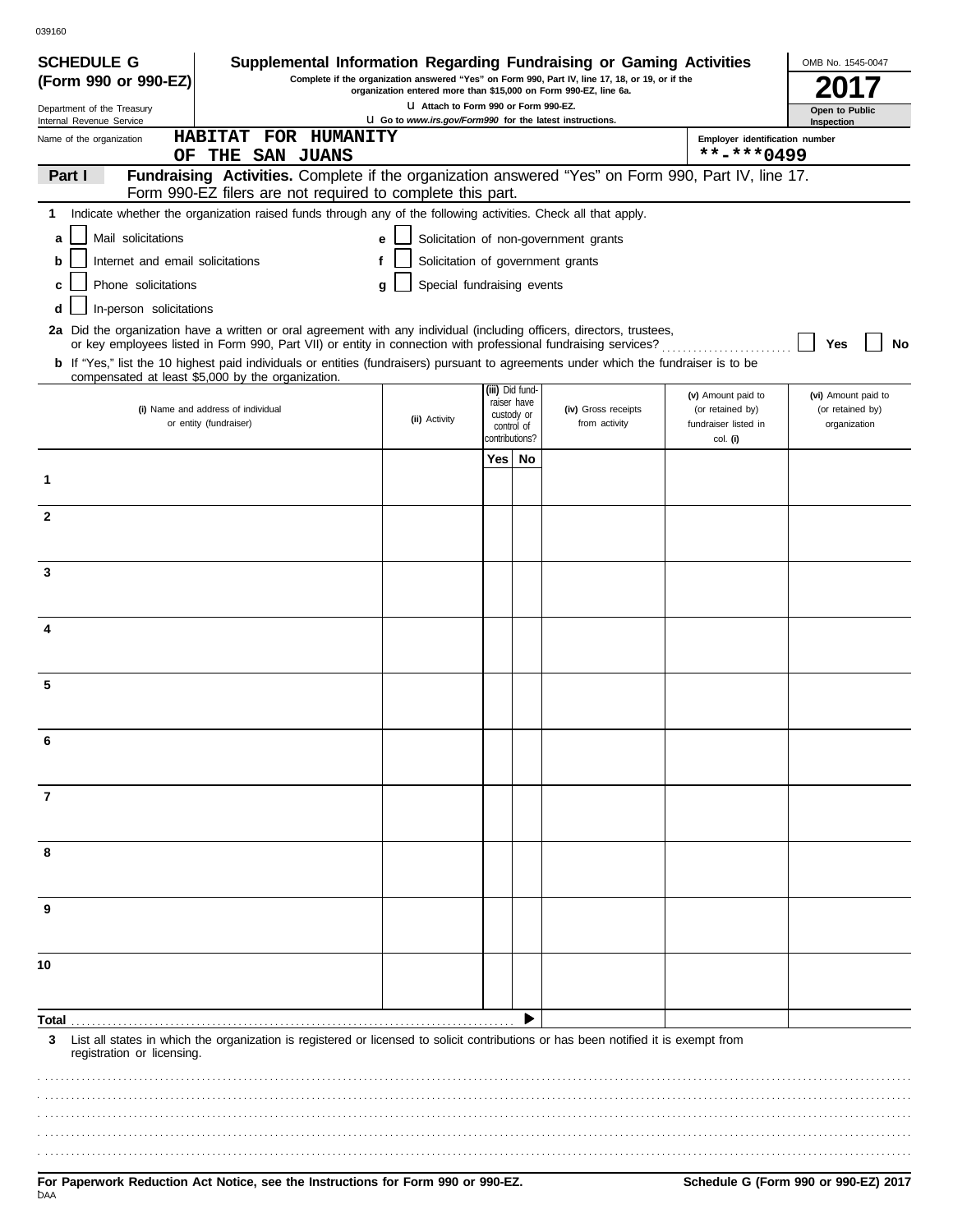| Schedule G (Form 990 or 990-EZ) 2017 | <b>HABITAT</b> | <b>FOR</b> | <b>HUMANITY</b> | **-***0499 | $P$ aqe $\triangle$ |
|--------------------------------------|----------------|------------|-----------------|------------|---------------------|
|                                      |                |            |                 |            |                     |

| Part II | Fundraising Events. Complete if the organization answered "Yes" on Form 990, Part IV, line 18, or reported more    |                                      |                |                  |                                |  |  |  |  |  |  |  |
|---------|--------------------------------------------------------------------------------------------------------------------|--------------------------------------|----------------|------------------|--------------------------------|--|--|--|--|--|--|--|
|         | than \$15,000 of fundraising event contributions and gross income on Form 990-EZ, lines 1 and 6b. List events with |                                      |                |                  |                                |  |  |  |  |  |  |  |
|         |                                                                                                                    | gross receipts greater than \$5,000. |                |                  |                                |  |  |  |  |  |  |  |
|         | (a) Event $#1$                                                                                                     |                                      | (b) Event $#2$ | (c) Other events |                                |  |  |  |  |  |  |  |
|         |                                                                                                                    |                                      |                |                  | <b><i>Id)</i></b> Total events |  |  |  |  |  |  |  |

|                 |          |                                           | <b>EVENTS</b><br>(event type)                                                                             | (event type)            | <b>NONE</b><br>(total number) | (d) Total events<br>(add col. (a) through<br>$col.$ (c)) |
|-----------------|----------|-------------------------------------------|-----------------------------------------------------------------------------------------------------------|-------------------------|-------------------------------|----------------------------------------------------------|
| Revenue         |          | 1 Gross receipts                          | 93,685                                                                                                    |                         |                               | 93,685                                                   |
|                 |          | 2 Less: Contributions                     | 44,318                                                                                                    |                         |                               | 44,318                                                   |
|                 |          | 3 Gross income (line 1 minus<br>$line 2)$ | 49,367                                                                                                    |                         |                               | 49,367                                                   |
|                 |          | 4 Cash prizes                             |                                                                                                           |                         |                               |                                                          |
|                 |          | 5 Noncash prizes                          |                                                                                                           |                         |                               |                                                          |
|                 |          | 6 Rent/facility costs                     |                                                                                                           |                         |                               |                                                          |
| Direct Expenses |          | 7 Food and beverages.                     |                                                                                                           |                         |                               |                                                          |
|                 |          | 8 Entertainment                           |                                                                                                           |                         |                               |                                                          |
|                 |          | 9 Other direct expenses                   | 49,367                                                                                                    |                         |                               | 49,367                                                   |
|                 |          |                                           |                                                                                                           |                         |                               | 49,367                                                   |
|                 | Part III |                                           | Gaming. Complete if the organization answered "Yes" on Form 990, Part IV, line 19, or reported more       |                         |                               |                                                          |
|                 |          |                                           | than \$15,000 on Form 990-EZ, line 6a.                                                                    | (b) Pull tabs/instant   |                               | (d) Total gaming (add                                    |
| Revenue         |          |                                           | (a) Bingo                                                                                                 | bingo/progressive bingo | (c) Other gaming              | col. (a) through col. (c))                               |
|                 |          | 1 Gross revenue                           |                                                                                                           |                         |                               |                                                          |
|                 |          | 2 Cash prizes                             |                                                                                                           |                         |                               |                                                          |
| Expenses        |          | 3 Noncash prizes                          |                                                                                                           |                         |                               |                                                          |
| Direct          |          | 4 Rent/facility costs                     |                                                                                                           |                         |                               |                                                          |
|                 |          | 5 Other direct expenses                   |                                                                                                           |                         |                               |                                                          |
|                 |          | 6 Volunteer labor                         | Yes<br>%<br><b>No</b>                                                                                     | Yes<br>%<br>No          | Yes<br>%<br>No                |                                                          |
|                 |          |                                           |                                                                                                           |                         |                               |                                                          |
|                 |          |                                           |                                                                                                           |                         |                               |                                                          |
| 9               |          | <b>b</b> If "No," explain:                | a Is the organization licensed to conduct gaming activities in each of these states?                      |                         |                               | Yes<br>No                                                |
|                 |          | <b>b</b> If "Yes," explain:               | 10a Were any of the organization's gaming licenses revoked, suspended, or terminated during the tax year? |                         |                               | Yes<br>No                                                |
|                 |          |                                           |                                                                                                           |                         |                               |                                                          |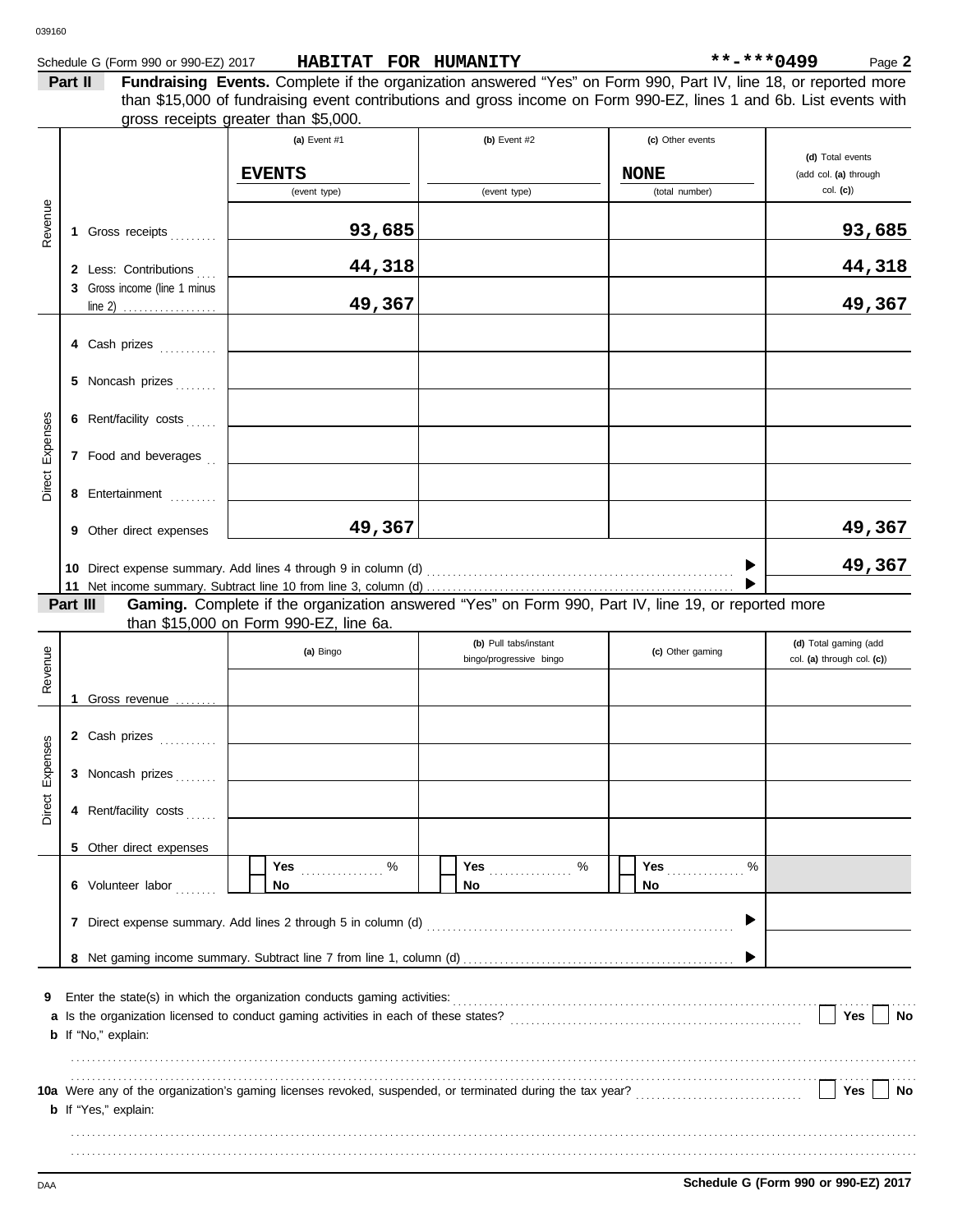039160

|    | Schedule G (Form 990 or 990-EZ) 2017 HABITAT FOR HUMANITY                                                                                                                                                                                                | **-***0499                           |     | Page 3 |
|----|----------------------------------------------------------------------------------------------------------------------------------------------------------------------------------------------------------------------------------------------------------|--------------------------------------|-----|--------|
| 11 |                                                                                                                                                                                                                                                          |                                      | Yes | No     |
| 12 | Is the organization a grantor, beneficiary or trustee of a trust, or a member of a partnership or other entity                                                                                                                                           |                                      |     |        |
|    |                                                                                                                                                                                                                                                          |                                      | Yes | No     |
| 13 | Indicate the percentage of gaming activity conducted in:                                                                                                                                                                                                 |                                      |     |        |
| a  |                                                                                                                                                                                                                                                          | 13a                                  |     | %      |
| b  | An outside facility <b>contract and the contract of a contract a</b> contract a contract of a contract a contract a contract a contract a contract a contract a contract a contract a contract a contract a contract a contract a c                      | 13 <sub>b</sub>                      |     | %      |
| 14 | Enter the name and address of the person who prepares the organization's gaming/special events books and<br>records:                                                                                                                                     |                                      |     |        |
|    |                                                                                                                                                                                                                                                          |                                      |     |        |
|    | Address <b>u</b>                                                                                                                                                                                                                                         |                                      |     |        |
|    | 15a Does the organization have a contract with a third party from whom the organization receives gaming                                                                                                                                                  |                                      | Yes | No     |
| b  |                                                                                                                                                                                                                                                          |                                      |     |        |
|    |                                                                                                                                                                                                                                                          |                                      |     |        |
|    | If "Yes," enter name and address of the third party:                                                                                                                                                                                                     |                                      |     |        |
|    |                                                                                                                                                                                                                                                          |                                      |     |        |
|    | Address <b>u</b>                                                                                                                                                                                                                                         |                                      |     |        |
| 16 | Gaming manager information:                                                                                                                                                                                                                              |                                      |     |        |
|    |                                                                                                                                                                                                                                                          |                                      |     |        |
|    |                                                                                                                                                                                                                                                          |                                      |     |        |
|    | Description of services provided <b>u</b> electron contains a constant of the series of the services are contained as the services of the services of the services of the services of the services of the services of the services                       |                                      |     |        |
|    | Director/officer<br>Employee<br>Independent contractor                                                                                                                                                                                                   |                                      |     |        |
| 17 | Mandatory distributions:                                                                                                                                                                                                                                 |                                      |     |        |
| a  | Is the organization required under state law to make charitable distributions from the gaming proceeds to                                                                                                                                                |                                      |     |        |
|    | retain the state gaming license?                                                                                                                                                                                                                         |                                      | Yes | No     |
|    | <b>b</b> Enter the amount of distributions required under state law to be distributed to other exempt organizations or                                                                                                                                   |                                      |     |        |
|    | spent in the organization's own exempt activities during the tax year u<br>- \$                                                                                                                                                                          |                                      |     |        |
|    | Supplemental Information. Provide the explanations required by Part I, line 2b, columns (iii) and (v); and<br>Part IV<br>Part III, lines 9, 9b, 10b, 15b, 15c, 16, and 17b, as applicable. Also provide any additional information.<br>See instructions. |                                      |     |        |
|    |                                                                                                                                                                                                                                                          |                                      |     |        |
|    |                                                                                                                                                                                                                                                          |                                      |     |        |
|    |                                                                                                                                                                                                                                                          |                                      |     |        |
|    |                                                                                                                                                                                                                                                          |                                      |     |        |
|    |                                                                                                                                                                                                                                                          |                                      |     |        |
|    |                                                                                                                                                                                                                                                          |                                      |     |        |
|    |                                                                                                                                                                                                                                                          |                                      |     |        |
|    |                                                                                                                                                                                                                                                          |                                      |     |        |
|    |                                                                                                                                                                                                                                                          |                                      |     |        |
|    |                                                                                                                                                                                                                                                          |                                      |     |        |
|    |                                                                                                                                                                                                                                                          |                                      |     |        |
|    |                                                                                                                                                                                                                                                          |                                      |     |        |
|    |                                                                                                                                                                                                                                                          | Schodule C (Form 000 or 000-F7) 2017 |     |        |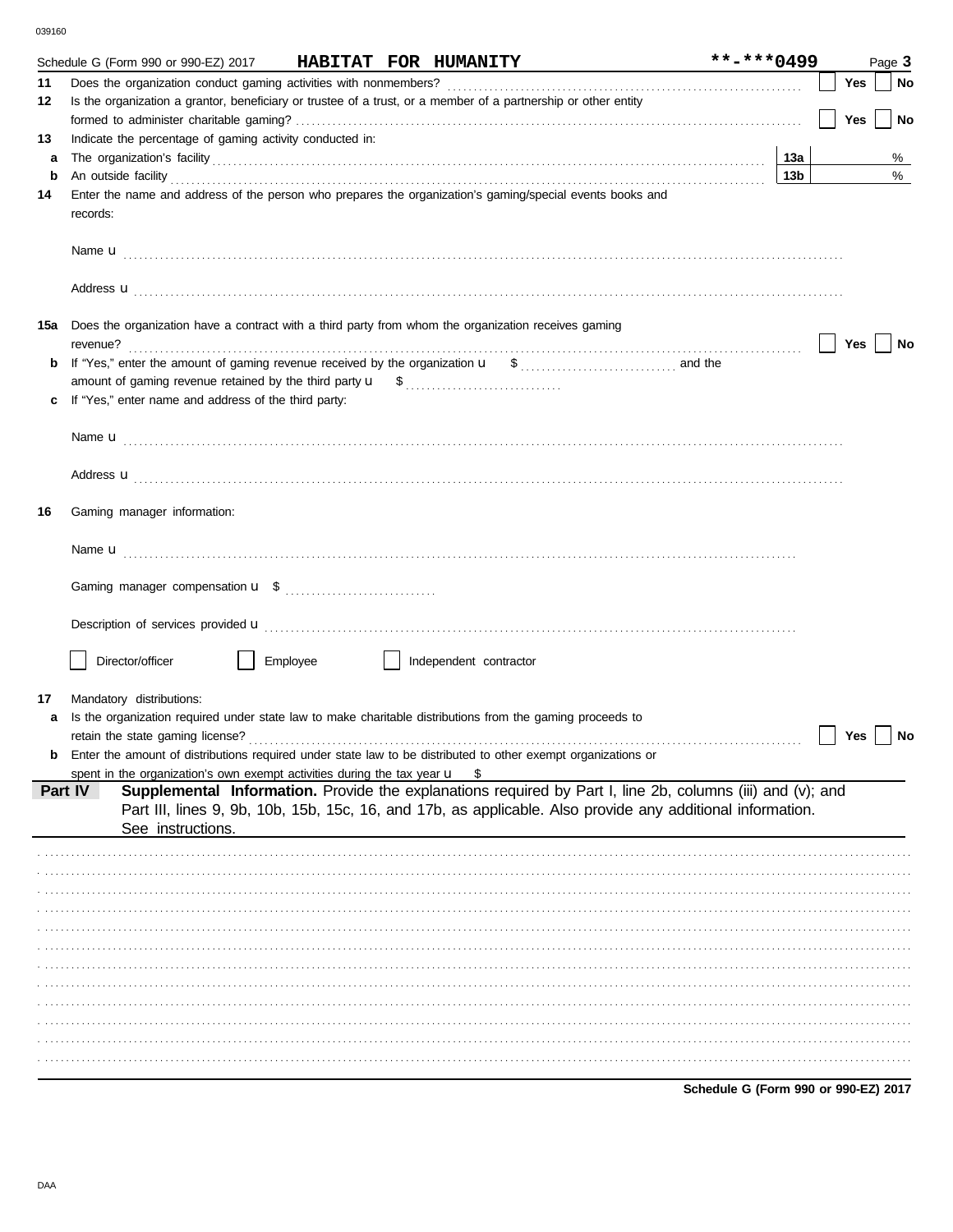| <b>SCHEDULE I</b>                                      |                                                                                                                                                                                                                                                                                                                                                 |               |                   |                                         | Grants and Other Assistance to Organizations,                                    |                                       |                                                             |                                          | OMB No. 1545-0047                     |
|--------------------------------------------------------|-------------------------------------------------------------------------------------------------------------------------------------------------------------------------------------------------------------------------------------------------------------------------------------------------------------------------------------------------|---------------|-------------------|-----------------------------------------|----------------------------------------------------------------------------------|---------------------------------------|-------------------------------------------------------------|------------------------------------------|---------------------------------------|
| (Form 990)                                             |                                                                                                                                                                                                                                                                                                                                                 |               |                   |                                         | Governments, and Individuals in the United States                                |                                       |                                                             |                                          | 2017                                  |
|                                                        |                                                                                                                                                                                                                                                                                                                                                 |               |                   |                                         | Complete if the organization answered "Yes" on Form 990, Part IV, line 21 or 22. |                                       |                                                             |                                          |                                       |
| Department of the Treasury<br>Internal Revenue Service |                                                                                                                                                                                                                                                                                                                                                 |               |                   |                                         | u Attach to Form 990.<br>u Go to www.irs.gov/Form990 for the latest information. |                                       |                                                             |                                          | Open to Public<br>Inspection          |
| Name of the organization                               | HABITAT FOR HUMANITY                                                                                                                                                                                                                                                                                                                            |               |                   |                                         |                                                                                  |                                       |                                                             |                                          | Employer identification number        |
|                                                        | OF THE SAN JUANS                                                                                                                                                                                                                                                                                                                                |               |                   |                                         |                                                                                  |                                       |                                                             |                                          | $***$ -***0499                        |
| Part I                                                 | <b>General Information on Grants and Assistance</b>                                                                                                                                                                                                                                                                                             |               |                   |                                         |                                                                                  |                                       |                                                             |                                          |                                       |
| -1                                                     | Does the organization maintain records to substantiate the amount of the grants or assistance, the grantees' eligibility for the grants or assistance, and<br>the selection criteria used to award the grants or assistance?<br>2 Describe in Part IV the organization's procedures for monitoring the use of grant funds in the United States. |               |                   |                                         |                                                                                  |                                       |                                                             |                                          | $ \mathbf{X} $ Yes<br>  No            |
| Part II                                                | Grants and Other Assistance to Domestic Organizations and Domestic Governments. Complete if the organization answered "Yes" on Form<br>990, Part IV, line 21, for any recipient that received more than \$5,000. Part II can be duplicated if additional space is needed.                                                                       |               |                   |                                         |                                                                                  |                                       |                                                             |                                          |                                       |
| $\mathbf{1}$                                           | (a) Name and address of organization<br>or government                                                                                                                                                                                                                                                                                           |               | $(b)$ EIN         | $(c)$ IRC<br>section<br>(if applicable) | (d) Amount of cash<br>grant                                                      | (e) Amount of non-<br>cash assistance | (f) Method of valuation<br>(book, FMV, appraisal,<br>other) | (q) Description of<br>noncash assistance | (h) Purpose of grant<br>or assistance |
|                                                        | (1) HABITAT FOR HUMANITY INTERNATIONAL                                                                                                                                                                                                                                                                                                          |               |                   |                                         |                                                                                  |                                       |                                                             |                                          |                                       |
| <b>ATLANTA</b>                                         | 270 PEACHTREE ST., NW SUITE 1300                                                                                                                                                                                                                                                                                                                | GA 30303-1263 | $***+*4868$ 501C3 |                                         |                                                                                  |                                       |                                                             |                                          | TITHE PROGRAM                         |
| (2)                                                    |                                                                                                                                                                                                                                                                                                                                                 |               |                   |                                         | 9,500                                                                            |                                       |                                                             |                                          |                                       |
|                                                        |                                                                                                                                                                                                                                                                                                                                                 |               |                   |                                         |                                                                                  |                                       |                                                             |                                          |                                       |
| (3)                                                    |                                                                                                                                                                                                                                                                                                                                                 |               |                   |                                         |                                                                                  |                                       |                                                             |                                          |                                       |
|                                                        |                                                                                                                                                                                                                                                                                                                                                 |               |                   |                                         |                                                                                  |                                       |                                                             |                                          |                                       |
| (4)                                                    |                                                                                                                                                                                                                                                                                                                                                 |               |                   |                                         |                                                                                  |                                       |                                                             |                                          |                                       |
|                                                        |                                                                                                                                                                                                                                                                                                                                                 |               |                   |                                         |                                                                                  |                                       |                                                             |                                          |                                       |
| (5)                                                    |                                                                                                                                                                                                                                                                                                                                                 |               |                   |                                         |                                                                                  |                                       |                                                             |                                          |                                       |
|                                                        |                                                                                                                                                                                                                                                                                                                                                 |               |                   |                                         |                                                                                  |                                       |                                                             |                                          |                                       |
| (6)                                                    |                                                                                                                                                                                                                                                                                                                                                 |               |                   |                                         |                                                                                  |                                       |                                                             |                                          |                                       |
|                                                        |                                                                                                                                                                                                                                                                                                                                                 |               |                   |                                         |                                                                                  |                                       |                                                             |                                          |                                       |
| (7)                                                    |                                                                                                                                                                                                                                                                                                                                                 |               |                   |                                         |                                                                                  |                                       |                                                             |                                          |                                       |
|                                                        |                                                                                                                                                                                                                                                                                                                                                 |               |                   |                                         |                                                                                  |                                       |                                                             |                                          |                                       |
| (8)                                                    |                                                                                                                                                                                                                                                                                                                                                 |               |                   |                                         |                                                                                  |                                       |                                                             |                                          |                                       |
|                                                        |                                                                                                                                                                                                                                                                                                                                                 |               |                   |                                         |                                                                                  |                                       |                                                             |                                          |                                       |
| (9)                                                    |                                                                                                                                                                                                                                                                                                                                                 |               |                   |                                         |                                                                                  |                                       |                                                             |                                          |                                       |
|                                                        |                                                                                                                                                                                                                                                                                                                                                 |               |                   |                                         |                                                                                  |                                       |                                                             |                                          |                                       |
| $\mathbf{2}$                                           |                                                                                                                                                                                                                                                                                                                                                 |               |                   |                                         |                                                                                  |                                       |                                                             |                                          | u 1                                   |
| 3                                                      | Enter total number of other organizations listed in the line 1 table                                                                                                                                                                                                                                                                            |               |                   |                                         |                                                                                  |                                       |                                                             |                                          | $\mathbf{u}$ 0                        |
|                                                        | For Paperwork Reduction Act Notice, see the Instructions for Form 990.                                                                                                                                                                                                                                                                          |               |                   |                                         |                                                                                  |                                       |                                                             |                                          | Schedule I (Form 990) (2017)          |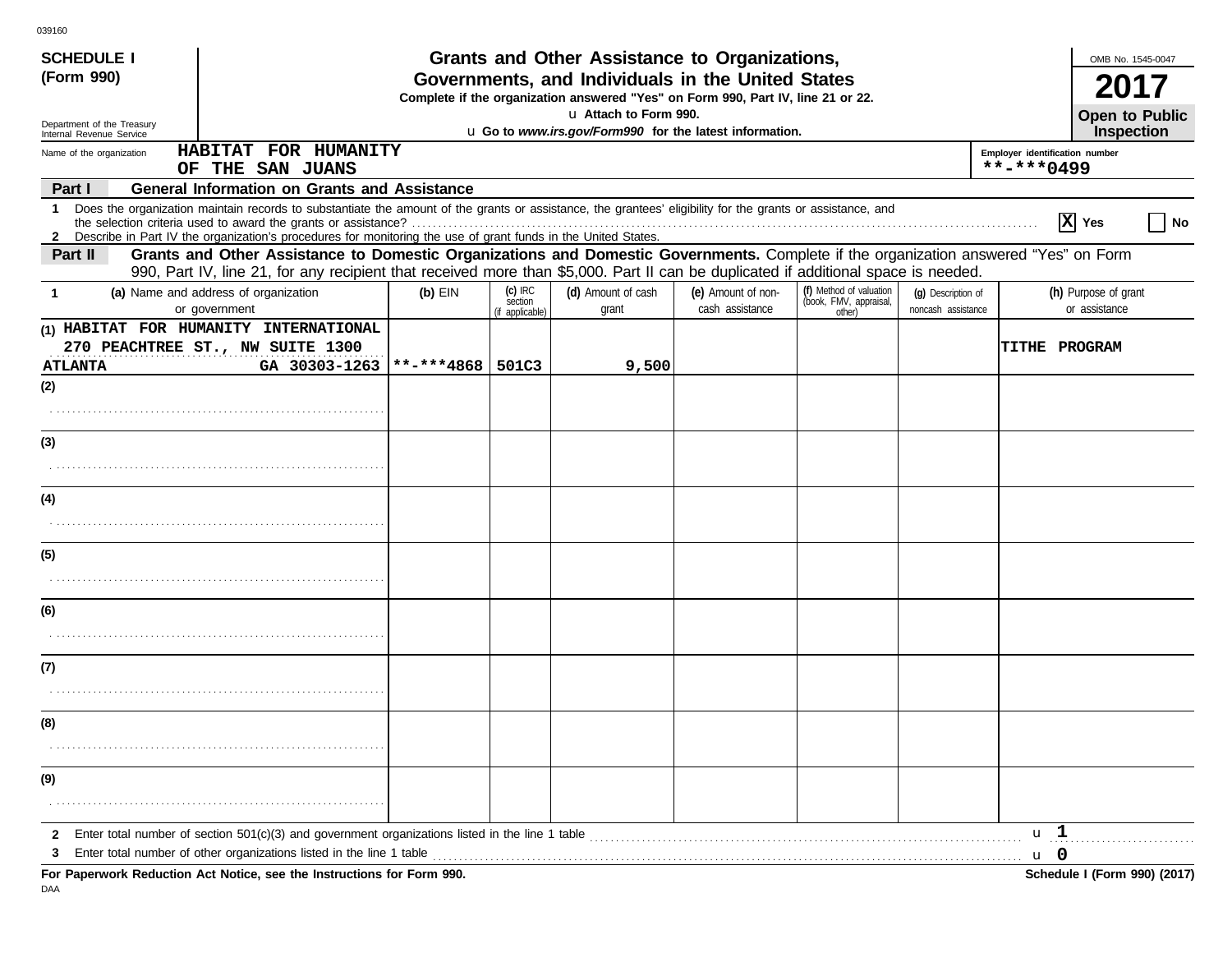Schedule I (Form 990) (2017) HABITAT FOR HUMANITY

| (a) Type of grant or assistance                                                                                                                      | (b) Number of | (c) Amount of | (d) Amount of      | (e) Method of valuation (book, | (f) Description of noncash assistance |
|------------------------------------------------------------------------------------------------------------------------------------------------------|---------------|---------------|--------------------|--------------------------------|---------------------------------------|
|                                                                                                                                                      | recipients    | cash grant    | noncash assistance | FMV, appraisal, other)         |                                       |
|                                                                                                                                                      |               |               |                    |                                |                                       |
|                                                                                                                                                      |               |               |                    |                                |                                       |
|                                                                                                                                                      |               |               |                    |                                |                                       |
| $\mathbf{2}$                                                                                                                                         |               |               |                    |                                |                                       |
|                                                                                                                                                      |               |               |                    |                                |                                       |
| $\mathbf{3}$                                                                                                                                         |               |               |                    |                                |                                       |
|                                                                                                                                                      |               |               |                    |                                |                                       |
|                                                                                                                                                      |               |               |                    |                                |                                       |
| 5                                                                                                                                                    |               |               |                    |                                |                                       |
|                                                                                                                                                      |               |               |                    |                                |                                       |
| -6                                                                                                                                                   |               |               |                    |                                |                                       |
|                                                                                                                                                      |               |               |                    |                                |                                       |
| Supplemental Information. Provide the information required in Part I, line 2; Part III, column (b); and any other additional information.<br>Part IV |               |               |                    |                                |                                       |
|                                                                                                                                                      |               |               |                    |                                |                                       |
|                                                                                                                                                      |               |               |                    |                                |                                       |
|                                                                                                                                                      |               |               |                    |                                |                                       |
|                                                                                                                                                      |               |               |                    |                                |                                       |
|                                                                                                                                                      |               |               |                    |                                |                                       |
|                                                                                                                                                      |               |               |                    |                                |                                       |
|                                                                                                                                                      |               |               |                    |                                |                                       |
|                                                                                                                                                      |               |               |                    |                                |                                       |
|                                                                                                                                                      |               |               |                    |                                |                                       |
|                                                                                                                                                      |               |               |                    |                                |                                       |
|                                                                                                                                                      |               |               |                    |                                |                                       |
|                                                                                                                                                      |               |               |                    |                                |                                       |
|                                                                                                                                                      |               |               |                    |                                |                                       |
|                                                                                                                                                      |               |               |                    |                                |                                       |
|                                                                                                                                                      |               |               |                    |                                |                                       |
|                                                                                                                                                      |               |               |                    |                                |                                       |
|                                                                                                                                                      |               |               |                    |                                |                                       |
|                                                                                                                                                      |               |               |                    |                                |                                       |

 $******0499$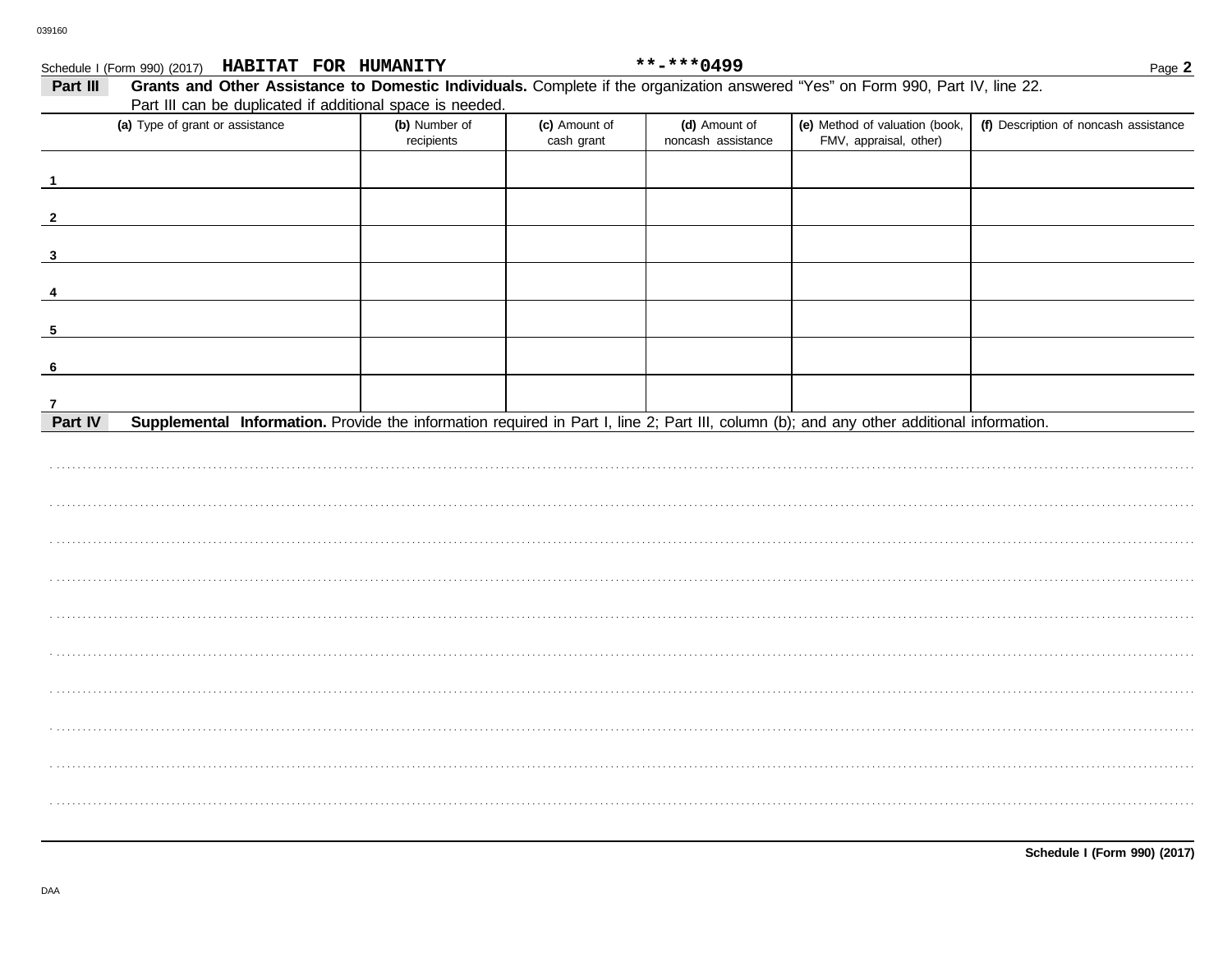|     | <b>SCHEDULE M</b>                                    |                      |                              |                                                                                             | <b>Noncash Contributions</b>                                                                                       |                   |                                | OMB No. 1545-0047                   |     |    |
|-----|------------------------------------------------------|----------------------|------------------------------|---------------------------------------------------------------------------------------------|--------------------------------------------------------------------------------------------------------------------|-------------------|--------------------------------|-------------------------------------|-----|----|
|     | (Form 990)                                           |                      |                              |                                                                                             | 2017                                                                                                               |                   |                                |                                     |     |    |
|     |                                                      |                      |                              |                                                                                             | <b>u</b> Complete if the organizations answered "Yes" on Form 990, Part IV, lines 29 or 30.                        |                   |                                |                                     |     |    |
|     | Department of the Treasury                           |                      | <b>U Attach to Form 990.</b> | <b>u</b> Go to www.irs.gov/Form990 for the latest information.                              |                                                                                                                    |                   |                                | <b>Open To Public</b><br>Inspection |     |    |
|     | Internal Revenue Service<br>Name of the organization | HABITAT FOR HUMANITY |                              |                                                                                             |                                                                                                                    |                   | Employer identification number |                                     |     |    |
|     |                                                      | OF THE SAN JUANS     |                              |                                                                                             |                                                                                                                    |                   | **-***0499                     |                                     |     |    |
|     | <b>Types of Property</b><br>Part I                   |                      |                              |                                                                                             |                                                                                                                    |                   |                                |                                     |     |    |
|     |                                                      |                      | (a)                          | (b)                                                                                         | (c)                                                                                                                |                   | (d)                            |                                     |     |    |
|     |                                                      |                      | Check if                     | Number of contributions or                                                                  | Noncash contribution<br>amounts reported on                                                                        |                   | Method of determining          |                                     |     |    |
|     |                                                      |                      | applicable                   | items contributed                                                                           | Form 990, Part VIII, line 1g                                                                                       |                   | noncash contribution amounts   |                                     |     |    |
| 1   | Art - Works of art                                   |                      |                              |                                                                                             |                                                                                                                    |                   |                                |                                     |     |    |
| 2   | Art - Historical treasures                           |                      |                              |                                                                                             |                                                                                                                    |                   |                                |                                     |     |    |
| 3   | Art - Fractional interests                           |                      |                              |                                                                                             |                                                                                                                    |                   |                                |                                     |     |    |
| 4   | Books and publications                               |                      |                              |                                                                                             |                                                                                                                    |                   |                                |                                     |     |    |
| 5   | Clothing and household                               |                      |                              |                                                                                             |                                                                                                                    |                   |                                |                                     |     |    |
|     | $\mathsf{goods}\xrightarrow{\hspace{0.5cm}}$         |                      |                              |                                                                                             |                                                                                                                    |                   |                                |                                     |     |    |
| 6   | Cars and other vehicles                              |                      |                              |                                                                                             |                                                                                                                    |                   |                                |                                     |     |    |
| 7   | Boats and planes                                     |                      |                              |                                                                                             |                                                                                                                    |                   |                                |                                     |     |    |
| 8   |                                                      |                      |                              |                                                                                             |                                                                                                                    |                   |                                |                                     |     |    |
| 9   | Securities - Publicly traded                         |                      |                              |                                                                                             |                                                                                                                    |                   |                                |                                     |     |    |
| 10  | Securities - Closely held stock                      |                      |                              |                                                                                             |                                                                                                                    |                   |                                |                                     |     |    |
| 11  | Securities - Partnership, LLC,                       |                      |                              |                                                                                             |                                                                                                                    |                   |                                |                                     |     |    |
|     | or trust interests                                   |                      |                              |                                                                                             |                                                                                                                    |                   |                                |                                     |     |    |
| 12  | Securities - Miscellaneous                           |                      |                              |                                                                                             |                                                                                                                    |                   |                                |                                     |     |    |
| 13  | Qualified conservation                               |                      |                              |                                                                                             |                                                                                                                    |                   |                                |                                     |     |    |
|     | contribution - Historic                              |                      |                              |                                                                                             |                                                                                                                    |                   |                                |                                     |     |    |
| 14  | Qualified conservation                               |                      |                              |                                                                                             |                                                                                                                    |                   |                                |                                     |     |    |
|     | contribution - Other                                 |                      |                              |                                                                                             |                                                                                                                    |                   |                                |                                     |     |    |
| 15  | Real estate - Residential                            |                      |                              |                                                                                             |                                                                                                                    |                   |                                |                                     |     |    |
| 16  | Real estate - Commercial                             |                      |                              |                                                                                             |                                                                                                                    |                   |                                |                                     |     |    |
| 17  | Real estate - Other                                  |                      |                              |                                                                                             |                                                                                                                    |                   |                                |                                     |     |    |
| 18  |                                                      |                      |                              |                                                                                             |                                                                                                                    |                   |                                |                                     |     |    |
| 19  | Food inventory                                       |                      |                              |                                                                                             |                                                                                                                    |                   |                                |                                     |     |    |
| 20  | Drugs and medical supplies                           |                      |                              |                                                                                             |                                                                                                                    |                   |                                |                                     |     |    |
| 21  | Taxidermy                                            |                      |                              |                                                                                             |                                                                                                                    |                   |                                |                                     |     |    |
| 22  | Historical artifacts                                 |                      |                              |                                                                                             |                                                                                                                    |                   |                                |                                     |     |    |
| 23  | Scientific specimens                                 |                      |                              |                                                                                             |                                                                                                                    |                   |                                |                                     |     |    |
| 24  | Archeological artifacts                              |                      |                              |                                                                                             |                                                                                                                    |                   |                                |                                     |     |    |
| 25  | Other <b>u</b> (BLDG MATERIALS)                      |                      | X                            | 20                                                                                          | 36,777                                                                                                             | <b>FAIR VALUE</b> |                                |                                     |     |    |
| 26  |                                                      |                      |                              |                                                                                             |                                                                                                                    |                   |                                |                                     |     |    |
| 27  |                                                      |                      |                              |                                                                                             |                                                                                                                    |                   |                                |                                     |     |    |
| 28  | Other $\mathbf{u}$ (                                 |                      |                              |                                                                                             |                                                                                                                    |                   |                                |                                     |     |    |
| 29  |                                                      |                      |                              | Number of Forms 8283 received by the organization during the tax year for contributions for |                                                                                                                    |                   |                                |                                     |     |    |
|     |                                                      |                      |                              |                                                                                             | which the organization completed Form 8283, Part IV, Donee Acknowledgement [ [ [ [ [ ] ] ]                         | 29                |                                |                                     |     |    |
|     |                                                      |                      |                              |                                                                                             |                                                                                                                    |                   |                                |                                     | Yes | No |
| 30a |                                                      |                      |                              |                                                                                             | During the year, did the organization receive by contribution any property reported in Part I, lines 1 through     |                   |                                |                                     |     |    |
|     |                                                      |                      |                              |                                                                                             | 28, that it must hold for at least three years from the date of the initial contribution, and which isn't required |                   |                                |                                     |     |    |
|     |                                                      |                      |                              |                                                                                             |                                                                                                                    |                   |                                | 30a                                 |     | x  |
| b   | If "Yes," describe the arrangement in Part II.       |                      |                              |                                                                                             |                                                                                                                    |                   |                                |                                     |     |    |
| 31  |                                                      |                      |                              |                                                                                             | Does the organization have a gift acceptance policy that requires the review of any nonstandard                    |                   |                                | 31                                  |     | x  |
| 32a | contributions?                                       |                      |                              |                                                                                             | Does the organization hire or use third parties or related organizations to solicit, process, or sell noncash      |                   |                                |                                     |     |    |
|     | contributions?                                       |                      |                              |                                                                                             |                                                                                                                    |                   |                                | 32a                                 |     | x  |
| b   | If "Yes," describe in Part II.                       |                      |                              |                                                                                             |                                                                                                                    |                   |                                |                                     |     |    |
| 33  |                                                      |                      |                              |                                                                                             | If the organization didn't report an amount in column (c) for a type of property for which column (a) is checked,  |                   |                                |                                     |     |    |
|     | describe in Part II.                                 |                      |                              |                                                                                             |                                                                                                                    |                   |                                |                                     |     |    |

**For Paperwork Reduction Act Notice, see the Instructions for Form 990. Schedule M (Form 990) 2017**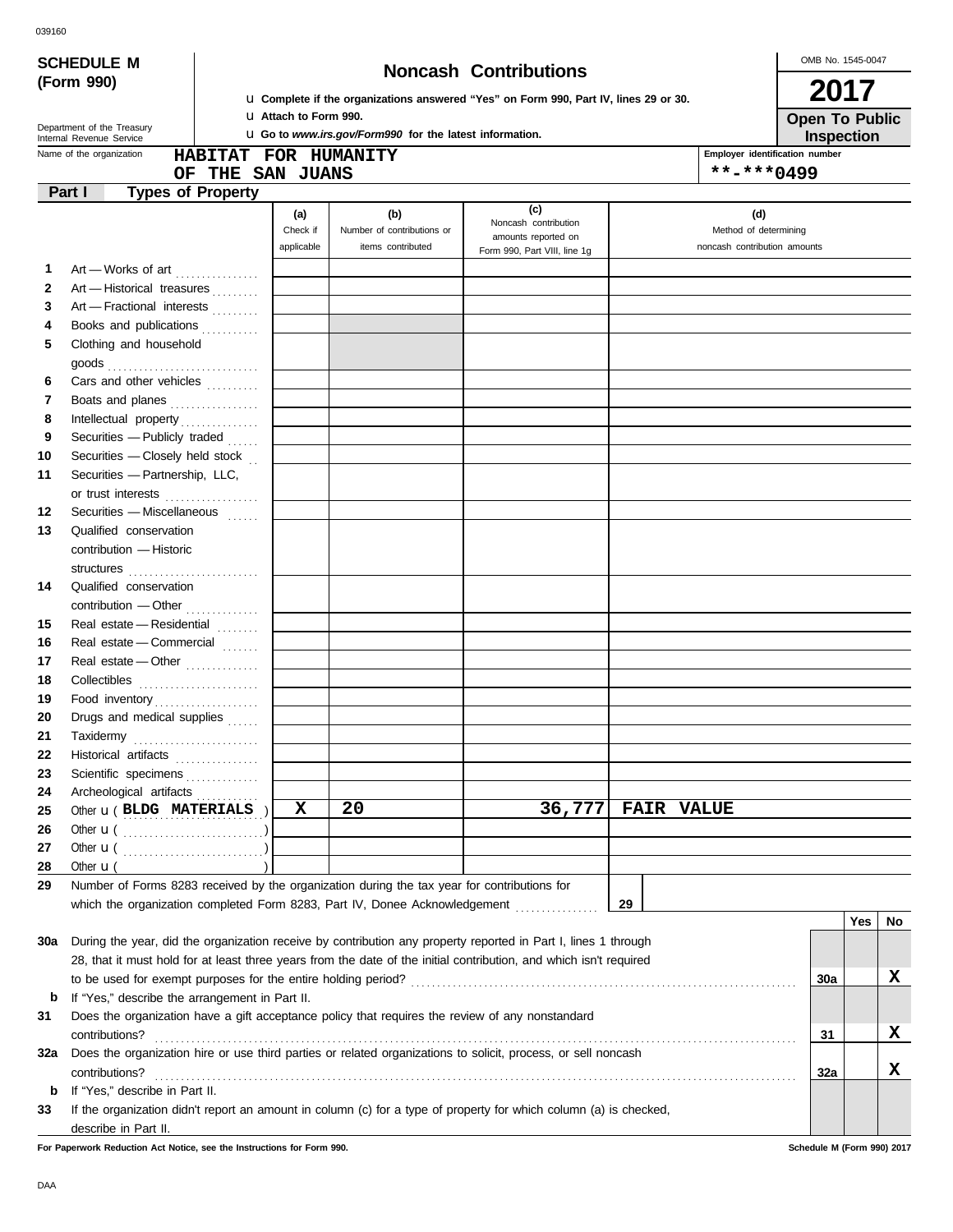| Schedule M (Form 990) 2017 |  | HABITAT FOR HUMANITY |  |                                                                                   | **-***0499                                                                                                                                                                                                                   | Page 2 |
|----------------------------|--|----------------------|--|-----------------------------------------------------------------------------------|------------------------------------------------------------------------------------------------------------------------------------------------------------------------------------------------------------------------------|--------|
| Part II                    |  |                      |  |                                                                                   | Supplemental Information. Provide the information required by Part I, lines 30b, 32b, and 33, and whether<br>the organization is reporting in Part I, column (b), the number of contributions, the number of items received, |        |
|                            |  |                      |  | or a combination of both. Also complete this part for any additional information. |                                                                                                                                                                                                                              |        |
|                            |  |                      |  |                                                                                   |                                                                                                                                                                                                                              |        |
|                            |  |                      |  |                                                                                   |                                                                                                                                                                                                                              |        |
|                            |  |                      |  |                                                                                   |                                                                                                                                                                                                                              |        |
|                            |  |                      |  |                                                                                   |                                                                                                                                                                                                                              |        |
|                            |  |                      |  |                                                                                   |                                                                                                                                                                                                                              |        |
|                            |  |                      |  |                                                                                   |                                                                                                                                                                                                                              |        |
|                            |  |                      |  |                                                                                   |                                                                                                                                                                                                                              |        |
|                            |  |                      |  |                                                                                   |                                                                                                                                                                                                                              |        |
|                            |  |                      |  |                                                                                   |                                                                                                                                                                                                                              |        |
|                            |  |                      |  |                                                                                   |                                                                                                                                                                                                                              |        |
|                            |  |                      |  |                                                                                   |                                                                                                                                                                                                                              |        |
|                            |  |                      |  |                                                                                   |                                                                                                                                                                                                                              |        |
|                            |  |                      |  |                                                                                   |                                                                                                                                                                                                                              |        |
|                            |  |                      |  |                                                                                   |                                                                                                                                                                                                                              |        |
|                            |  |                      |  |                                                                                   |                                                                                                                                                                                                                              |        |
|                            |  |                      |  |                                                                                   |                                                                                                                                                                                                                              |        |
|                            |  |                      |  |                                                                                   |                                                                                                                                                                                                                              |        |
|                            |  |                      |  |                                                                                   |                                                                                                                                                                                                                              |        |
|                            |  |                      |  |                                                                                   |                                                                                                                                                                                                                              |        |
|                            |  |                      |  |                                                                                   |                                                                                                                                                                                                                              |        |
|                            |  |                      |  |                                                                                   |                                                                                                                                                                                                                              |        |
|                            |  |                      |  |                                                                                   |                                                                                                                                                                                                                              |        |
|                            |  |                      |  |                                                                                   |                                                                                                                                                                                                                              |        |
|                            |  |                      |  |                                                                                   |                                                                                                                                                                                                                              |        |
|                            |  |                      |  |                                                                                   |                                                                                                                                                                                                                              |        |
|                            |  |                      |  |                                                                                   |                                                                                                                                                                                                                              |        |